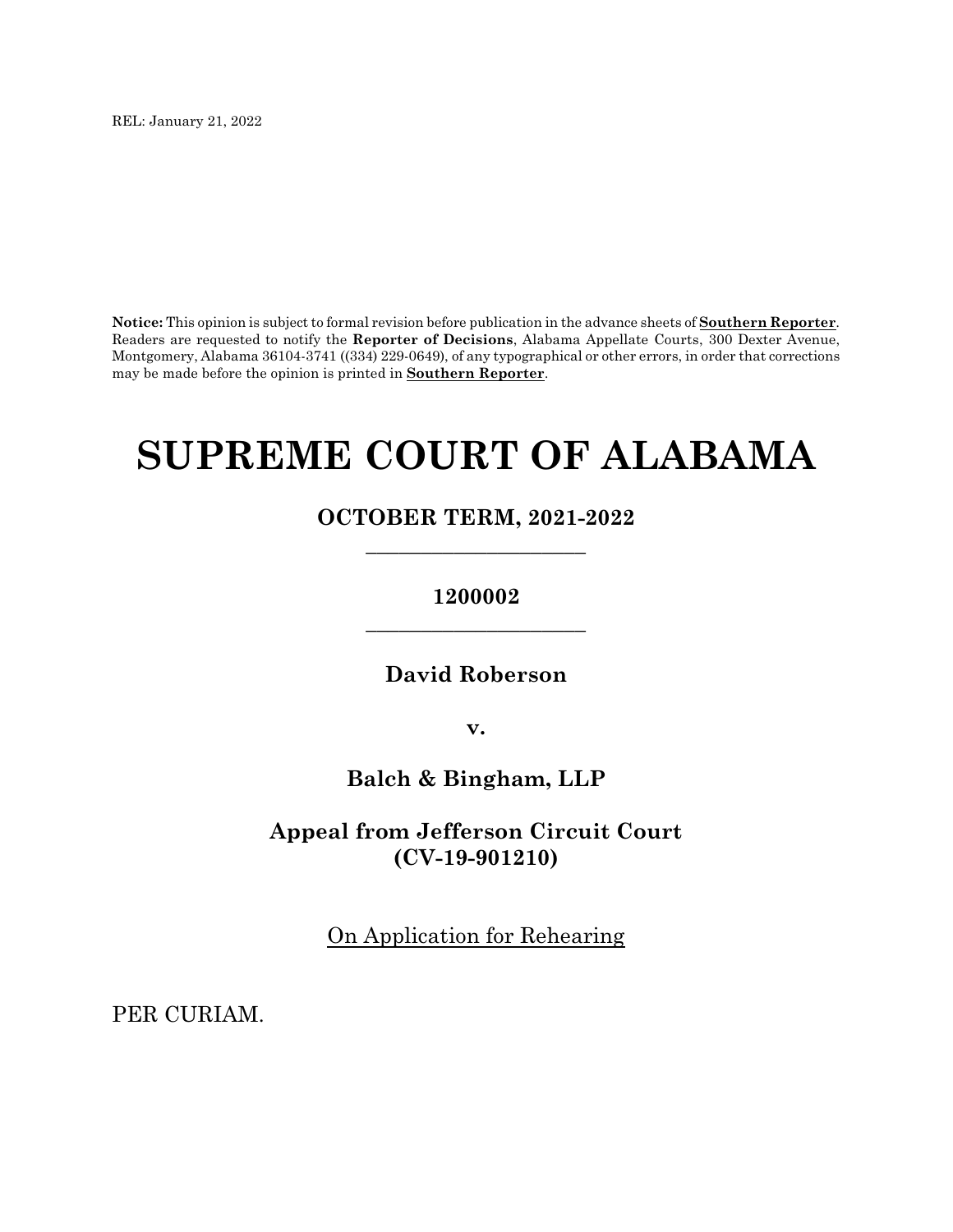The Court's opinion of July 23, 2021, is withdrawn, and the following is substituted therefor.

David Roberson appeals from a judgment of the Jefferson Circuit Court, which was certified as final pursuant to Rule 54(b), Ala. R. Civ. P., dismissing his claims against Balch & Bingham, LLP ("Balch"), on the basis that those claims were barred by the limitations periods contained in the Alabama Legal Services Liability Act ("the ALSLA"), § 6-5-570 et seq., Ala. Code 1975. We reverse the judgment of the circuit court and remand the cause for further proceedings consistent with this opinion.

## I. Facts

David Roberson filed his initial complaint on March 15, 2019, against Balch and his former employer, Drummond Company, Inc. ("Drummond").<sup>1</sup> The operative complaint for purposes of this appeal is

<sup>&</sup>lt;sup>1</sup>Anna Roberson, David's wife, was listed as an appellant on the notice of appeal. She was named as a plaintiff for the first time in the third amended complaint. Anna was included as a party only with respect to Count XII -- the last count listed in the complaint -- which asserted a claim of promissory fraud. The promissory-fraud claim was pleaded against only Drummond. Therefore, we treat David Roberson as the sole appellant for purposes of this appeal, and we have restyled the appeal accordingly.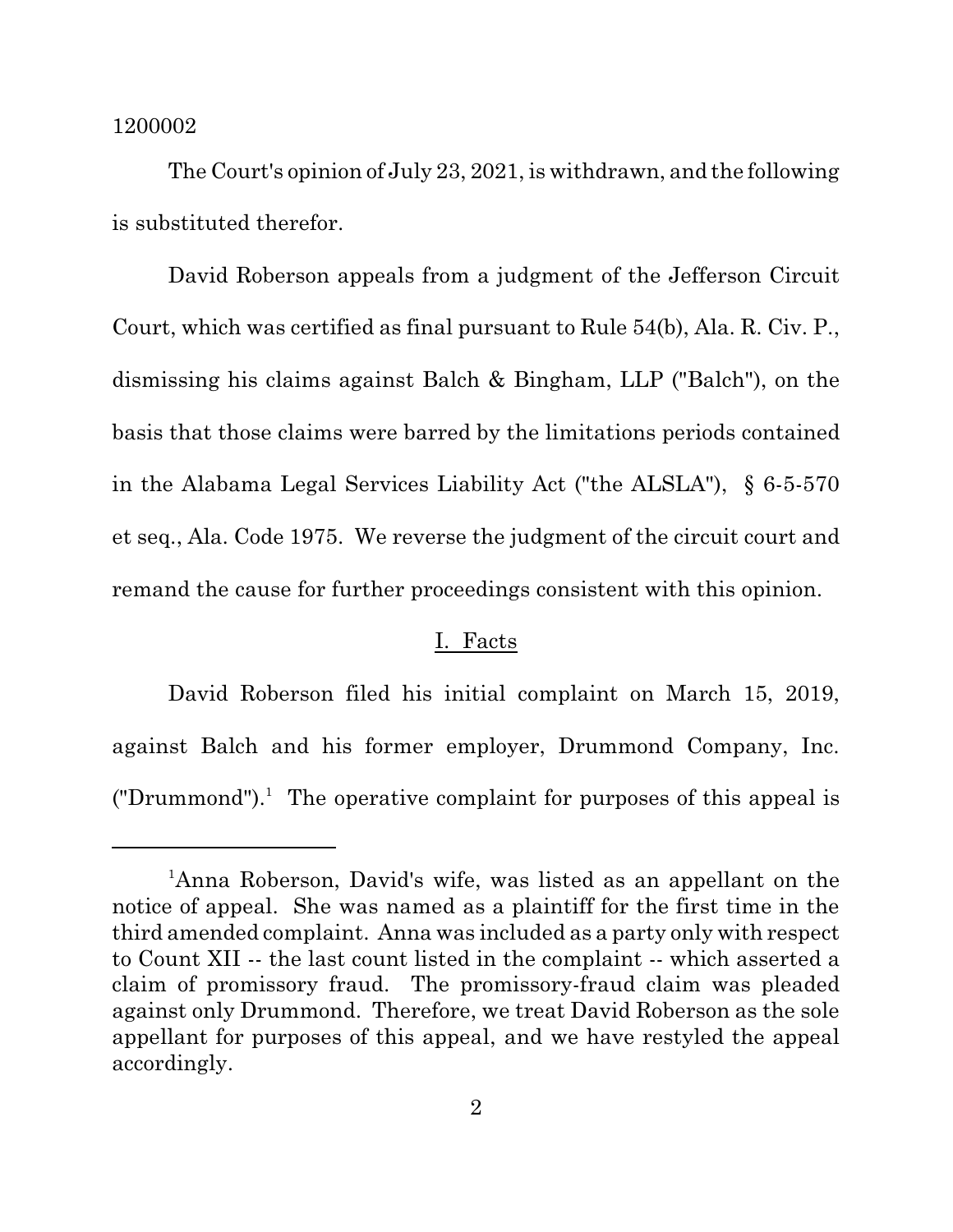Roberson's third amended complaint, and the facts alleged in that complaint, primarily as they relate to Balch, were as follows:

"1. At all times relevant to this case, Joel Gilbert ('Gilbert') was a registered lobbyist and the agent of Defendant Balch & Bingham, LLP ('Balch'), and his acts and omissions described herein were committed pursuant to and in the course of that agency relationship, or Balch has ratified, approved, and adopted his acts. ...

"2. At all times relevant to this case, Defendant Balch was the agent of Defendant Drummond Company, Inc. ('Drummond'), and its acts and omissions described herein were committed pursuant to and in the course of that agency relationship, or Drummond has ratified, approved, and adopted Balch's acts. ...

"3. At all times relevant to this case, Blake Andrews ('Andrews' or 'General Counsel') was the General Counsel and agent of Defendant Drummond ....

"4. At all times relevant to this case, Mike Tracy ('Tracy') was the CEO and agent of Defendant Drummond ....

"5. At all times relevant to this case until February 7, 2019, David Roberson ... was a Vice-President with Drummond. Roberson was subordinate to Andrews and Tracy, and he was required to perform duties and responsibilities assigned to him by Andrews and Tracy. [Roberson] is not a lawyer and has no legal training concerning the matters described herein.

"....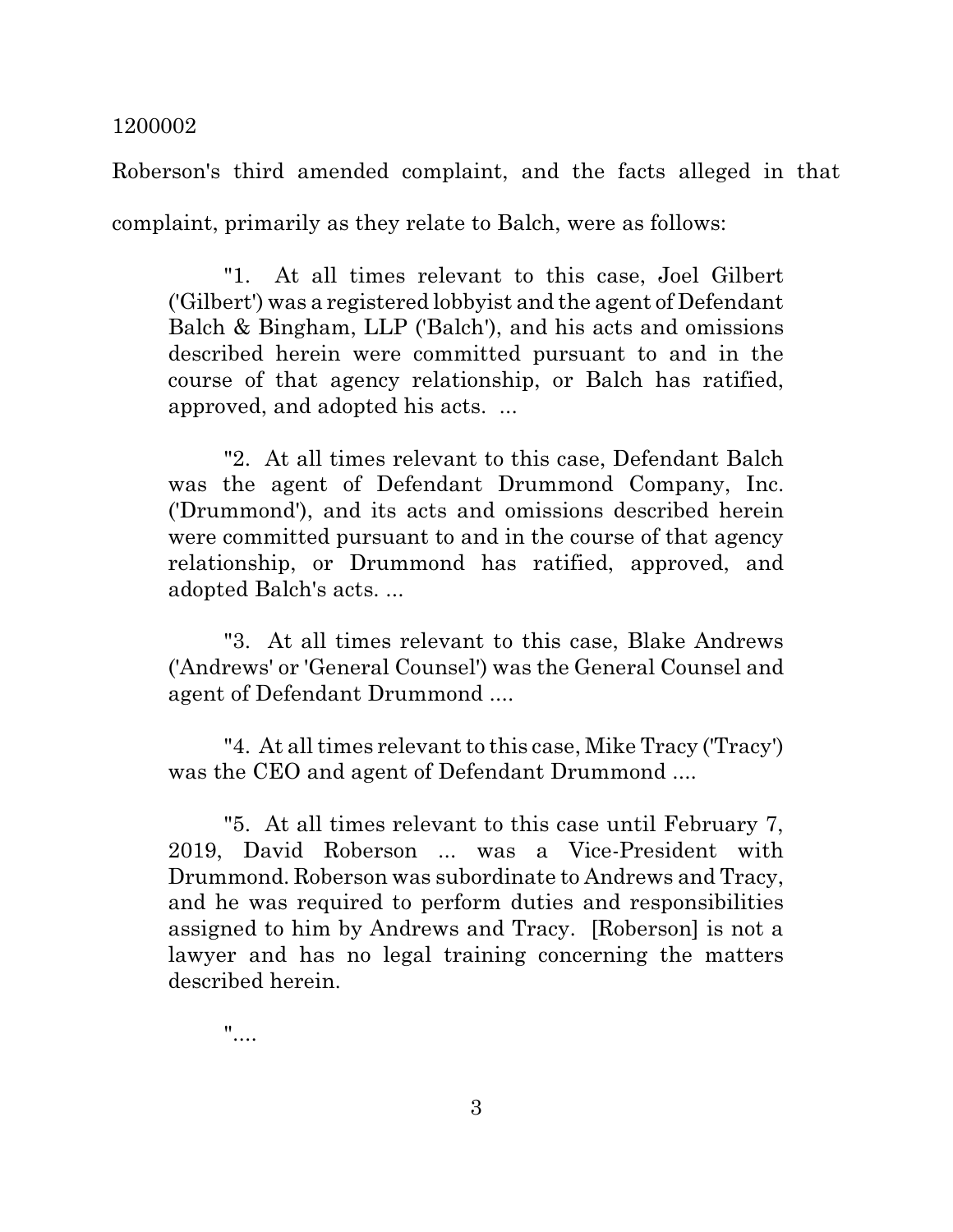"7. In late 2013 the Environmental Protection Agency ('EPA') proposed placing a particular site in Jefferson County, Alabama on a National Priorities List ('NPL'); this was a prelude to designating Drummond as a [Potentially] Responsible Party [('PRP')] for the cleanup costs at the site. The cleanup costs were estimated at over \$100 million ....

"8. Joel Gilbert was a registered lobbyist employed by Balch & Bingham, LLP, and Drummond hired Balch & Bingham to create and implement a public-relations campaign that would prevent the placement of the site on the National Priorities List and the designation of Drummond as a Responsible Party. Balch & Bingham never functioned as Roberson's attorney nor was Roberson or Drummond ever a legal services client of Balch & Bingham for or concerning the acts and omissions on which [Roberson's] claims are based. ... Finally, Balch & Bingham was not functioning as Drummond's legal counsel for or concerning the acts and omissions on which [Roberson's] claims are based.

"9. Balch, as Drummond's agent, devised a public relations plan ('the Plan') to employ a seemingly-legitimate local foundation, the Oliver Robinson Foundation ('the Foundation'), to conduct a seemingly-innocent campaign directed toward the community, the State of Alabama, and the EPA. Oliver Robinson was a respected state legislator, and he controlled the Foundation.

"10. Under the Plan, Oliver Robinson and the Foundation would (a) seek to convince the residents of North Birmingham not to have their property tested for toxins, such as lead and arsenic, and (b) Trey Glenn and Scott Phillips would seek by lobbying [the Alabama Department of Environmental Management] to prevent the State of Alabama from giving the legally required assurances to the EPA that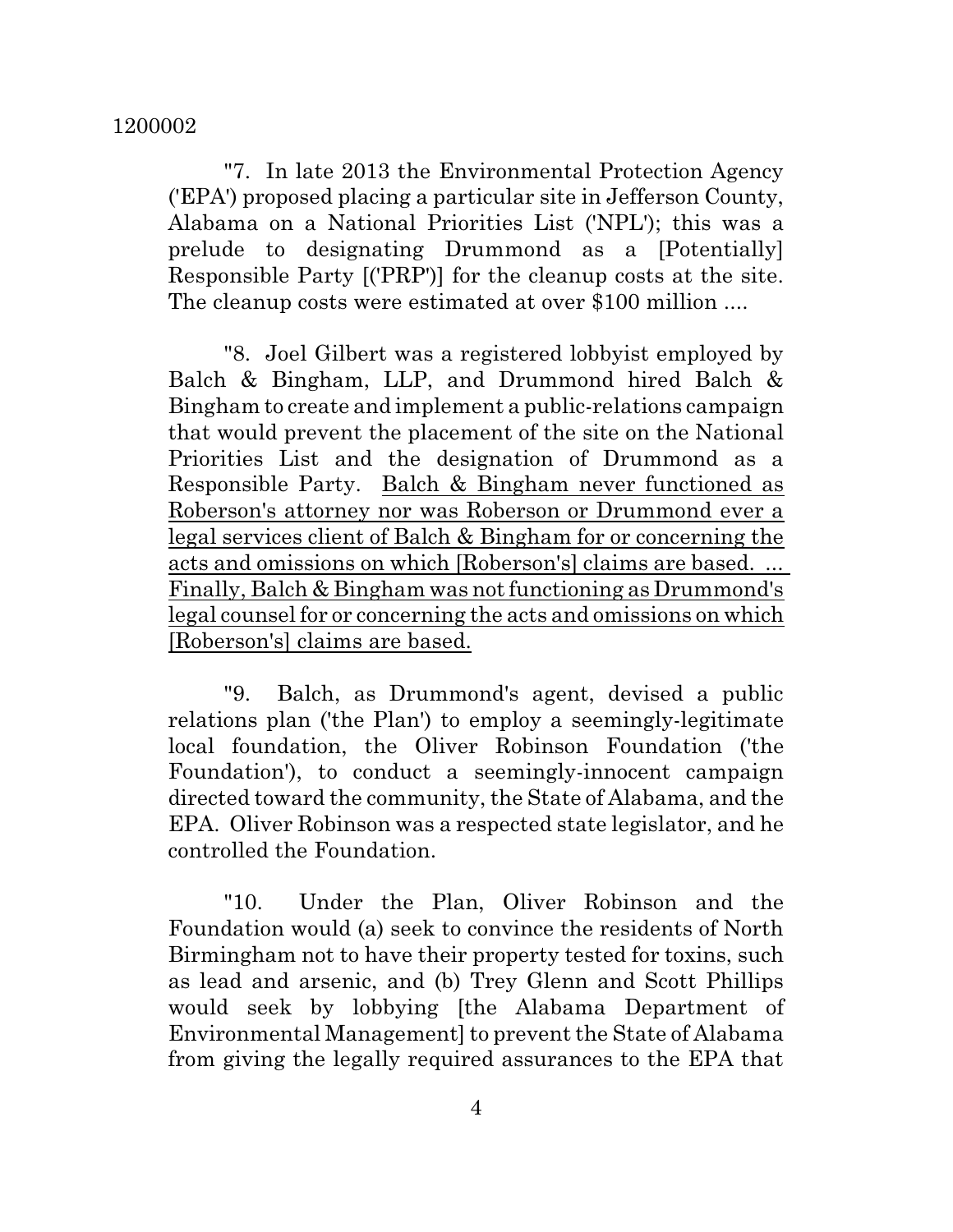the state would cover the required 10% of the cleanup costs that could not be recovered from PRPs.

"11. In November 2014, before implementation of the Plan, [Roberson] asked Gilbert if he had inquired with the ethics lawyers at Balch & Bingham whether the Plan was legal and ethical. Gilbert represented to [Roberson] that Balch's in-house ethics attorneys had reviewed the Plan and determined that it was legal.

"12. On or about February 12, 2015, Gilbert and Balch prepared a contract between Balch and the Foundation. [Roberson] did not participate in preparing the contract, and he did not see the contract until the summer of 2018 -- during his criminal trial.

"13. Balch thereafter made payments to the Foundation under the contract and submitted invoices to Drummond for reimbursement.

"14. Blake Andrews, General Counsel for Drummond ..., represented to [Roberson] that he was 'confused' by having to process the Balch invoices for the Foundation as well as other Balch invoices. Consequently, he asked and directed [Roberson] to process Balch's invoices for payments to the Foundation.

"15. [Roberson], having been assured by Gilbert that Balch's in-house ethics attorneys had reviewed the Plan and determined that it was legal and ethical, did not know that the payments were illegal. Consequently, he performed his duties for Drummond exactly as instructed by Drummond's General Counsel, and he approved reimbursements to Balch for payments to the Foundation."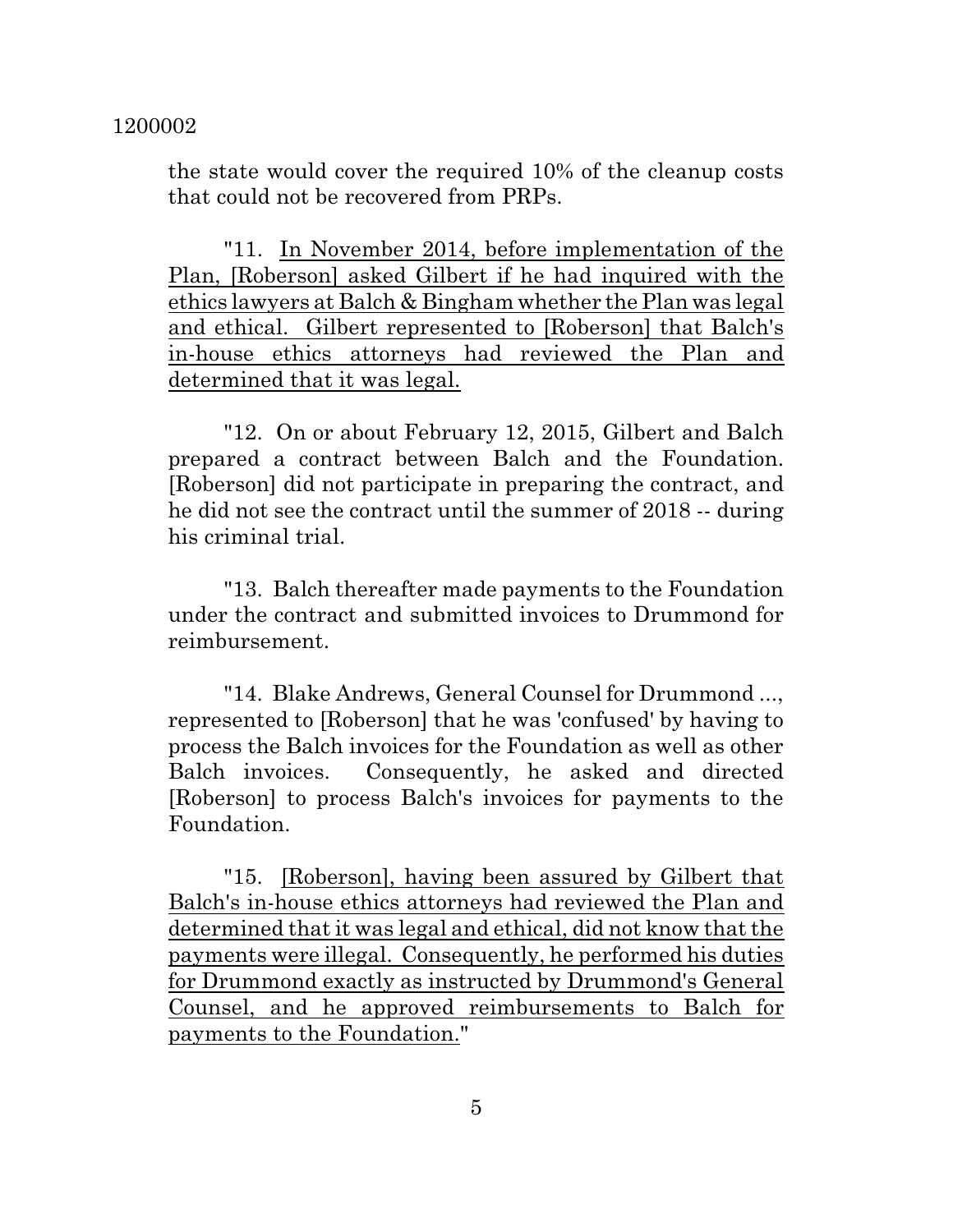(Emphasis added.) In Count VII of the third amended complaint, Roberson specifically alleged:

"66. In June 2016, after the conviction of State Representative [Mike] Hubbard for ethics violations, [Roberson] again asked Gilbert if Balch's in-house ethics attorneys had any 'problem' with the Plan or his association with it since [Roberson] is also a registered lobbyist.

"67. Gilbert again represented to [Roberson] that he had checked with [Balch ethics attorneys] Greg Butrus and Chad Pilcher and there was no problem with what they were doing.

"68. Gilbert's representations were false, and he made the misrepresentations willfully to deceive, recklessly without knowledge, or by mistake, but with the intent that [Roberson] act on the representations."

Continuing with the general factual allegations in the third amended

complaint, Roberson asserted:

"16. During Balch's implementation of the Plan, Balch's in-house ethic's attorneys [in February 2017] had informed Gilbert that, in fact, Robinson had and was acting illegally in performing duties under the Plan. Both Balch and Drummond failed to notify [Roberson] of these facts or take any remedial or corrective action. ...

"17. On September 27, 2017, Balch attorney Gilbert and [Roberson, among others,]were indicted for violating 18 U.S.C. §§ 371, 666(a), 1343, 1346, and 1956(h), but neither Drummond Corporation nor Balch & Bingham, LLP, was indicted.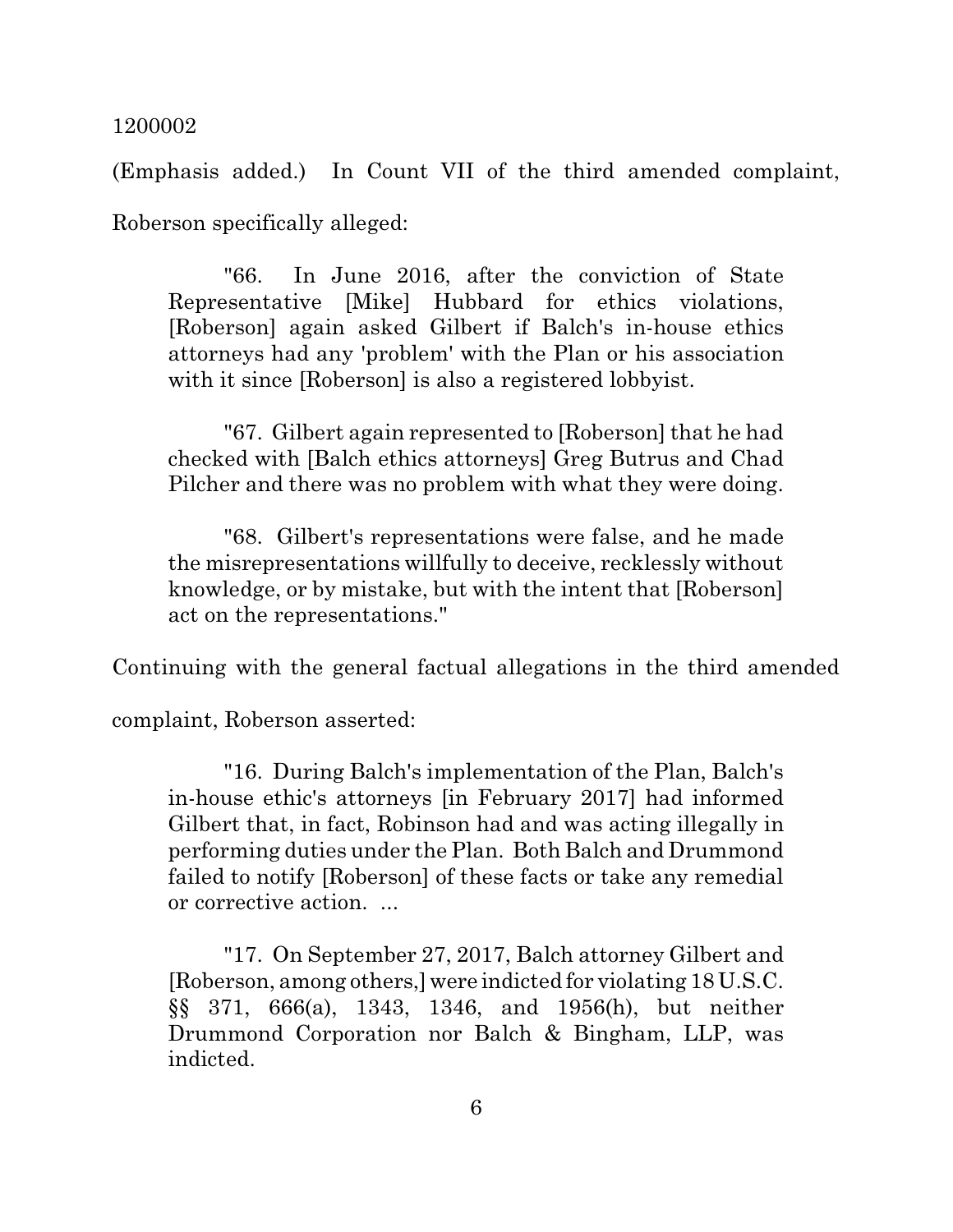"18. The indictment charged that the payments to the Foundation were bribes, and it charged that [Roberson] was guilty of criminal conduct because he had 'caused Drummond Company to pay' Balch's invoices for payments to the Foundation -- as instructed by Drummond's General Counsel.

"19. The case against [Roberson] and Gilbert was tried in the United States District Court in Birmingham in June-July 2018. As was his constitutional right, [Roberson] elected not to testify at trial.

"20. During the trial, the prosecution read in evidence the following sentence from a summary of [Roberson's] statement to the FBI: 'After the Hubbard trial, Roberson considered what they were doing, i.e., contracting with a state representative, in light of the ethics law but determined that the area targeted by the campaign was not in Robinson's district.'

"21. [Roberson] then sought to introduce the balance of the summary, which included the following: Roberson stated that they (Drummond) have always been very careful, and he (Roberson) has a reputation to maintain. Roberson had a conversation with Gilbert about ethics considerations. Roberson wanted to know if it was a problem for him (Roberson) to be associated with the effort because he was a lobbyist. Gilbert later told Roberson that he had checked with Greg Butrus and Chad Pilcher at Balch and there was no problem with what they were doing.

"22. The indicted Balch attorneys blocked admission of this evidence, arguing that it violated their Fifth and Sixth Amendment rights. Exclusion of this evidence allowed the U.S. Attorney to falsely argue at closing that [Roberson] had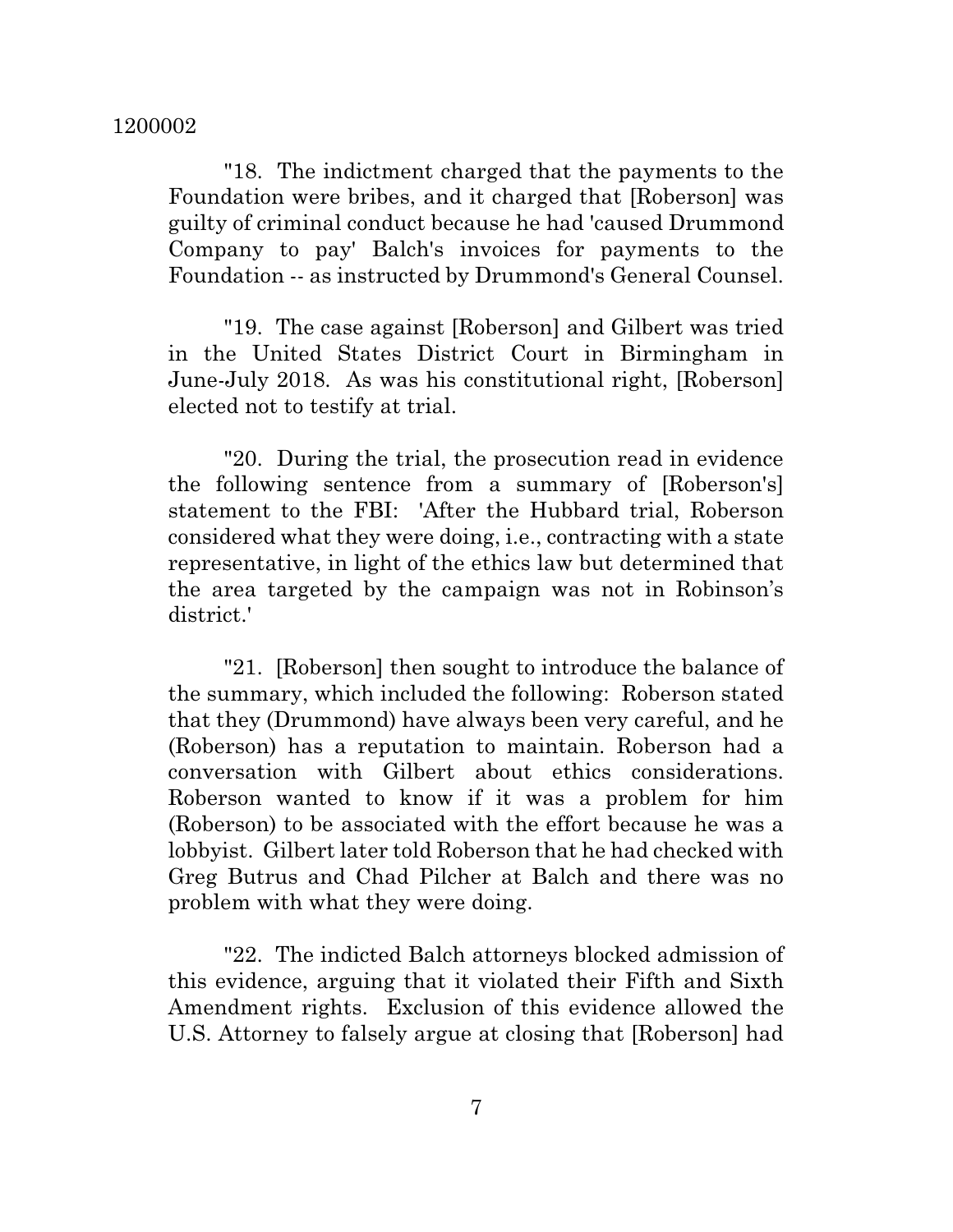never asked Joel Gilbert at Balch & Bingham whether the Plan to pay the Foundation was legal.

"23. On July 20, 2018, the jury convicted [Roberson] and Gilbert on all counts."

On May 27, 2021, the United States Court of Appeals for the Eleventh Circuit affirmed Roberson's convictions on all counts. See United States v. Roberson, 998 F.3d 1237 (11th Cir. 2021).

As already noted, on March 15, 2019, Roberson commenced an action against Balch and Drummond in the Jefferson Circuit Court. In his initial complaint, Roberson asserted claims of negligence, fraud, suppression, and "implied indemnity" against Balch and Drummond. On April 18, 2019, Balch filed a motion to dismiss the complaint in which it argued that Roberson's claims were barred by the statute of limitations and the rule of repose contained in the ALSLA, that Roberson's action was prohibited under the rule first enunciated in Hinkle v. Railway Express  $\rm{Agency}, 242$  Ala. 374, 6 So. 2d 417 (1942), $^2$  that Roberson was collaterally

<sup>2</sup>This Court has explained: "We interpret the rule in Hinkle to bar any action seeking damages based on injuries that were a direct result of the injured party's knowing and intentional participation in a crime involving moral turpitude." Oden v. Pepsi Cola Bottling Co. of Decatur,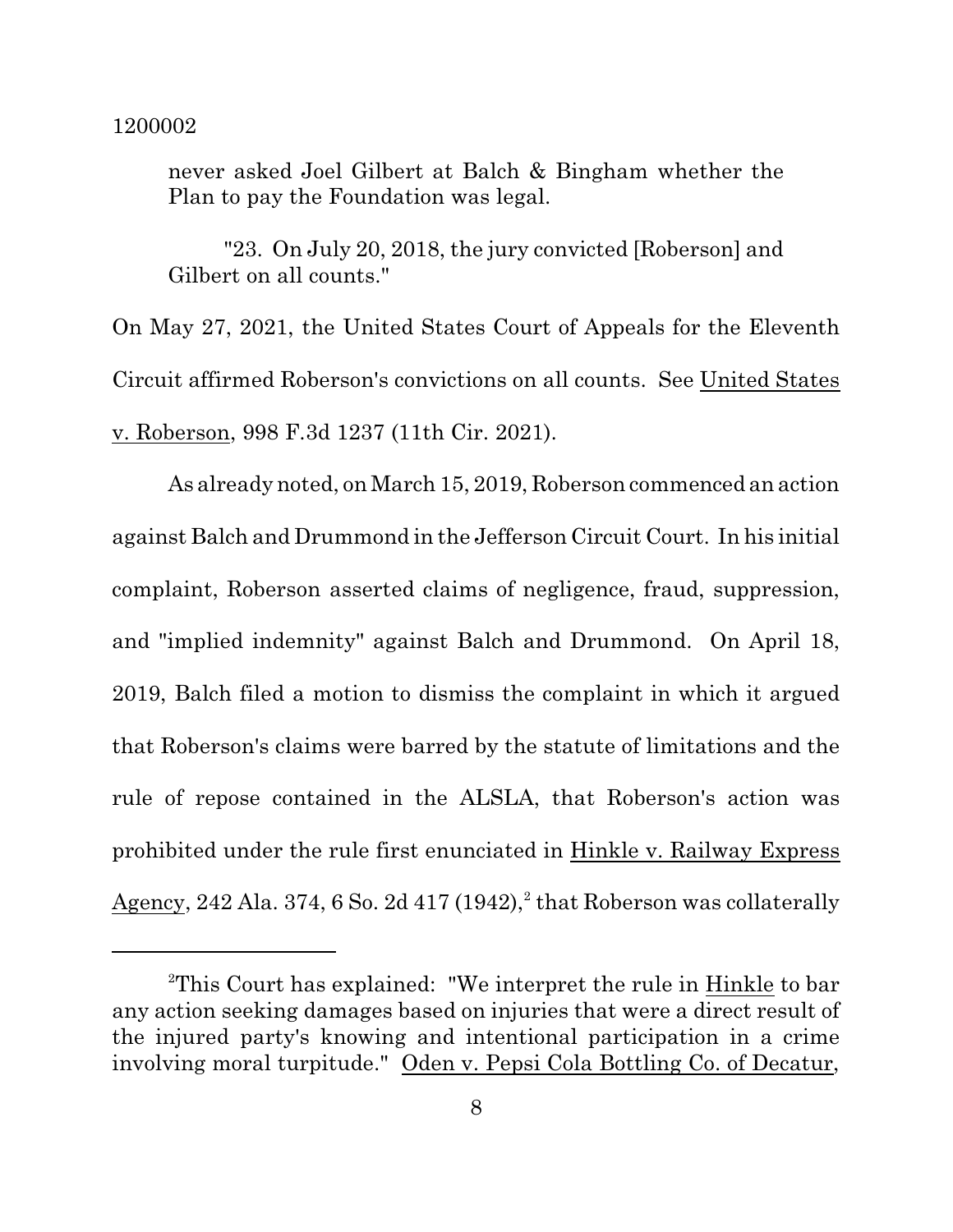estopped from arguing that he had relied upon the advice of counsel because that issue allegedly had been resolved in Roberson's federal criminal trial, and that Balch had owed no duty to Roberson because Drummond, not Roberson, was Balch's client. Balch attached some exhibits to its motion to dismiss, including transcript excerpts of witness testimony from Roberson's criminal trial. Drummond also filed a motion to dismiss the complaint, and it attached as exhibits to its motion a copy of Roberson's appellate brief to the Eleventh Circuit Court of Appeals in the federal criminal case and transcript excerpts from the criminal trial.

Roberson amended his initial complaint twice, expanding upon the factual allegations and retooling the assertion of his claims against each defendant. Balch filed motions to dismiss each of those complaints, repeating the arguments from its original motion to dismiss, and attaching more exhibits from Roberson's federal criminal trial.

On November 11, 2019, Roberson filed the operative third amended complaint. With respect to Balch, Roberson repeated claims of

<sup>621</sup> So. 2d 953, 955 (Ala. 1993).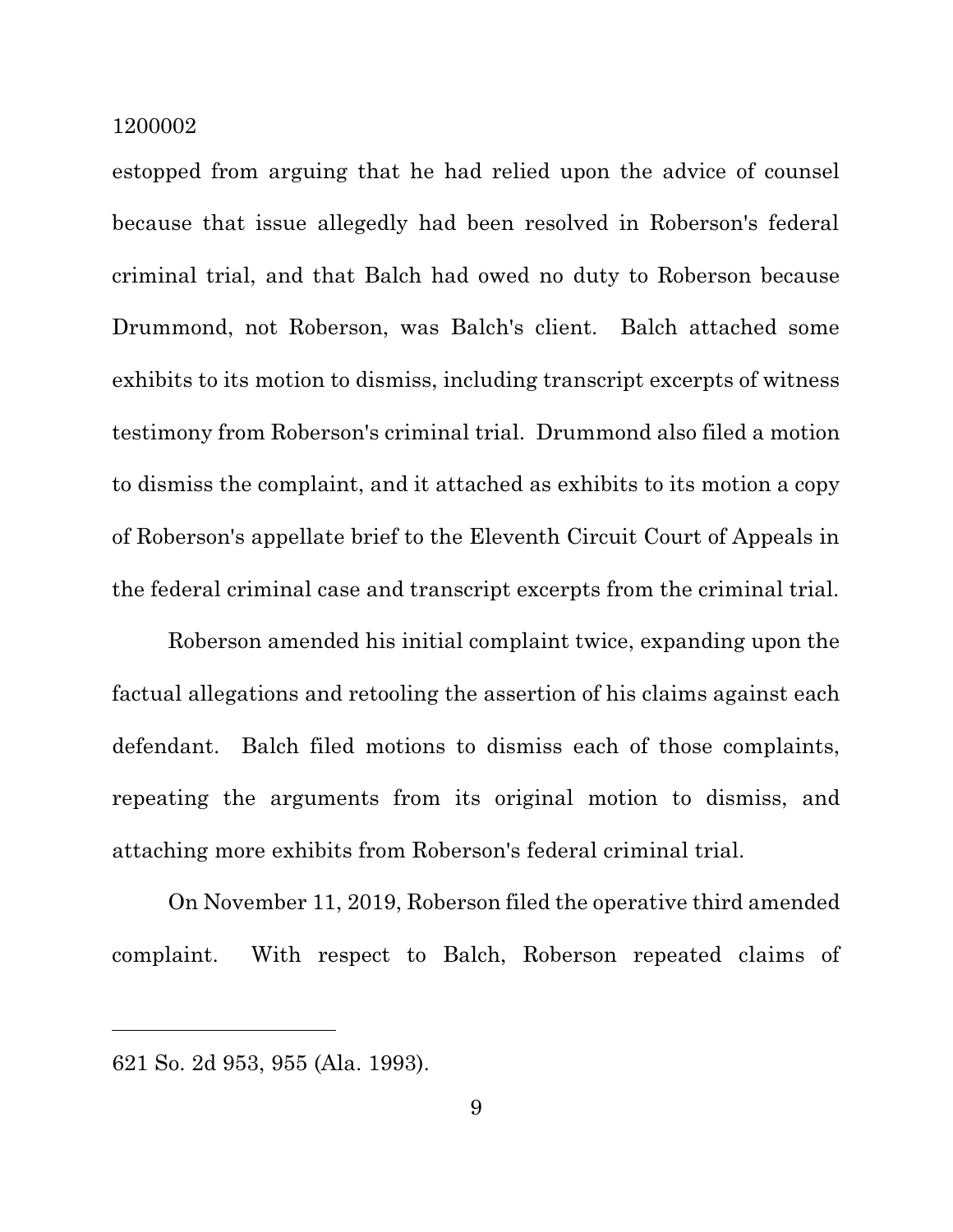misrepresentation and concealment that he had first asserted in his earlier amended complaints. Specifically, Roberson asserted a claim of misrepresentation and a claim of concealment based on his allegation that in November 2014 he had asked Joel Gilbert, an attorney employed by Balch, whether Gilbert had asked Balch's in-house ethics attorneys if the scheme described in Roberson's third amended complaint ("the plan") was legal and that Gilbert allegedly had lied by responding that he had checked and that the plan was legal. Similarly, Roberson asserted a claim of misrepresentation and a claim of concealment based on his allegation that he had asked Gilbert the same question in June 2016 and Gilbert allegedly had replied with the same response. Finally, Roberson asserted another claim of concealment based on his allegation that Gilbert had learned from a Balch ethics attorney in February 2017 that at least one action taken by state representative Oliver Robinson was illegal but had failed to inform Roberson of that information. The third amended complaint also contained two new concealment claims. Count X alleged concealment by Balch: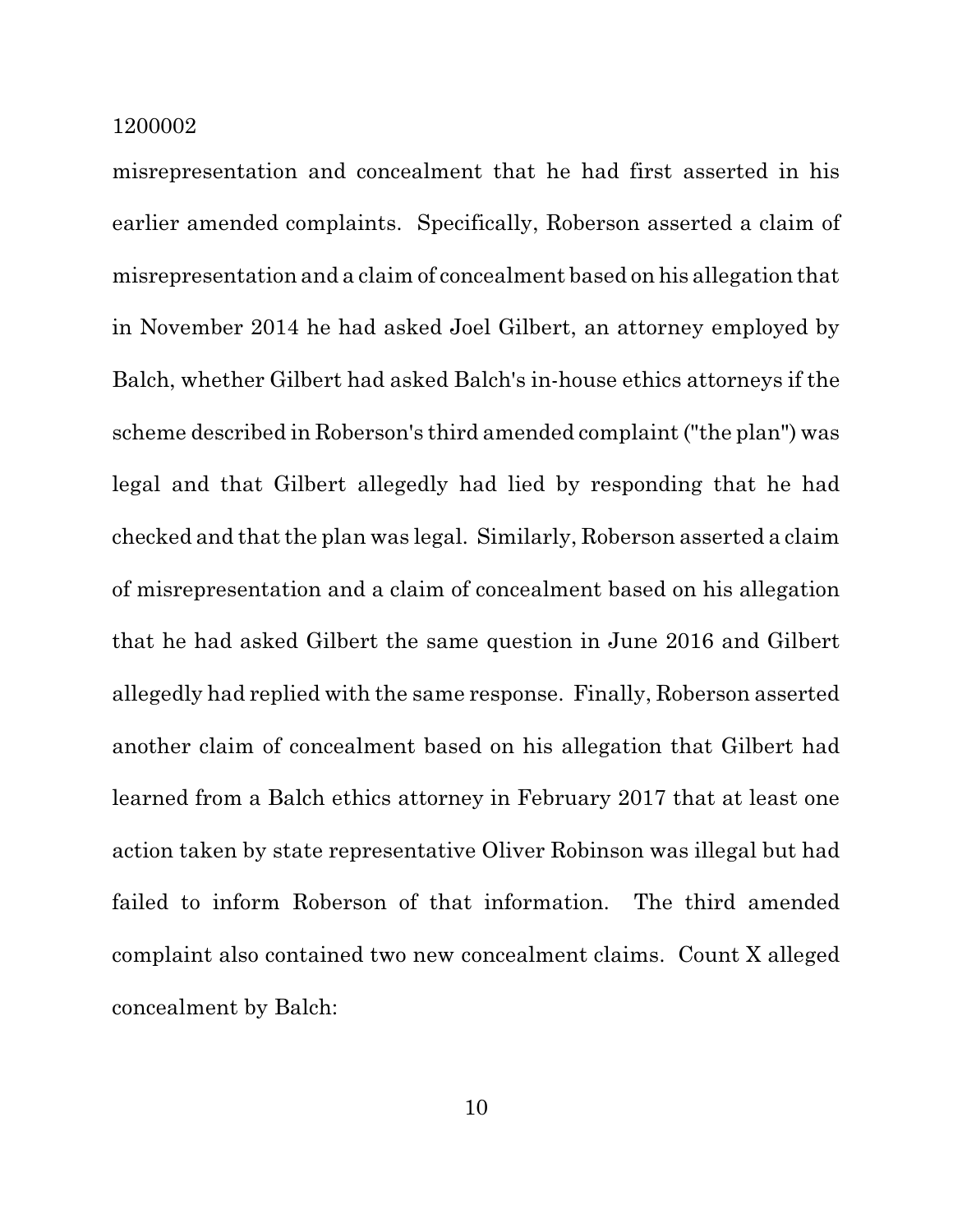"88. As part of its public relations campaign to defeat the EPA in North Birmingham and at the request of Joel Gilbert of Balch Bingham, David Roberson, on behalf of Drummond Company, wrote a \$5,000.00 check to be used to purchase 100 fifty dollar gift cards to Burlington Coat Factory to be used to purchase winter coats for kids in North Birmingham.

"89. Unbeknownst to Plaintiff Roberson as Joel Gilbert concealed this information from [Roberson], Balch and Oliver Robinson had agreed for [Robinson] to keep \$2,500.00 out of the \$5,000.00. [Roberson] did not learn of this hidden fact until his criminal trial in July of 2018. [Roberson] suffered damages as a result of Balch's concealment of it allowing [Robinson] to keep half of the \$5,000.00 as the prosecution in Roberson's criminal trial used this \$2,500.00 payment to Oliver Robinson as damaging evidence against Roberson in his criminal trial to help it obtain a conviction against him. Roberson did not even know that Robinson had kept half of the coat money per his agreement with Balch attorney Gilbert until this came out at the criminal trial."

Count XI alleged concealment by Balch and Drummond:

"90. Balch & Bingham, LLP contracted with Trey Glenn (who invoiced Balch under the company name of Southeast Engineering & Consulting, LLC and directed the payments to Scott Phillips) to lobby the Alabama Department of Environmental Management (or 'ADEM') to oppose the EPA in listing the North Birmingham site on the National Priorities List. The Balch invoices to Drummond seeking reimbursement for the payments to Trey Glenn and Scott Phillips were paid by Drummond General Counsel Blake Andrews and approved by Drummond CEO Mike Tracy. At the time that Scott Phillips and Trey Glenn were receiving money from Balch via Drummond to lobby ADEM on a policy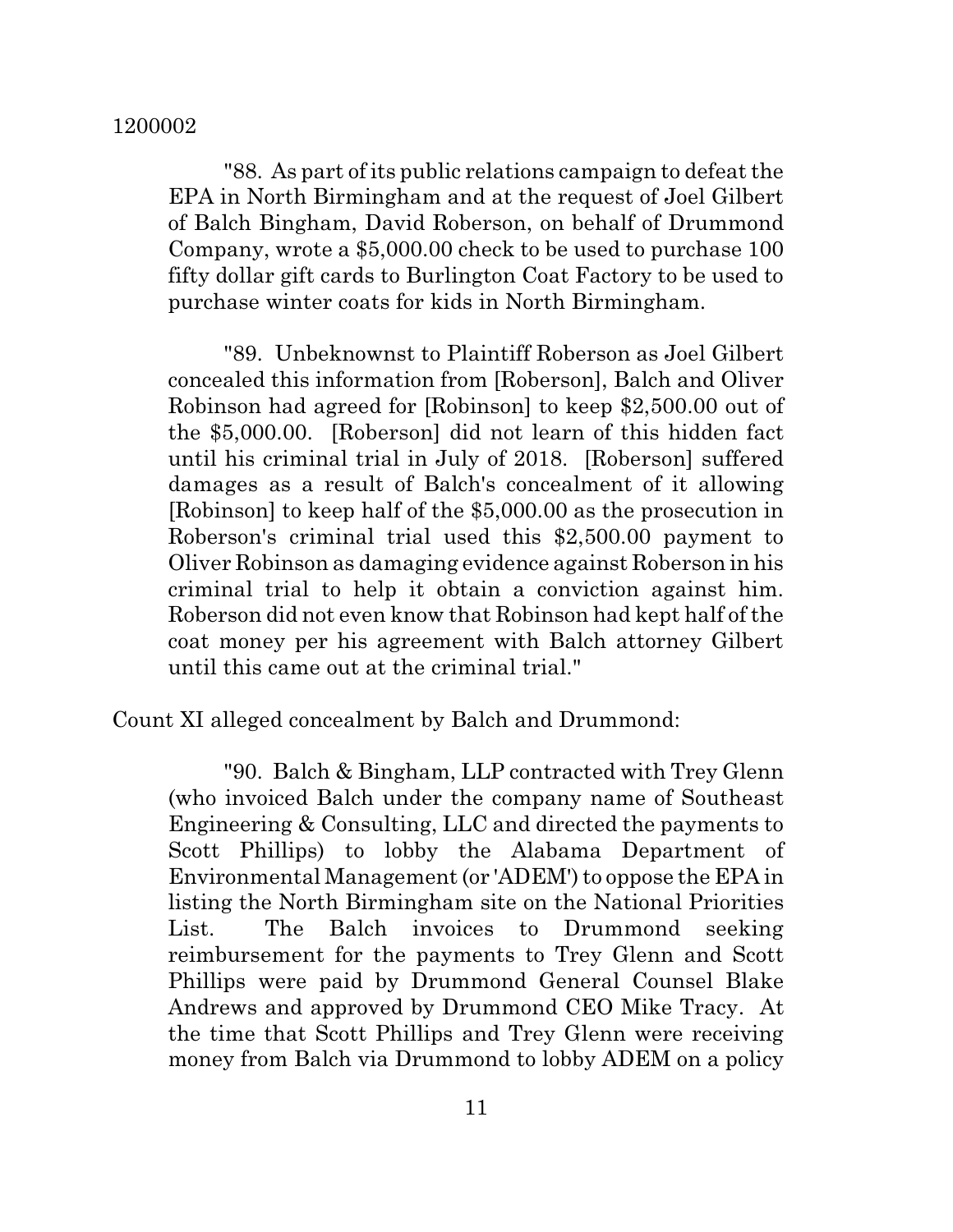matter involving the listing of North Birmingham as a Superfund site, Scott Phillips was on the Alabama Environmental Management Commission (or 'AEMC'). The AEMC is the entity that oversees ADEM.

"91. Neither Glenn nor Phillips, while they were lobbying ADEM about it opposing the EPA's listing of North Birmingham as a Superfund site, disclosed to ADEM the existence of their contract with Balch & Bingham or that they were indirectly being paid by Drummond Company.

"92. Balch and Drummond Company concealed from Roberson that Drummond was paying Phillips (who was on the AEMC), pursuant to a contract with Balch, to lobby the entity in which the AEMC supervises (ADEM). Roberson suffered damages as a result of Balch and Drummond's concealment of their payments to Glenn and Phillips as their testimony that Drummond was paying Phillips to lobby ADEM when he was on the commission that supervises ADEM was very damaging to Roberson at his criminal trial and was used in part by the prosecution to convict Roberson even though he had no knowledge of this scheme and even though Glenn's and Phillips's invoices were being paid by Balch and reimbursed by Blake Andrews and Mike Tracy."

The third amended complaint also specifically alleged that Gilbert was a registered lobbyist, that he had acted in that capacity in carrying out Balch's responsibilities for the plan, that neither Roberson nor Drummond was a legal-services client of Balch, and that Balch was not performing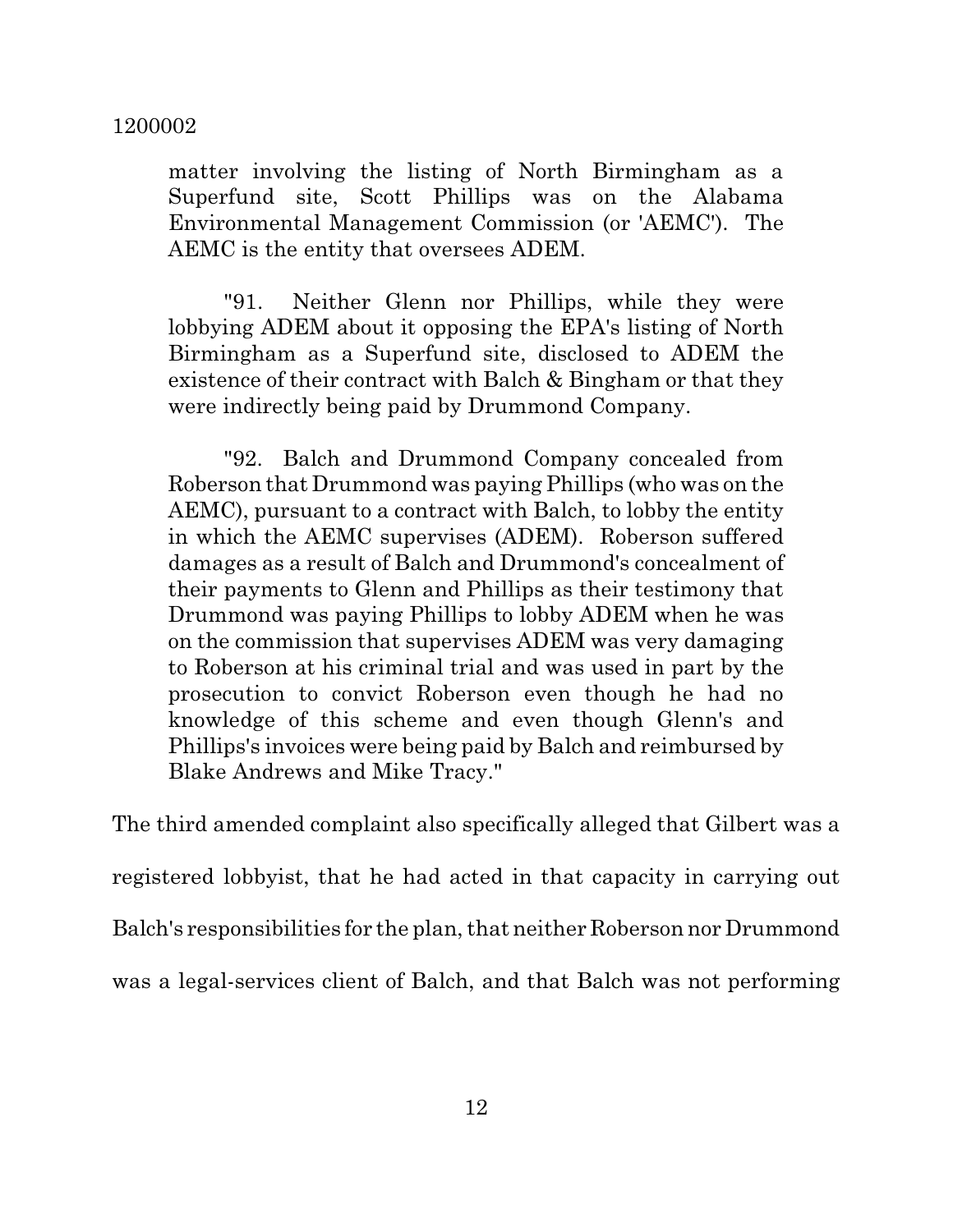legal services in carrying out its contract with Drummond concerning the plan.

On November 22, 2019, Balch filed a motion to dismiss the third amended complaint in which it repeated all the arguments it had presented in its previous motions to dismiss. The motion relied on exhibits submitted in support of previously filed motions to dismiss, and Balch also submitted new exhibits. On November 25, 2019, Roberson filed a motion to strike the exhibits Balch had filed in support of its motion to dismiss the third amended complaint. On the same date, Roberson filed his response in opposition to Balch's motion to dismiss the third amended complaint. Similarly, Drummond filed a motion to dismiss the third amended complaint, and Roberson filed a response in opposition and a motion to strike the exhibits submitted in support of that motion to dismiss.

On August 25, 2020, the circuit court entered an order ruling on all outstanding motions except the defendants' motions to dismiss the third amended complaint. In doing so, the circuit court concluded that the third amended complaint properly replaced Roberson's previous complaints, and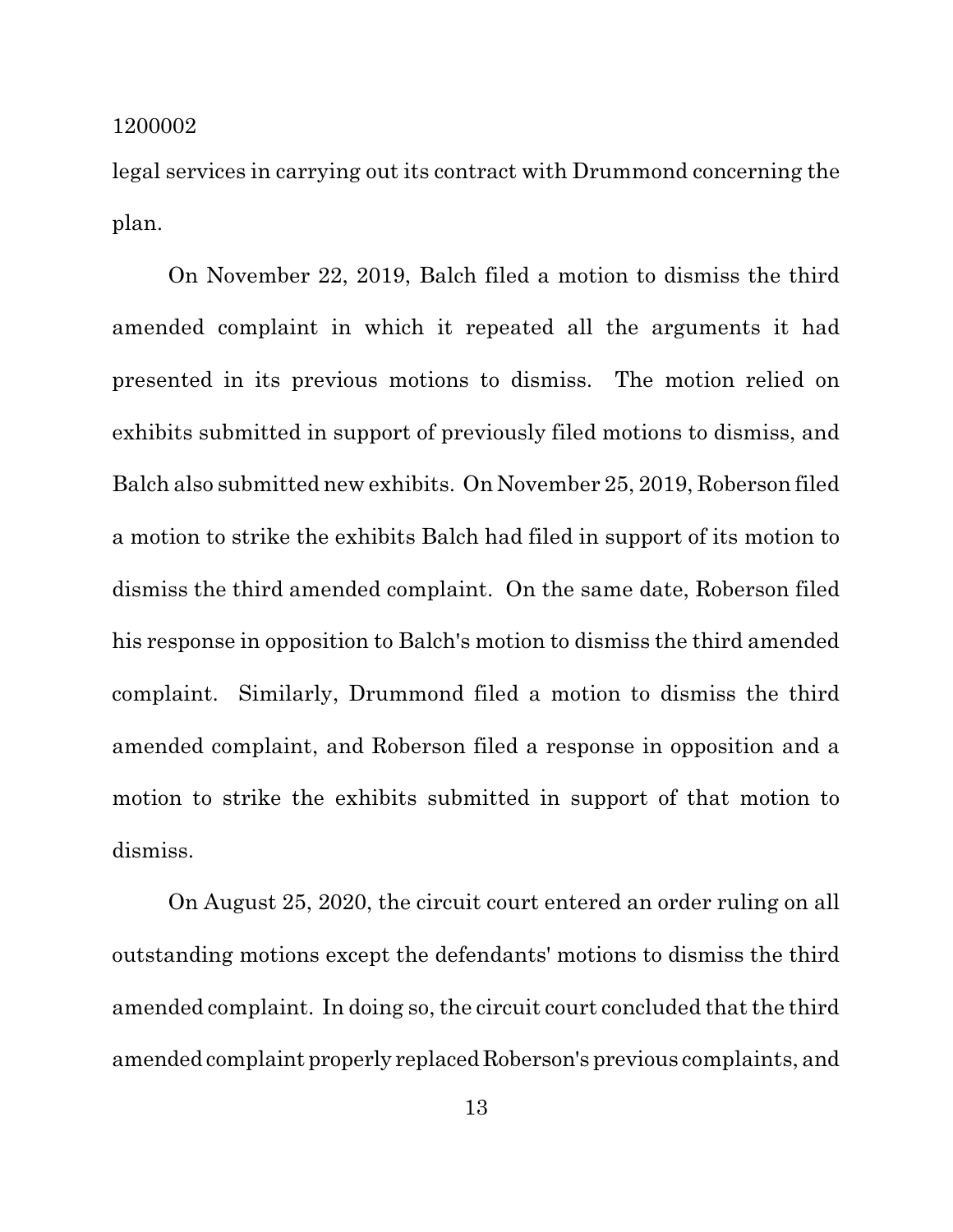the circuit court therefore determined that the defendants' motions to dismiss the previous complaints were moot and that Drummond's motion to strike the third amended complaint was due to be denied. The circuit court also expressly ruled that "any matters presented to the Court outside the pleadings are EXCLUDED for purposes of the Defendants' Motions to Dismiss." (Capitalization in original.) It therefore granted Roberson's motions to strike exhibits submitted by Balch and Drummond in support of their motions to dismiss. On August 27, 2020, the circuit court held a hearing on the motions to dismiss.

On September 14, 2020, the circuit court entered a judgment granting Balch's motion to dismiss all claims asserted against it in Roberson's third amended complaint. The circuit court began its analysis by observing that Roberson's

"complaint contains factual allegations and conclusory statements, and the Court's analysis must necessarily include whether the Alabama Legal Services Liability Act ('ALSLA') applies to and governs the factual allegations ... and whether [Roberson's] evolved classification of Gilbert's role, and Defendant Balch's, was that of providing public-relations work instead of and to the exclusion of legal work to Defendant Drummond and its employee [Roberson]."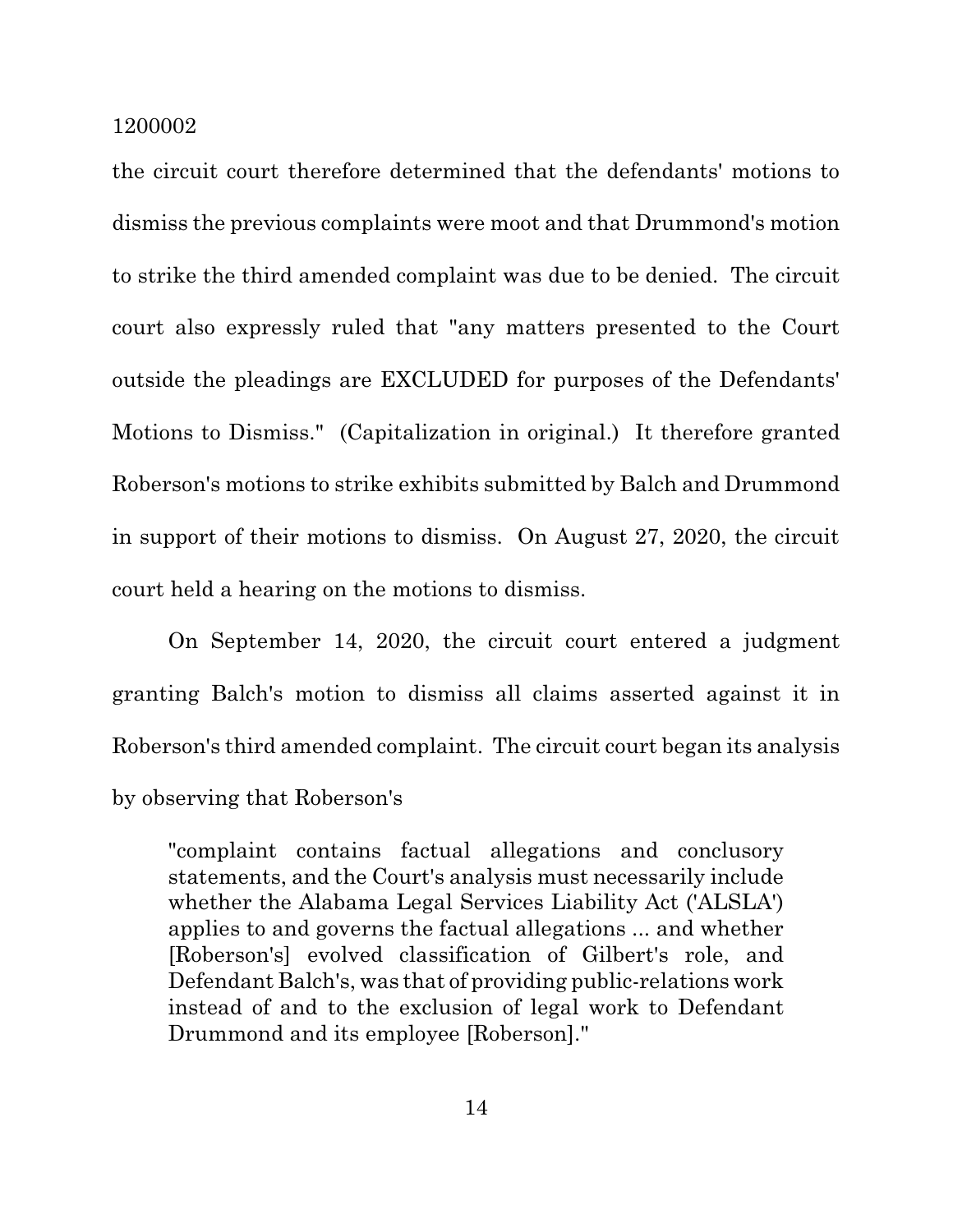The circuit court noted that Roberson had conceded that Balch was, in fact, a legal-service provider and that his complaint "refers to the ethics attorneys at Defendant Balch, from whom [Roberson] wanted Gilbert to inquire about the legality of the Plan." The circuit court therefore concluded that "[w]hile [Roberson,] in his Third Amended Complaint, attempts to re-characterize the role of Joel Gilbert as that of a lobbyist, rather than an attorney," Roberson,

"by inquiring of Gilbert and Defendant Balch's ethics' attorneys, via Gilbert, believed that he was consulting a lawyer(s) [Gilbert and Balch's ethics' lawyers] in their capacity as lawyers, and [Roberson], at that time, manifested his intention to seek professional legal advice. The Court FINDS that the herein alleged claims against Defendant Balch are classified collectively as a legal service liability action, pursuant to ALSLA, as defined in Section 6-5-572, and Section 6-5-573 ...."

(Capitalization in original.) The circuit court then applied the statute of limitations relevant to "legal service liability actions" contained in  $\S 6$ -5-574(a), Ala. Code 1975,<sup>3</sup> to Roberson's claims against Balch:

 ${}^{3}$ Section 6-5-574(a) provides:

<sup>&</sup>quot;(a) All legal service liability actions against a legal service provider must be commenced within two years after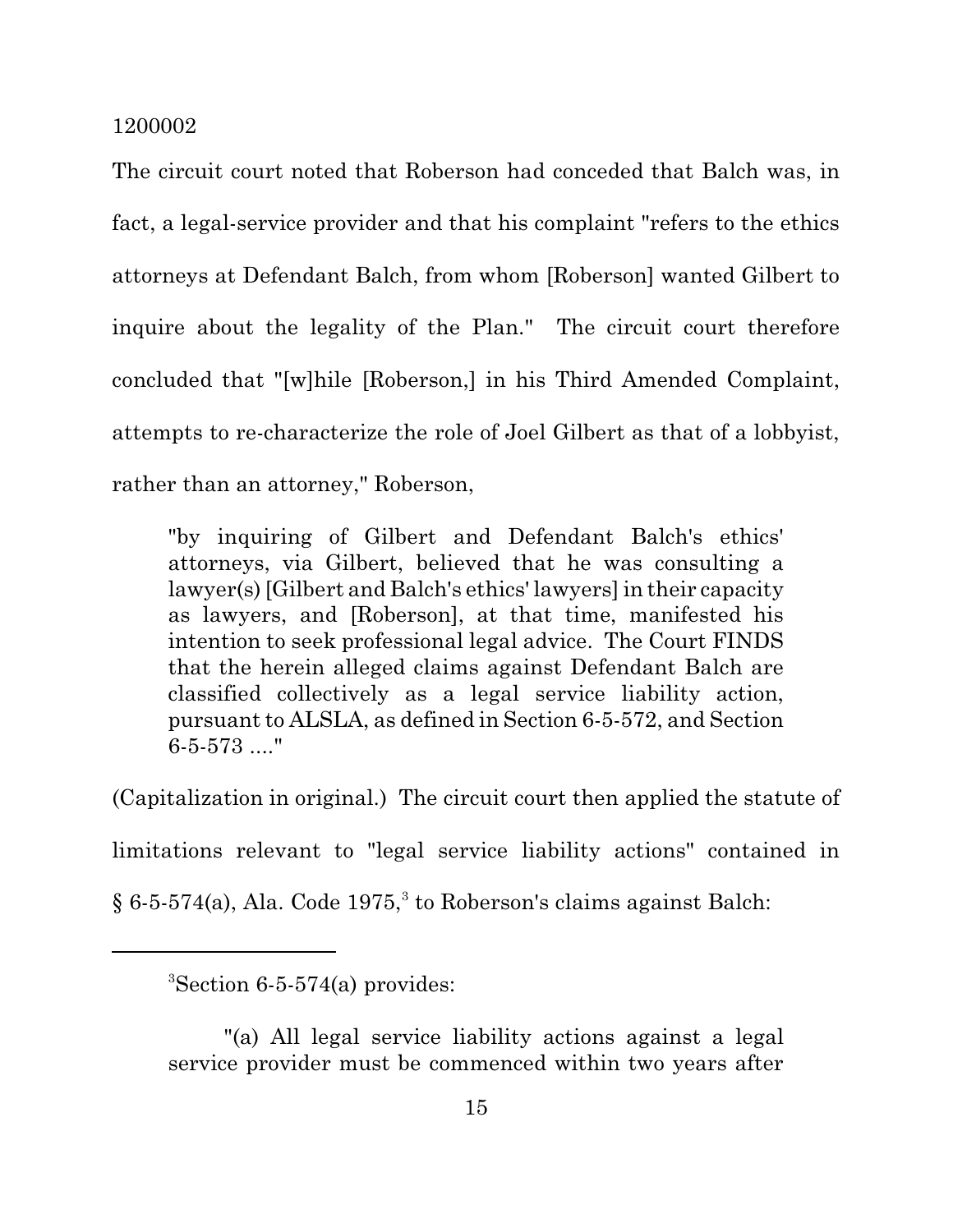"The Court FINDS that the act or omission or failure giving rise to the [Roberson's] claims against Defendant Balch occurred in November 2014. The Court FINDS that, at the latest, [Roberson] should have reasonably discovered the facts giving rise to the alleged claims herein against Defendant Balch at the time of [Roberson's] and Gilbert's indictments, to wit: September 27, 2017. The Court FINDS that the herein Complaint had to have been filed no later than March 27, 2018, to fall within the statute of limitations, pursuant to ALSLA, Section 6-5-574. [Roberson's] original Complaint was filed March 15, 2019."

(Capitalization in original.) Concerning the rule of repose contained in

 $§ 6-5-574(a)$ , the circuit court also added that "certainly the herein claim[s]

could not have been commenced, in any event, later than November 30,

2018 (the Court uses the date November 30, since no specific day in

November [2014] was asserted)." Because the circuit court determined

the act or omission or failure giving rise to the claim, and not afterwards; provided, that if the cause of action is not discovered and could not reasonably have been discovered within such period, then the action may be commenced within six months from the date of such discovery or the date of discovery of facts which would reasonably lead to such discovery, whichever is earlier; provided, further, that in no event may the action be commenced more than four years after such act or omission or failure; except, that an act or omission or failure giving rise to a claim which occurred before August 1, 1987, shall not in any event be barred until the expiration of one year from such date."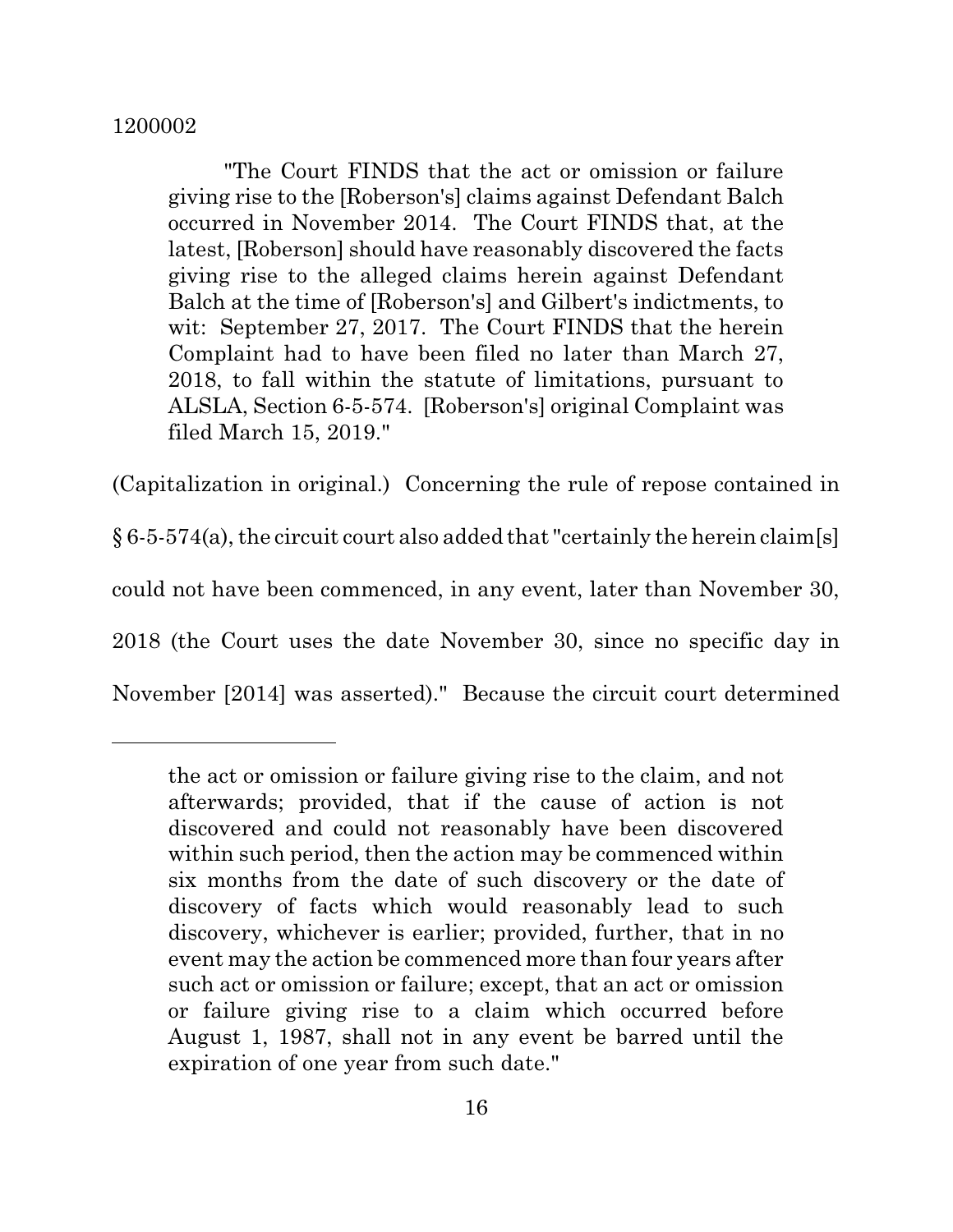that all of Roberson's claims against Balch were barred by the limitations periods provided in the ALSLA, it dismissed all of Roberson's claims against Balch. The circuit court also certified the judgment as a final judgment pursuant to Rule 54(b), Ala. R. Civ. P., finding that the judgment disposed of all the claims against Balch and that there was no just reason for delay in entering a final judgment.

# II. Standard of Review

As we noted in the rendition of facts, Balch filed, and the circuit court granted, a motion to dismiss all the claims against Balch based on the limitations periods in the ALSLA.

"The standard of review applicable to motions to dismiss is well settled:

" 'It is a well-established principle of law in this state that a complaint, like all other pleadings, should be liberally construed, Rule 8(f), Ala. R. Civ. P., and that a dismissal for failure to state a claim is properly granted only when it appears beyond a doubt that the plaintiff can prove no set of facts entitling him to relief. Winn-Dixie Montgomery, Inc. v. Henderson, 371 So. 2d 899 (Ala. 1979). Stated another way, if under a provable set of facts, upon any cognizable theory of law, a complaint states a claim upon which relief could be granted, the complaint should not be dismissed. Childs v.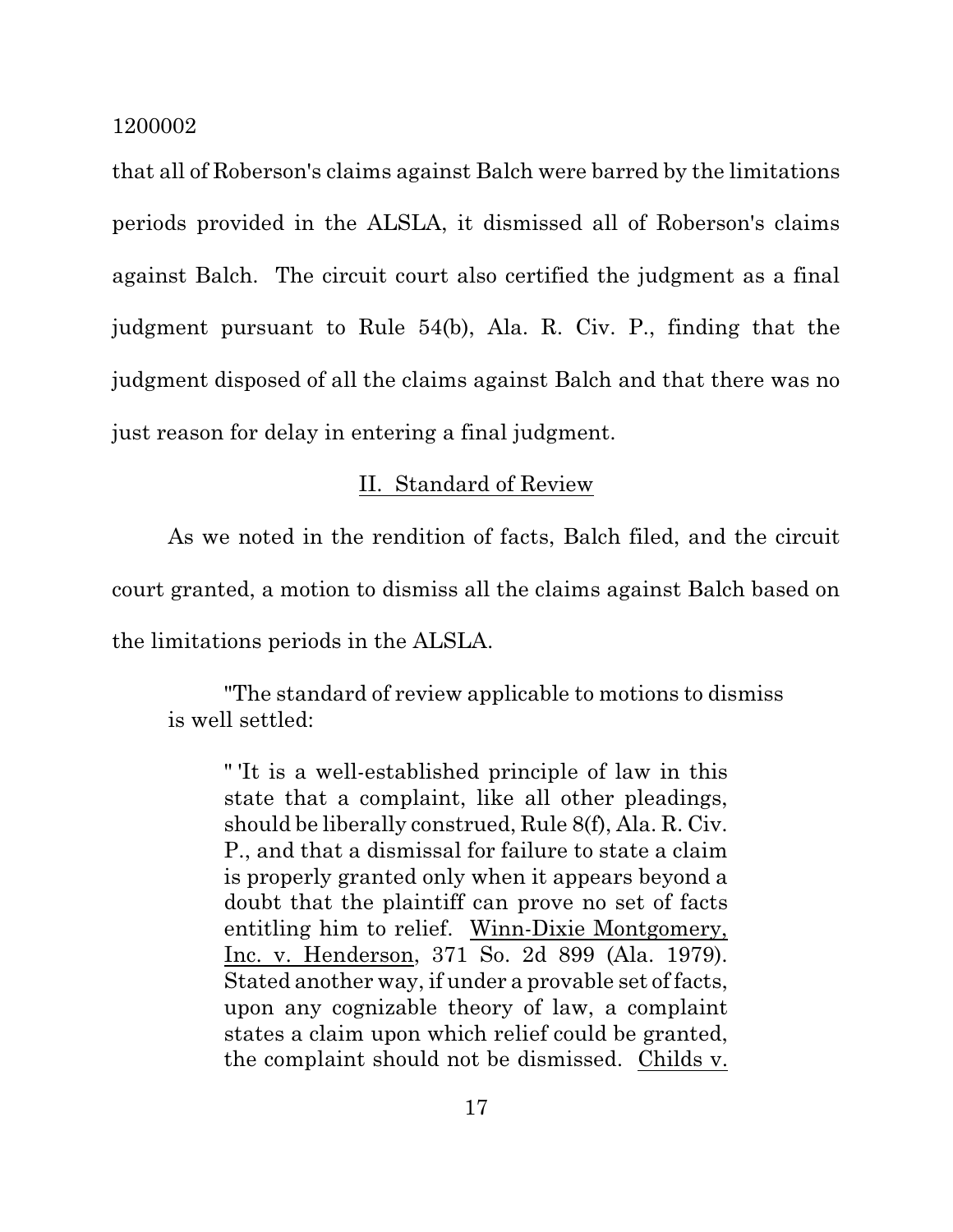Mississippi Valley Title Insurance Co., 359 So. 2d 1146 (Ala. 1978).

" 'Where a [Rule] 12(b)(6)[, Ala. R. Civ. P.,] motion has been granted and this Court is called upon to review the dismissal of the complaint, we must examine the allegations contained therein and construe them so as to resolve all doubts concerning the sufficiency of the complaint in favor of the plaintiff. First National Bank v. Gilbert Imported Hardwoods, Inc., 398 So. 2d 258 (Ala. 1981). In so doing, this Court does not consider whether the plaintiff will ultimately prevail, only whether he has stated a claim under which he may possibly prevail. Karagan v. City of Mobile, 420 So. 2d 57 (Ala. 1982).'

"Fontenot v. Bramlett, 470 So. 2d 669, 671 (Ala. 1985)."

Pearce v. Schrimsher, 583 So. 2d 253, 253-54 (Ala. 1991).

In noting our standard of review for this appeal, we observe that in its appellate brief Balch repeatedly urges this Court to consider the exhibits that were attached to motions to dismiss filed in the circuit court. We reject Balch's invitation to consider any of those exhibits given that the circuit court expressly stated in its August 25, 2020, order that it was excluding all materials outside of the pleadings in deciding the motions to dismiss. Because the circuit court in its discretion elected not to consider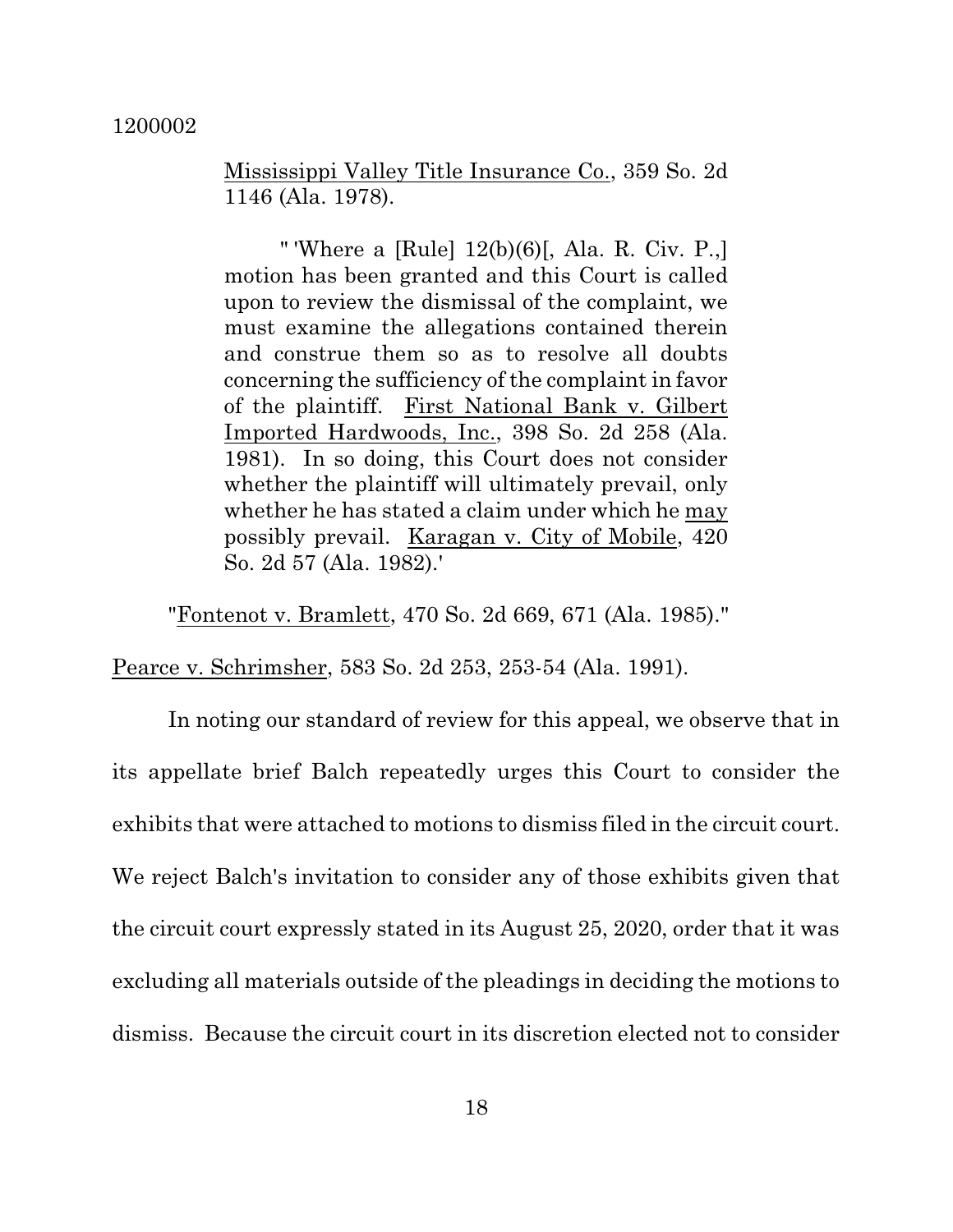the exhibits, we will not do so in reviewing the circuit court's judgment. See, e.g., Ex parte Price, 244 So. 3d 949, 955 (Ala. 2017).

On a related note, after briefing was completed in this appeal, Balch filed with this Court what it styled as a "Letter of Supplemental Authority," invoking Rule 28B, Ala. R. App. P., as a basis for the filing. That rule allows for a party to "promptly advise the clerk of the appellate court in which the proceeding is pending by letter" if "pertinent and significant authority comes to a party's attention after the party's brief has been filed." Roberson has filed a motion to strike Balch's letter because, he says, Balch does not present any new authority; rather, Roberson asserts, Balch seeks to contend that a misquotation of a case in Balch's appellate brief<sup>4</sup> that Roberson highlighted in his reply brief<sup>5</sup> was an "accidental and unintentional ... mistake" rather than a deliberate misquotation, even though Balch had employed the same misquotation in its circuit court filings and Roberson had drawn attention to it at that

<sup>&</sup>lt;sup>4</sup>The opinion that is misquoted is San Francisco Residence Club, Inc. v. Baswell-Guthrie, 897 F. Supp. 2d 1122, 1179 (N.D. Ala. 2012). See Balch's brief, p. 39.

<sup>&</sup>lt;sup>5</sup>See Roberson's reply brief, p. 14.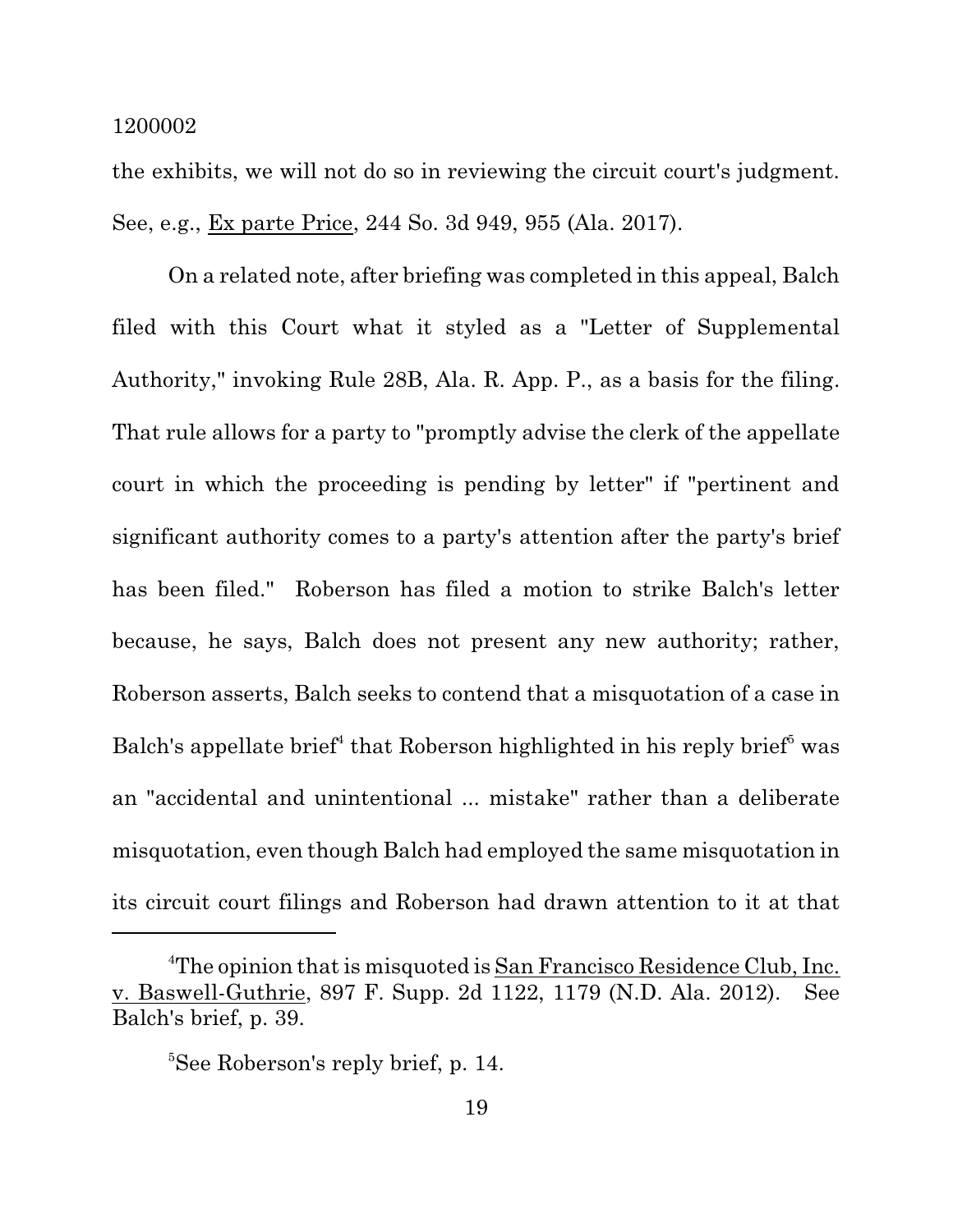time as well. We agree with Roberson that Balch's letter is not a "notice of supplemental authority" as allowed by Rule 28B, and Balch offers no other authority for what actually appears to be, as Roberson says, an attempt by Balch "to get the last word on issues argued in [Roberson's] reply brief." Accordingly, we grant Roberson's motion to strike Balch's letter filing.

We also observe that we do not believe that the circuit court's certification of its judgment as final under Rule 54(b) was improper. It is undeniable that Roberson's claims against Balch and Drummond are substantially interrelated. This Court has noted:

"In considering whether a trial court has exceeded its discretion in determining that there is no just reason for delay in entering a judgment, this Court has considered whether 'the issues in the claim being certified and a claim that will remain pending in the trial court " 'are so closely intertwined that separate adjudication would pose an unreasonable risk of inconsistent results.' " ' Schlarb[ v. Lee], 955 So. 2d [418] at 419-20 [(Ala. 2006)] (quoting Clarke-Mobile Counties Gas Dist. v. Prior Energy Corp., 834 So. 2d 88, 95 (Ala. 2002), quoting in turn Branch v. SouthTrust Bank of Dothan, N.A., 514 So. 2d 1373, 1374 (Ala. 1987)."

Lighting Fair, Inc. v. Rosenberg, 63 So. 3d 1256, 1263 (Ala. 2010). In this instance, the circuit court's dismissal of all the claims against Balch was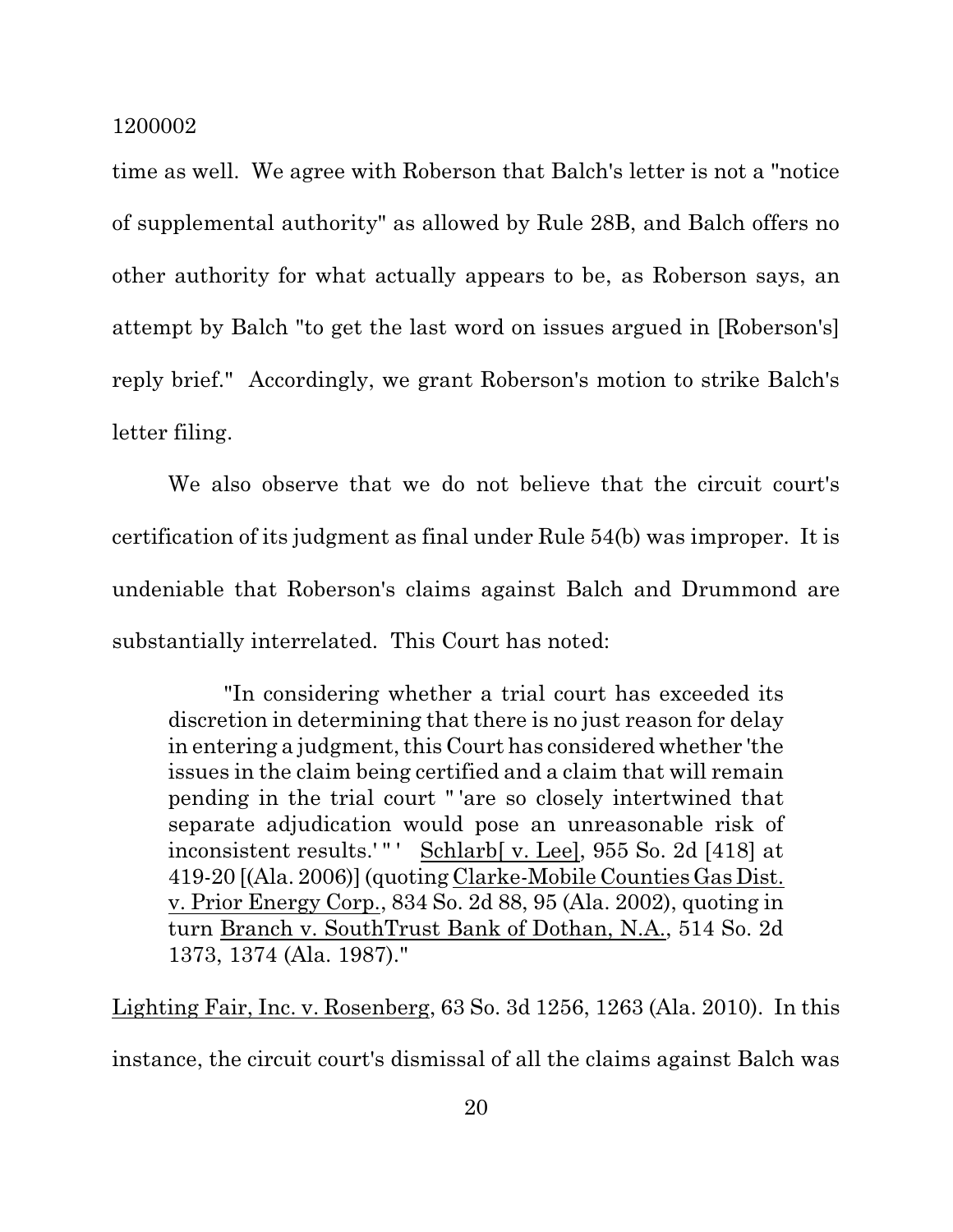based on the applicability of the ALSLA's limitations periods, a conclusion that was, in turn, based on facts pertinent only to Balch, i.e., its status as a legal-service provider and its alleged provision of legal advice to Roberson. It is true that Drummond also argued in its motion to dismiss the third amended complaint that some claims against it were due to be dismissed based on the applicability of the ALSLA's limitations periods, but Drummond's arguments regarding the applicability of those limitations periods were based on its own alleged actions, not those of Balch. Thus, there is no risk of inconsistent results in this case because the basis for the dismissal of the claims against Balch was truly independent of the claims asserted against Drummond.

## III. Analysis

Roberson contends that the circuit court made three fundamental errors in dismissing his claims against Balch. First, he argues that the circuit court erred by concluding that his claims were subject to the ALSLA. Second, he argues that, even if the ALSLA applies to his claims, the circuit court erred by concluding that the triggering date for the running of ALSLA's limitations periods was the date of Gilbert's alleged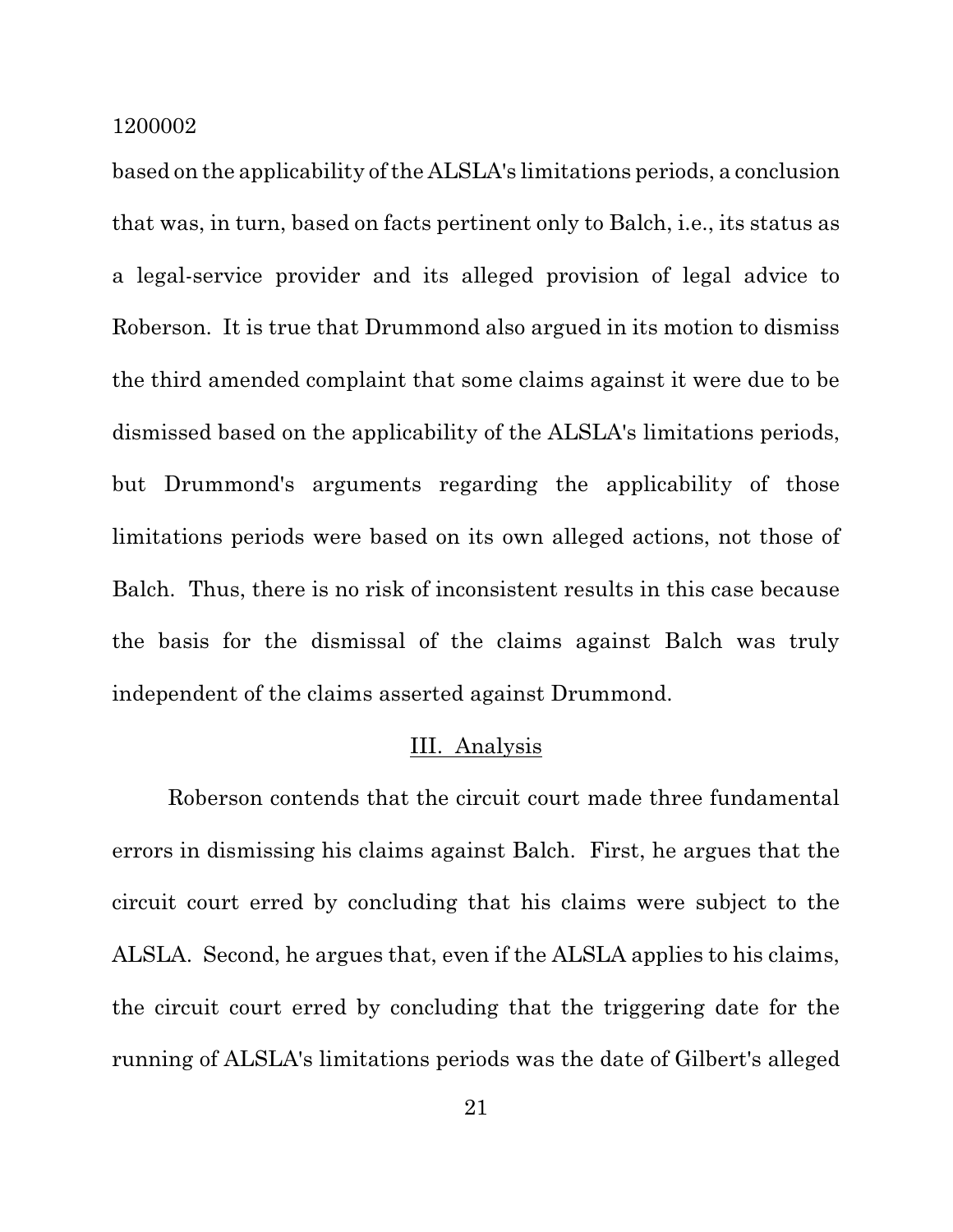misrepresentation to Roberson in November 2014, rather than the date Roberson sustained an injury from Balch's actions, which Roberson contends was the date he was indicted on federal criminal charges. Third, Roberson argues that, even if the triggering date for claims under the ALSLA is the date of the alleged act or omission of the legal-service provider rather than the date of the plaintiff's injury, "each misrepresentation or concealment creates a separate claim -- even if the misrepresentation or concealment is identical to a prior misrepresentation or concealment that is barred by the statute of limitations." Roberson's brief, p. 21. If Roberson is correct, some of Balch's alleged misconduct occurred within the ALSLA's statute-of-limitations period. However, we consider it necessary to address only Roberson's first argument. This is so because we conclude that Roberson was not the recipient of legal services and thus is not subject to the limitations periods set forth in the  $ALSLA<sup>6</sup>$ 

 $6$ On original submission, this Court determined that Roberson's claims were not subject to the limitations periods set forth in the ALSLA because he was not a client of Balch; however, this Court also went further and approved a ground for affirming the circuit court's judgment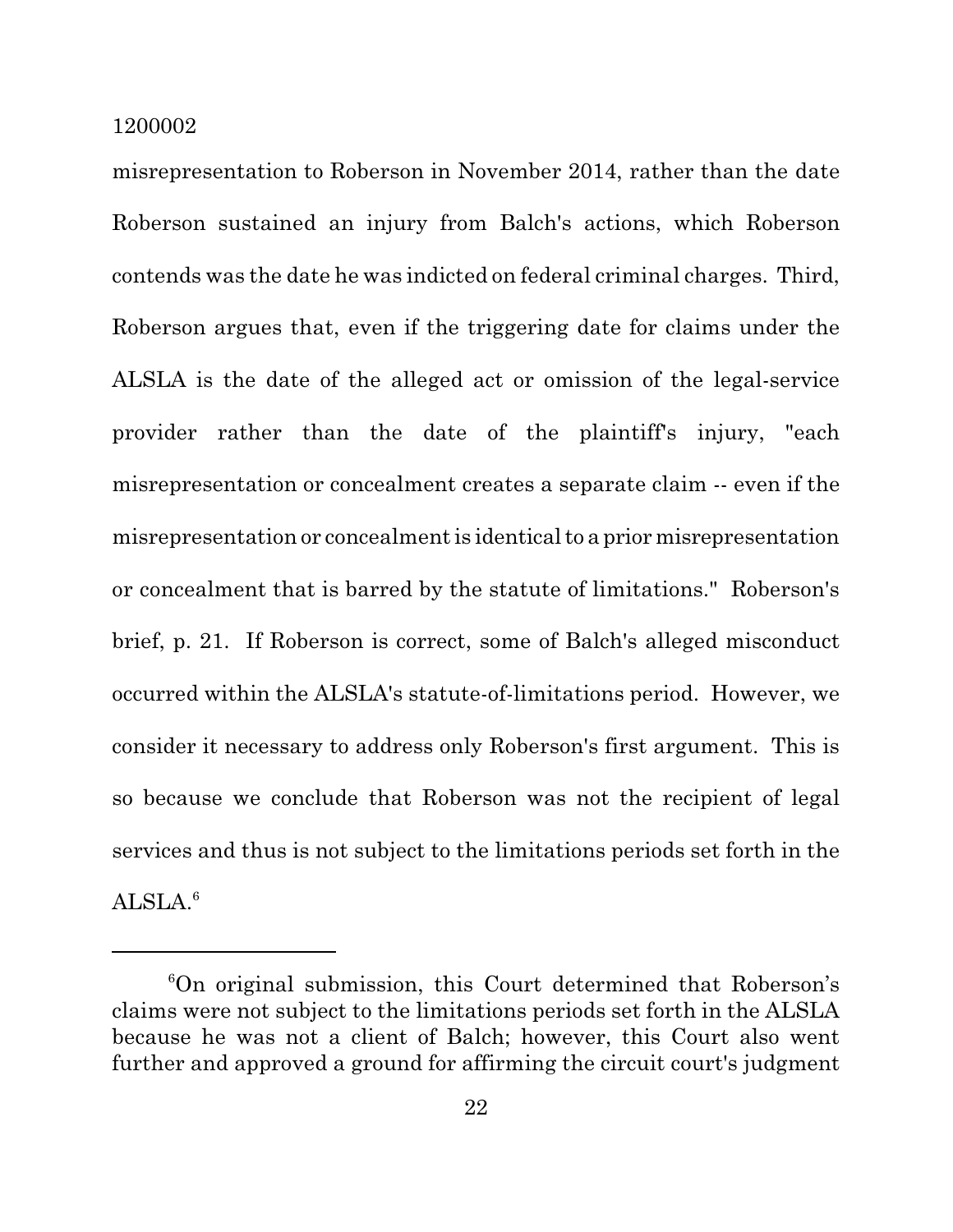This appeal arises from a judgment granting Balch's motion to dismiss Roberson's third amended complaint. As previously noted in Part II of this opinion, addressing the standard of review to be applied by this Court, in considering whether a complaint is sufficient to withstand a motion to dismiss under Rule 12(b)(6), Ala. R. Civ. P., a court "must accept the allegations of the complaint as true." Creola Land Dev., Inc. v. Bentbrooke Hous., L.L.C., 828 So. 2d 285, 288 (Ala. 2002). See also Smith v. National Sec. Ins. Co., 860 So. 2d 343, 345 (Ala. 2003) (quoting Nance v. Matthews, 622 So. 2d 297, 299 (Ala. 1993)) (" 'The appropriate standard of review under Rule 12(b)(6)[, Ala. R. Civ. P.,] is whether, when the allegations of the complaint are viewed most strongly in the pleader's favor, it appears that the pleader could prove any set of circumstances that would entitle [it] to relief.' ").

For the purposes of this appeal, the following facts must therefore be taken as true:

that was not relied upon by the circuit court -- the absence of any remedy available to Roberson outside the ALSLA. The application for rehearing challenged this Court's holding that Roberson had no remedy outside the ALSLA.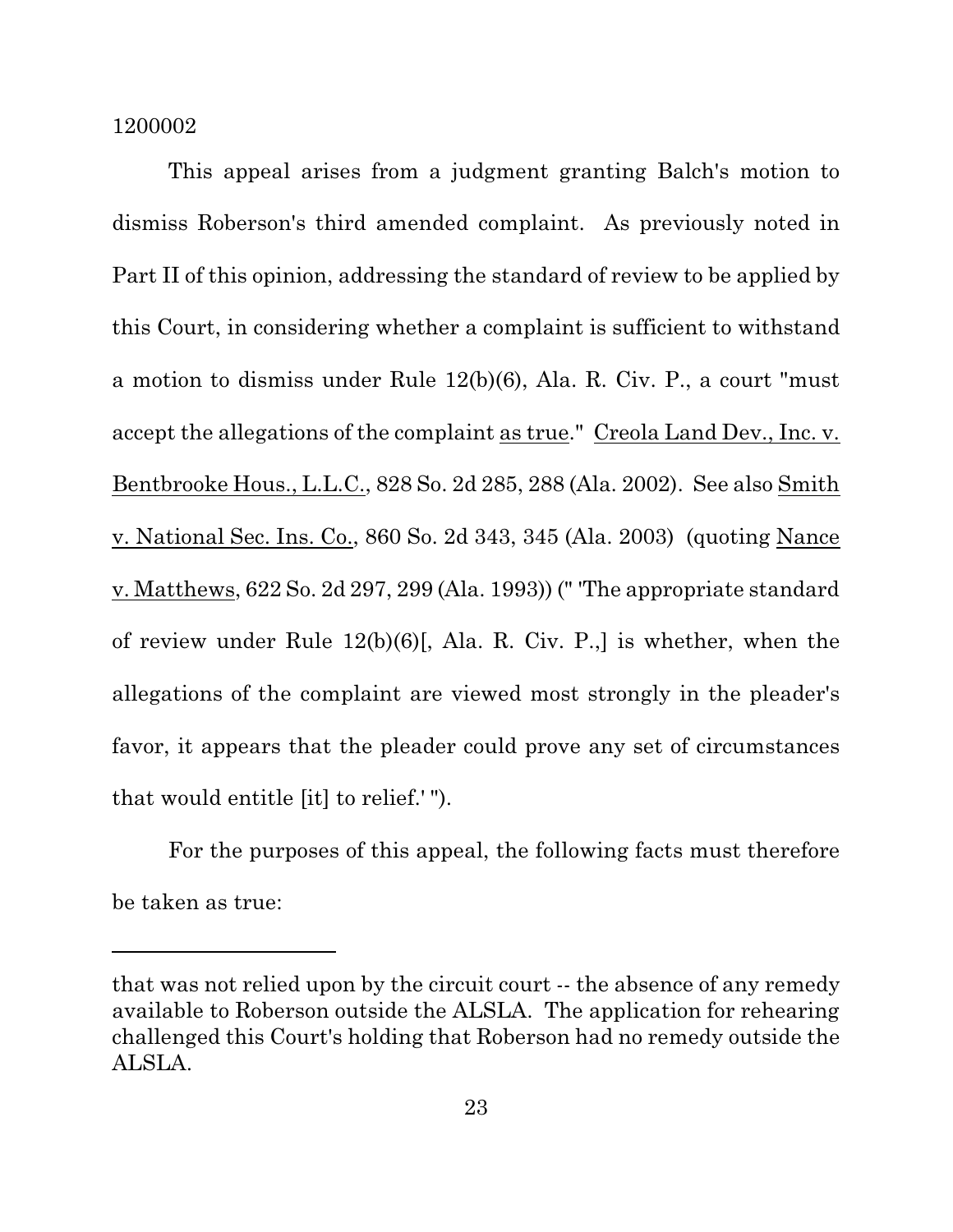(1) Roberson is not a client of Balch.

(2) Roberson never asked Gilbert for an opinion on the legality of his conduct.

(3) Roberson asked Gilbert if certain attorneys employed by Balch had rendered an opinion on the legality of his conduct.

(4) Balch never rendered an opinion on the legality of Roberson's conduct.

(5) Gilbert lied about the existence of a favorable opinion having been reached by such attorneys.

(6) Gilbert accepted a check for \$5,000 from Drummond, Roberson's employer, which Roberson approved and which was payable to Balch, for the purpose of a fund-raising campaign to purchase "winter coats for kids," and Gilbert, without the knowledge of Roberson, had agreed that Oliver Robinson, a member of the Alabama Legislature, could keep half the proceeds of the check.<sup>7</sup>

<sup>7</sup>Subsequent references in this opinion to the alleged conduct of Balch or its attorneys should not be viewed as an endorsement of the truth of Roberson's allegations; we simply review Roberson's third amended complaint on the assumption that the facts alleged within it can be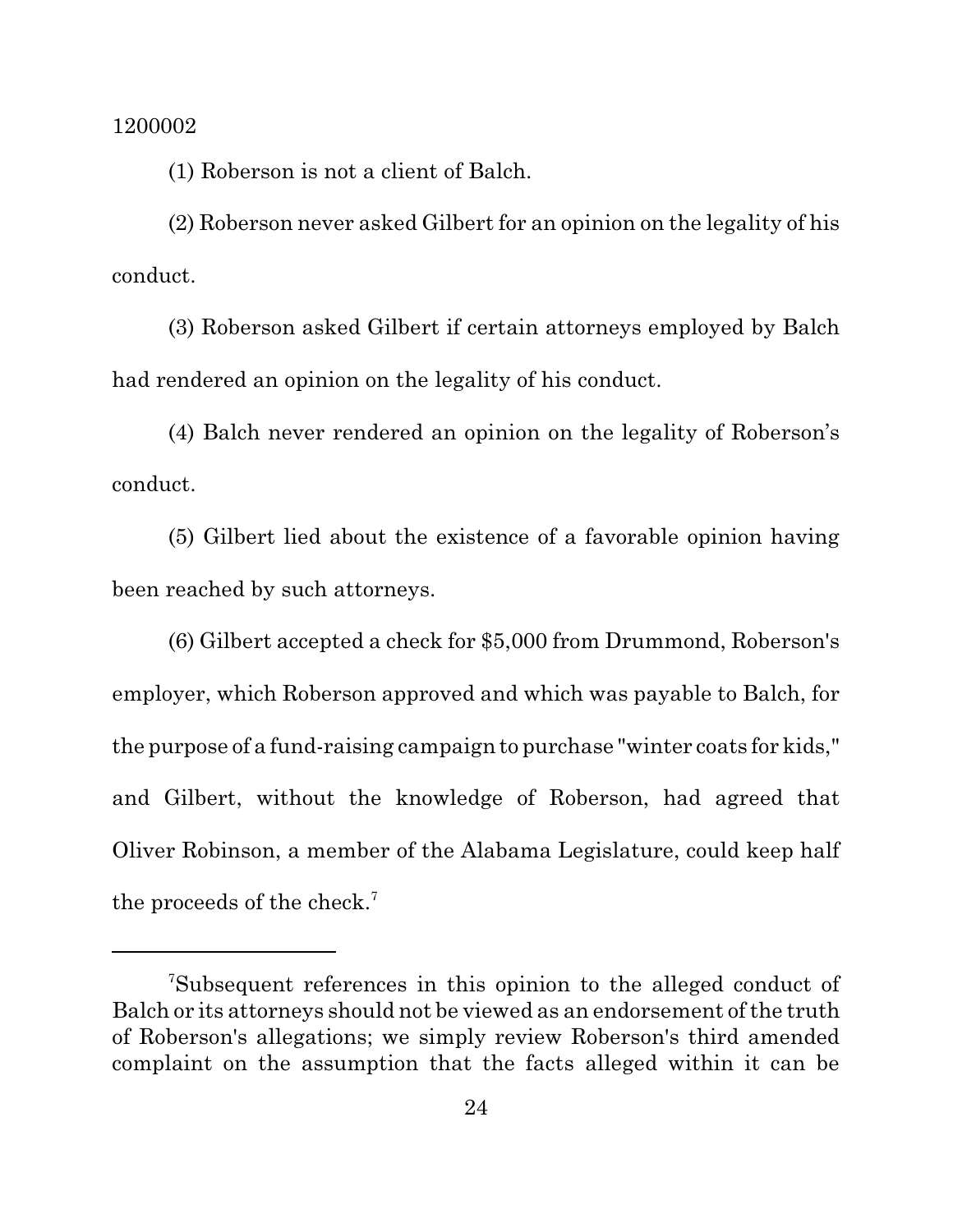Roberson did not pursue a remedy under the ALSLA in his third amended complaint. In his principal brief, Roberson argues, as he did in the circuit court:

"Although Balch is a 'legal service provider,' the complaint does not show that Roberson was Balch's 'client,' that Balch provided 'legal services' to Roberson, or that Roberson's claims 'arise from' Balch's legal services. Balch thus failed to show that Roberson's claims are subject to the ALSLA. Consequently, Judge Johnson erred in granting Balch's motion to dismiss."

Roberson's brief, p. 22. Rather than plead a claim under the ALSLA,

Roberson alleged claims of common-law fraud against Balch in his third amended complaint. 8

Turning to the reach of the ALSLA, one need go no further than the title of the act, the Alabama Legal Services Liability Act, to see that it is all about "legal services." (Emphasis added.) The Cambridge Dictionary

proven.

<sup>&</sup>lt;sup>8</sup>Although earlier iterations of his complaint may have invoked the ALSLA, any apparent inconsistency in Roberson's various pleadings is expressly authorized by Rule 8(e)(2), Ala. R. Civ. P. ("A party may also state as many separate claims or defenses as the party has regardless of consistency and whether based on legal or on equitable grounds, or on both.").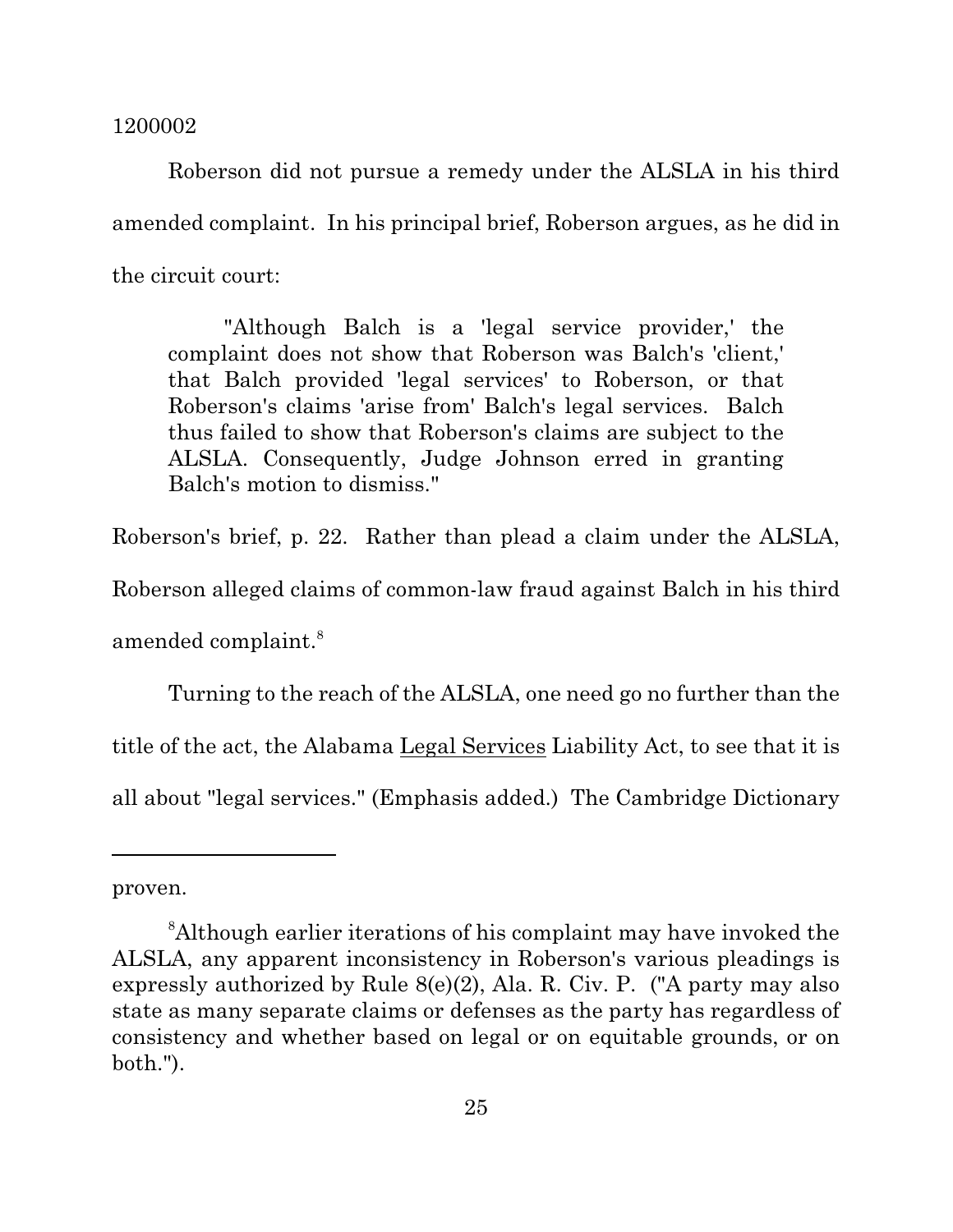defines "legal services" as "work done by a lawyer for a client." Cambridge Business English Dictionary 487 (2011). Common sense dictates that a lawyer serves the lawyer's client, not the parties with whom the lawyer may come in contact while serving the client.

Section 6-5-672(1), Ala. Code 1975, defines a "legal service liability action" as an action alleging that some injury or damage was caused in whole or in part by the legal-service provider's "violation of the standard of care applicable to a legal service provider." Section 6-5-672(3)a. states that the standard of care applicable to a legal-service provider is "that level of such reasonable care, skill, and diligence as other similarly situated legal service providers in the same general line of practice in the same general locality ordinarily have and exercise in a like case." (Emphasis added.) Practice "in a like case" neither embraces an attorney's false statements or intentional failures to disclose material facts to a nonclient nor makes such activities the rendition of legal services. Because "legal services" are by definition services rendered by a lawyer to a client, fraudulent activities in dealings with a third party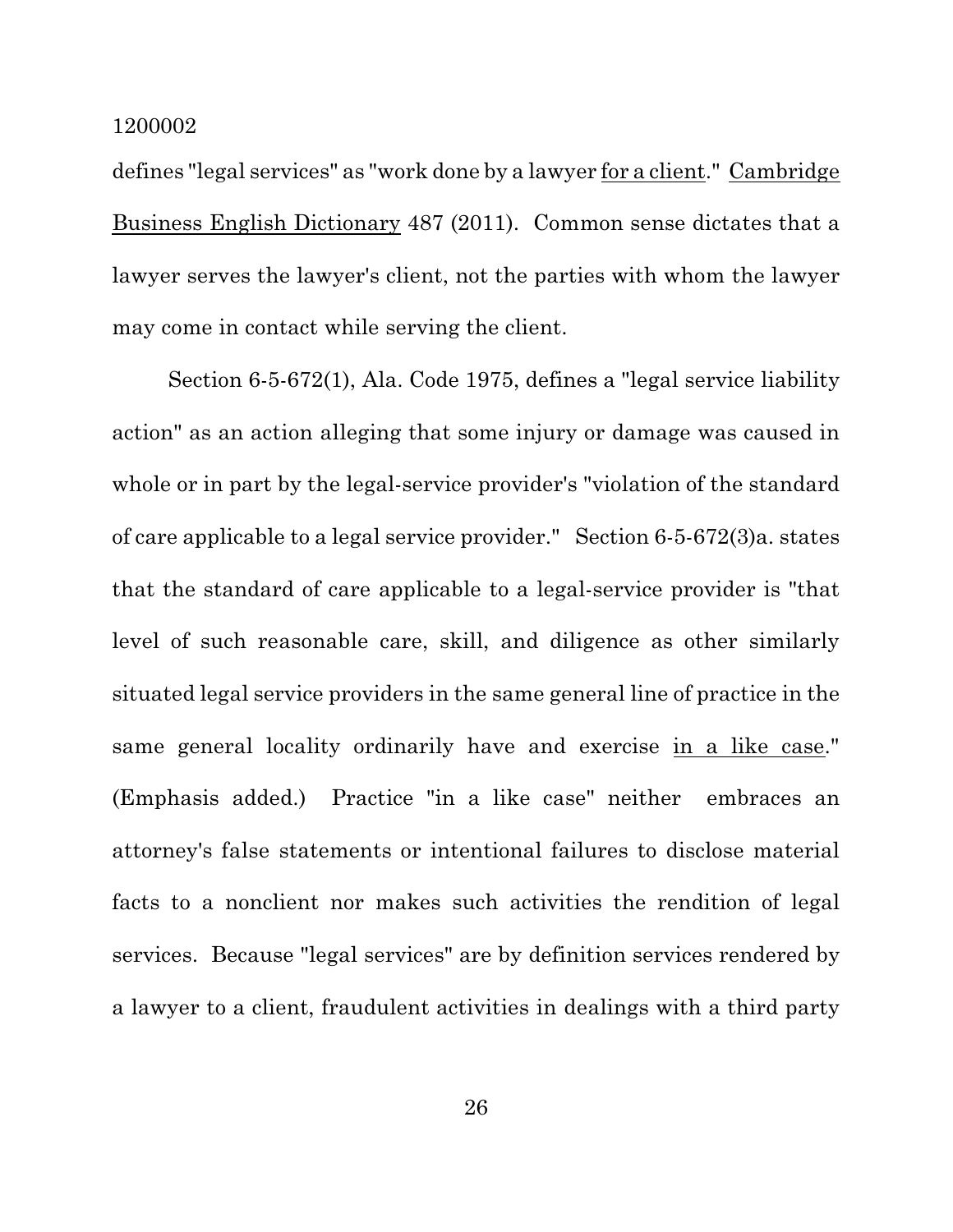with whom the lawyer may come in contact during the discharge of the lawyer's duties to a client are not "legal services."

Faithful to this text, this Court has construed the ALSLA to prevent a client from bringing any action against an attorney for conduct related to the provision of legal services under any theory of recovery outside the ALSLA. Sessions v. Espy, 854 So. 2d 515 (Ala. 2002). Nonclients, on the other hand, have tried to sue an attorney under the ALSLA for conduct stemming from an attorney's practice of law for a client, and this Court has consistently held that nonclients have no right to sue an attorney under the ALSLA. See Brackin v. Trimmier Law Firm, 897 So. 2d 207 (Ala. 2004), Robinson v. Benton, 842 So. 2d 631 (Ala. 2002),<sup>9</sup> and Shows

"Robinson's action clearly alleged that the attorney had provided legal services that had harmed him -- thus his action

<sup>9</sup>The dissenting opinion relies on Robinson as authority for the proposition that a tort claim brought under the ALSLA by a nonclient against an attorney is barred because of the absence of an attorney-client relationship. Robinson involved an action brought by a nonclient against an attorney under the ALSLA, seeking to establish that he was owed a duty by the attorney. This Court affirmed the judgment dismissing the nonclient's complaint because, this Court determined, the attorney owed no duty to the nonclient and therefore could not be guilty of legal malpractice. The dissent, discussing Robinson, states: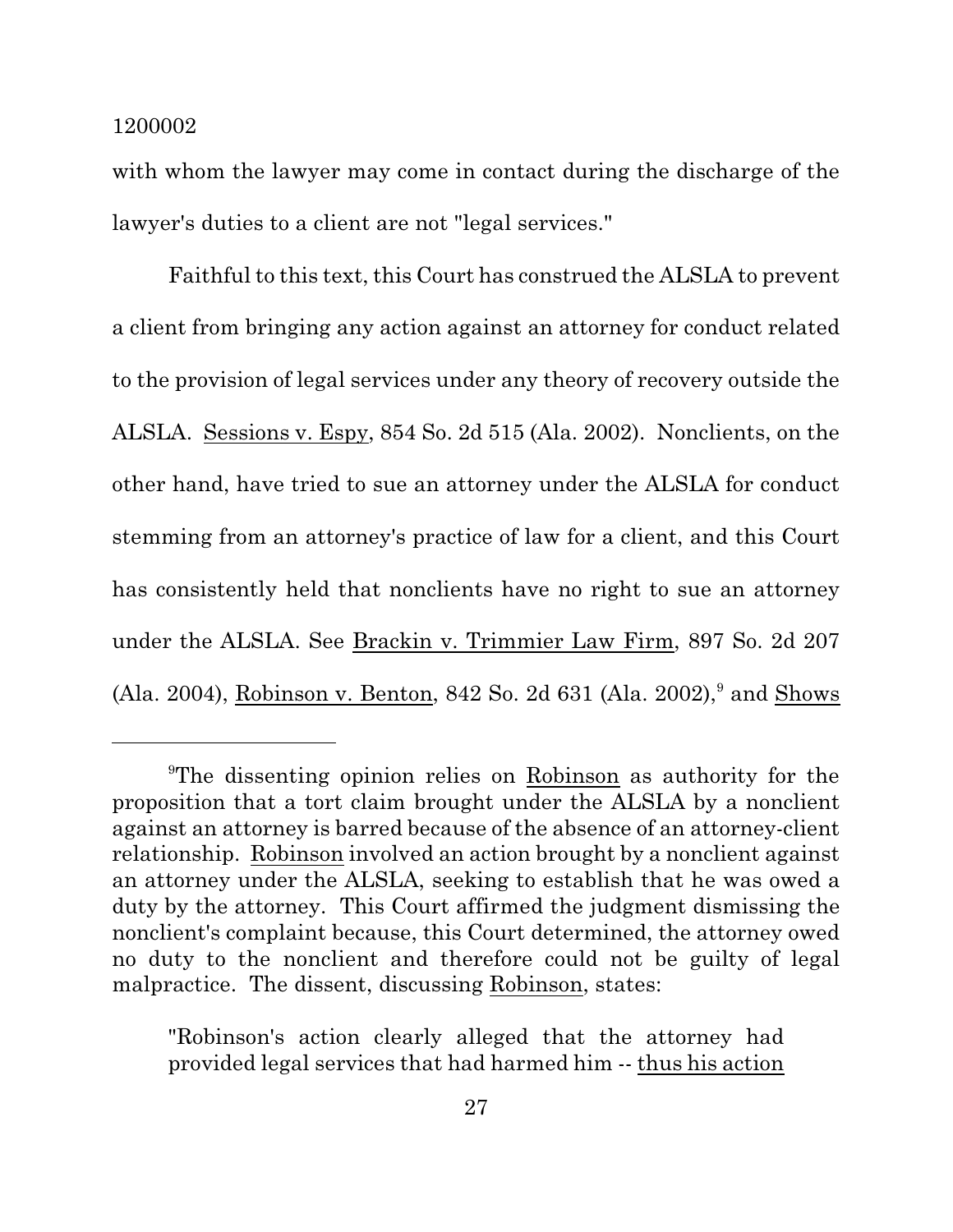v. NCNB National Bank of North Carolina, 585 So. 2d 880, 882 (Ala.

 $1991$ .<sup>10</sup>

was governed by the ALSLA -- but his tort claims were barred because the attorney-client relationship existed between the testatrix and the attorney, not between Robinson and the attorney."

\_\_\_ So. 3d at \_\_\_ (emphasis added).

First, it is noteworthy that Roberson's third amended complaint in this action does not rely on a tort claim alleging ineffective legal services under the ALSLA; it asserts common-law fraud claims, a significant difference from the complaint in Robinson, in which the nonclient sought relief under the ALSLA. Second, contrary to the implication in the foregoing quote from the dissent, Robinson does not hold that the ALSLA was the exclusive remedy of the nonclient. The action was "governed by the ALSLA," as is stated in the dissent, \_\_\_ So. 3d at \_\_\_, only because it had been pleaded under the ALSLA.

This Court in Robinson noted that the nonclient had argued on appeal that his negligence claim against the attorney fell outside the ALSLA. However, this Court expressly declined to address that issue because it had not been asserted in the trial court. See Robinson, 842 So. 2d at 637-38.

<sup>10</sup>None of these cases disallowing a nonclient a remedy under the ALSLA deals with a nonclient's right to assert a claim under a theory outside the ALSLA. The dissent fails to cite a single case in which this Court has addressed the issue whether a nonclient can sue, alleging a common-law fraud claim, and found such a claim unavailable. It attempts to dismiss the absence of precedent disallowing a nonclient's right to assert a claim under a theory outside the ALSLA as "a curious omission if such was actually permissible." \_\_\_ So. 3d at \_\_\_. The absence of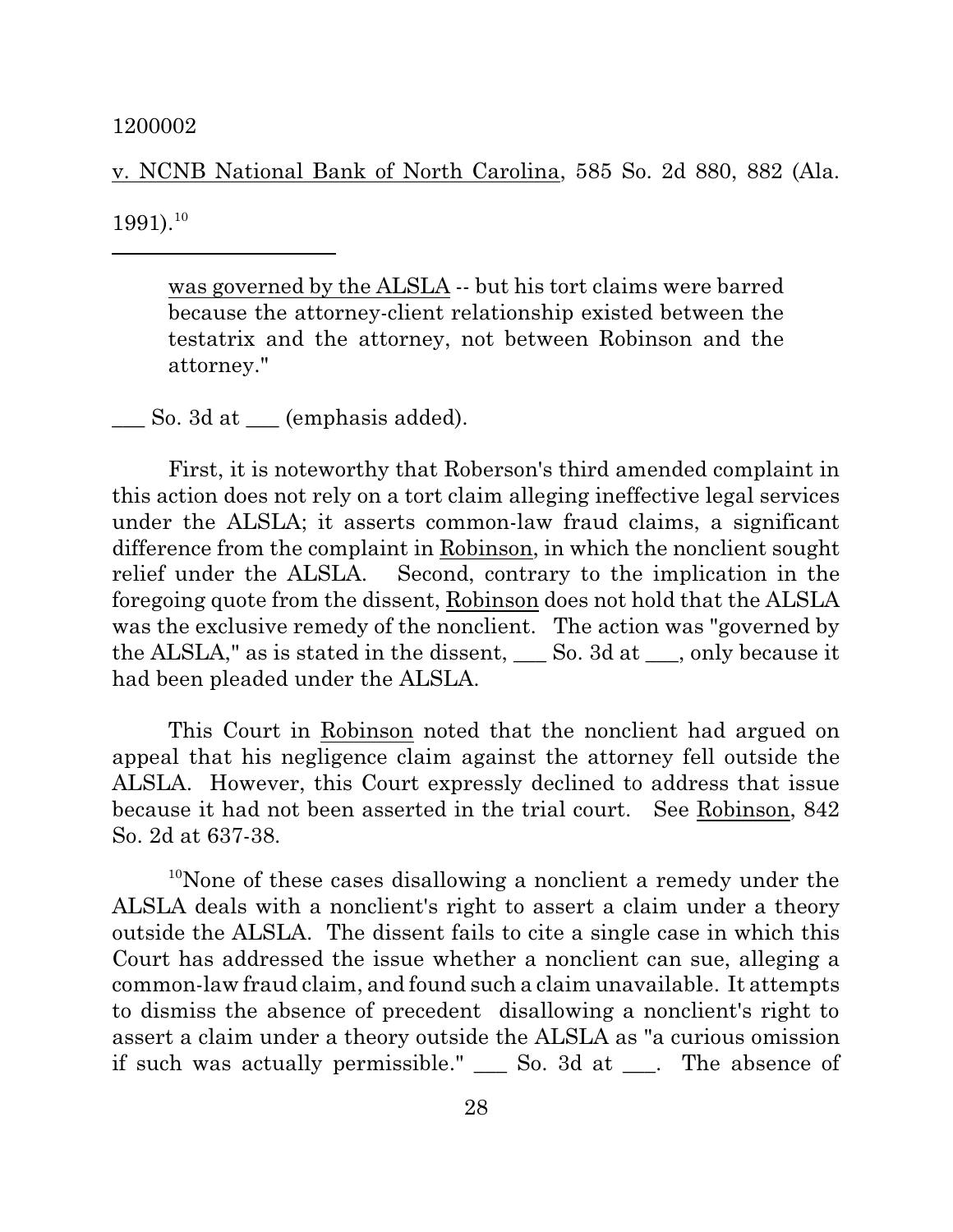In Kinney v. Williams, 886 So. 2d 753 (Ala. 2003), an attorney "assured" two couples (one clients and one nonclients) that a road to property they were purchasing was "private." Id. at 754. After they purchased the property and found otherwise, both couples sued the attorney. The trial court entered a summary judgment in favor of the attorney as to the claims of both the clients and the nonclients. On appeal, this Court affirmed the summary judgment on the clients' claims based on the applicability the statute of limitations set forth in the ALSLA. However, this Court reversed the summary judgment on the nonclients' claims, allowing their fraud claims against the attorney to proceed.

The attorney in Kinney argued in his brief that the nonclients' fraud claims were subsumed by the ALSLA and were therefore also subject to

presentation of an issue for review is the appropriate way to understand the absence of existence of precedent. Furthermore, the absence of precedent is more likely a function of the implausibility of such a theory and, concomitantly, the absence of gratuitous dicta supporting it. In such instances, opposing authority for a novel view leaves one with the necessity to seek support beyond legal precedent, such as a commonsense view from a definition in a dictionary.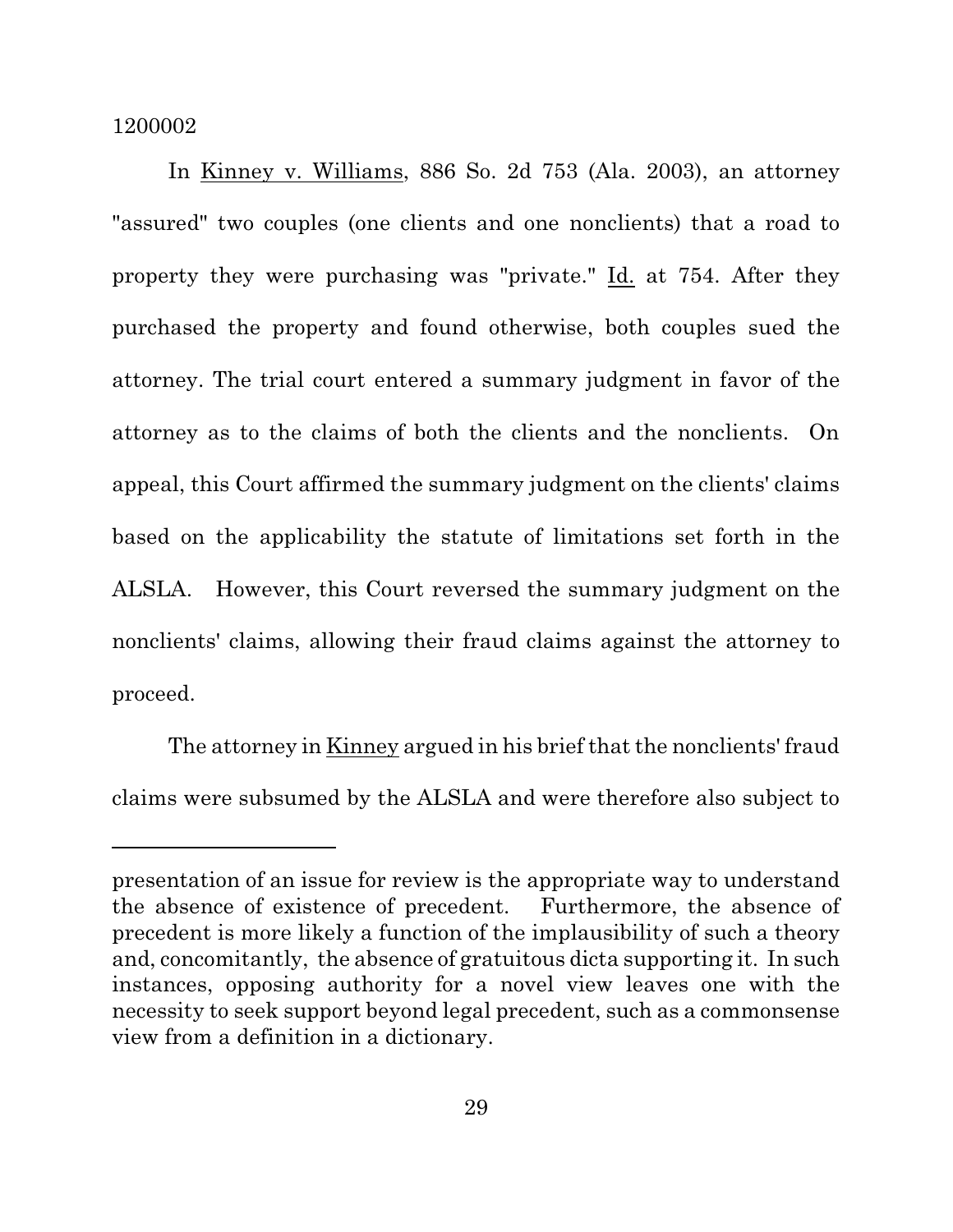the bar of the statute of limitations. This Court in Kinney stated: "The sole ground of [the attorney's] motion for a summary judgment on the [nonclients'] claims was ... the absence of an attorney-client relationship ...." Id. at 755. This Court in Kinney further stated:

"The [nonclients] do not base their standing on any client-attorney relationship with [the attorney]. Rather, the [nonclients] rely on Potter v. First Real Estate Co., 844 So. 2d 540 (Ala. 2002), which bases a plaintiff's standing to sue for fraud on the defendant's knowledge of the plaintiff's interest in the matter misrepresented or concealed and on the plaintiff's exposure to and reliance on the fraudulent conduct."

886 So. 2d at 755.

After discussing Potter v. First Real Estate Co., 844 So. 2d 540 (Ala.

2002), including its reference to a contractual relationship not being

necessary to maintain an action alleging fraud, the Court in Kinney held:

"The [nonclients] in the case before us have the same kind of standing. Although [the attorney] was not their attorney, he knew their interest in the property and in the private status of the road, and he directed his misrepresentations to the [nonclients] as well as to his clients .... Therefore, the trial court erred in entering a summary judgment in favor of [the attorney] on the [nonclients'] fraud claims."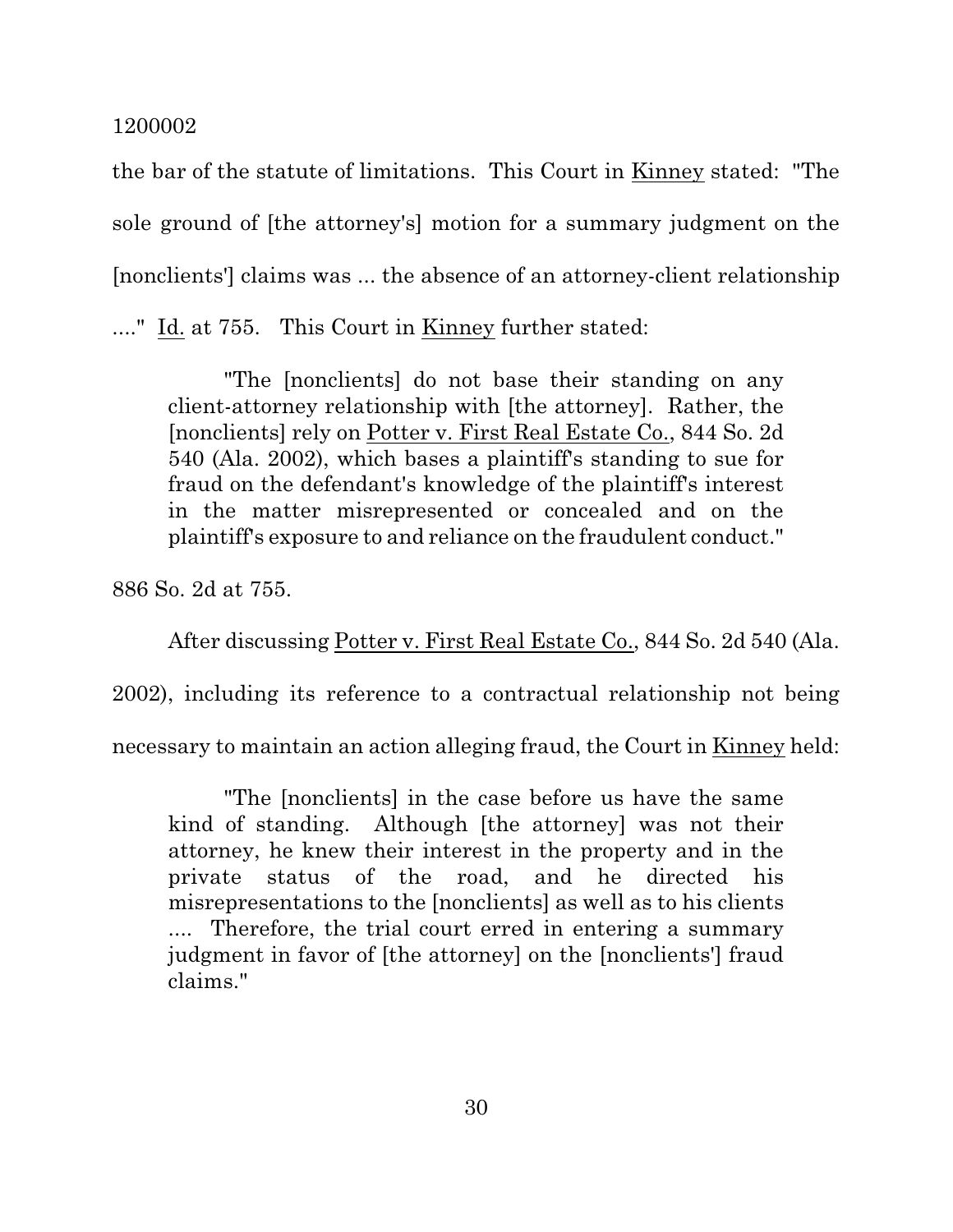886 So. 2d at 756. Inherent in the conclusion that the nonclients' fraud claims could proceed was the determination that the attorney's assuring the nonclients that the road was "private" was not the rendition of legal services to a client. "No client" properly means no legal services.<sup>11</sup>

<sup>&</sup>lt;sup>11</sup>The dissent dismisses Kinney's recognition of the availability of a fraud claim against an attorney by a nonclient arising out of the attorney's activities in representing a client by focusing on the close relationship between the clients and the nonclients in Kinney and their commonality of interest and then concluding that such a relationship constitutes an exceptional circumstance. Then, perhaps anticipating that its reliance on close relationships falls apart when one considers the relationship between Drummond and its officer, Roberson, the dissent cites cases recognizing that when an attorney represents a corporation, its officers are not clients. Of course, in Kinney the nonclients were also not represented by the attorney, and this Court allowed their fraud claims to go forward.

Kinney is also contrary to the dissenting opinion's plea for dominance of substance over form as a basis for characterizing Roberson's fraud claims in the third amended complaint as ALSLA claims, regardless of the absence of any reliance on the ALSLA in that complaint. The complaint in Kinney did not invoke the ALSLA. The attorney in Kinney argued on page 28 of his principal brief, "Plaintiffs' claims in this action are clearly brought pursuant to the ALSLA under which claims against attorneys are limited to those arising from receipt of legal services." See Kennedy v. Boles Invs., Inc., 53 So. 3d 60, 66 n.2 (Ala. 2010) ("[T]his Court may take judicial notice of its own records in another proceeding ...."). This Court in Kinney, by allowing the nonclients' fraud claims to proceed, did not view the nonclients' claims as stemming from the receipt of legal services and thereby declined the attorney's invitation to recast the claims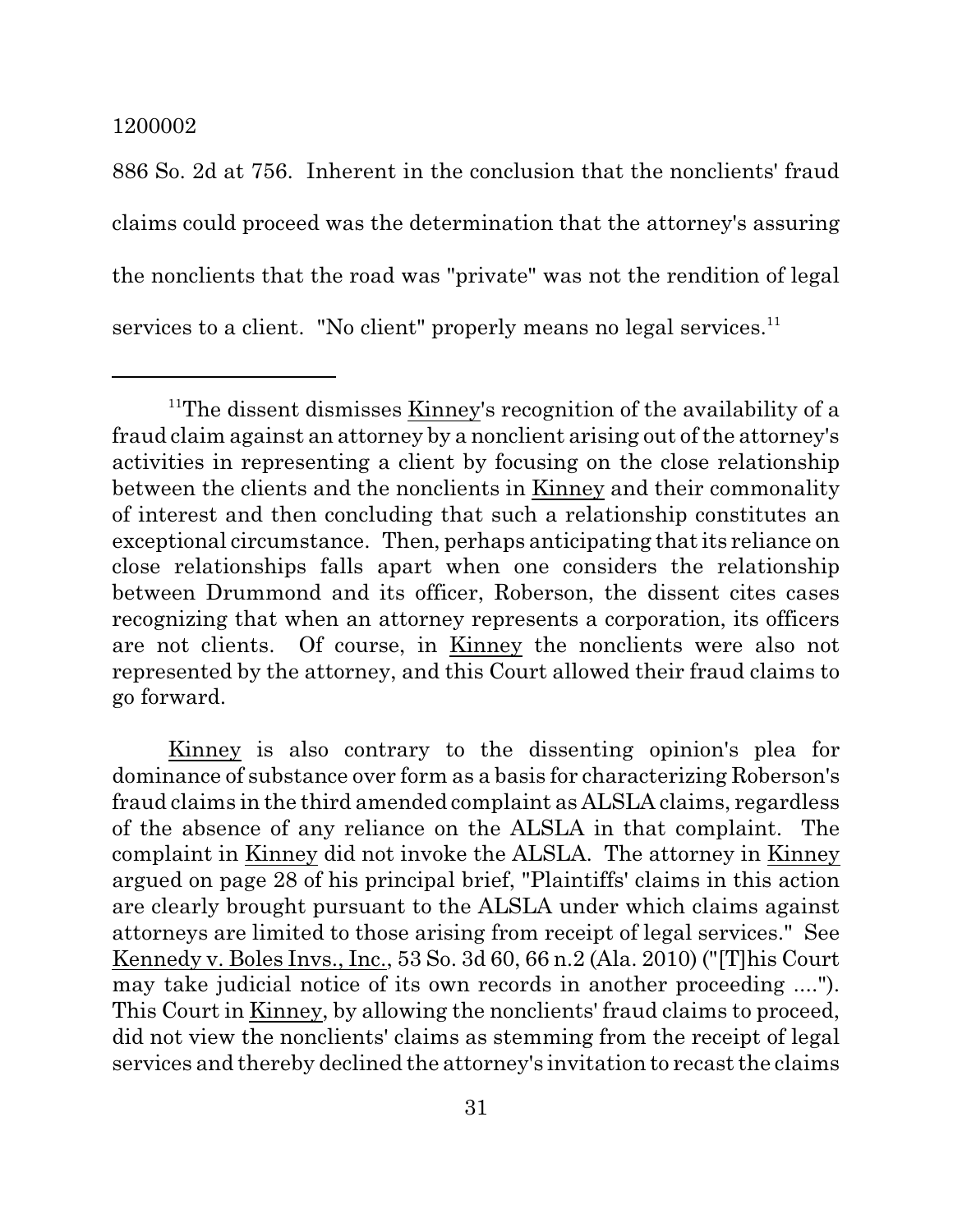Kinney does not stand alone. In Bryant v. Robledo, 938 So. 2d 413 (Ala. Civ. App. 2005), the nonclients sued an attorney to recover \$15,000 they had paid the attorney to provide legal services to the client, who was the father of one of the nonclients, alleging that the attorney had made false representations that had induced them to enter into a contract with the attorney to provide legal services to the client. The trial court entered a summary judgment for the nonclients, and the attorney appealed. The Court of Civil Appeals held that an attorney-client relationship is "[a]n essential element of a claim under the ALSLA" and that, as a result, the nonclients lacked "standing" to pursue their breach-of-contract claim under the ALSLA. Id. at 418. Nevertheless, the nonclients were not left without a remedy. The nonclients also contended that the attorney had known at the time that he had requested payment of the \$15,000 by the

as being subject to the ALSLA. The same result is appropriate in this proceeding. Otherwise, if recasting such claims is appropriate in all actions by nonclients against lawyers arising from a lawyer's rendition of legal services to a client, regardless of the language in the complaint, Kinney must be expressly overruled because this Court, as previously noted, did not there accept the attorney's argument that the nonclients' claims were subject to the ALSLA.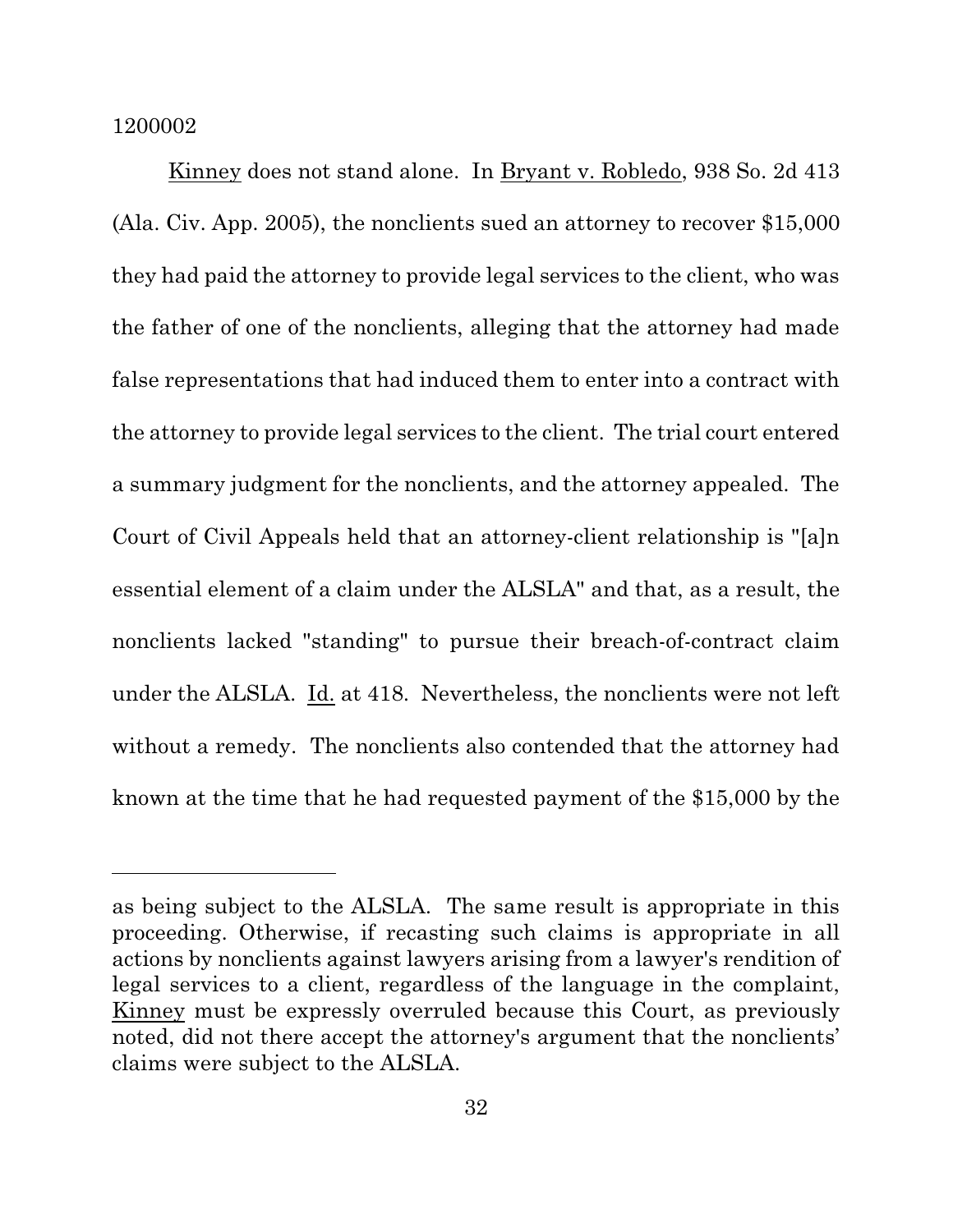nonclients that the client was incompetent and could not contract for legal representation. Id. at 419. The Court of Civil Appeals held that the nonclients had produced substantial evidence to support that contention. Id. at 422. Although then Judge Bryan, in a special writing concurring in the result in part and dissenting in part, argued that "the absence of evidence of an attorney-client relationship ... was fatal to the [nonclients'] fraud claim as pleaded," 938 So. 2d at 423, a majority of the court nevertheless concurred to affirm the summary judgment against the attorney on the nonclients' fraud claim. Id. at 422.

In Fogarty v. Parker, Poe, Adams & Bernstein, L.L.P., 961 So. 2d 784 (Ala. 2006), the nonclients sued attorneys asserting, among other things, fraud, alleging that the attorneys had "misrepresented to [the nonclients] Alabama law by stating that under Alabama law the [nonclients] were not entitled to review the books and records" of a majority shareholder in a venture in which the nonclients were minority shareholders. Id. at 786. The venture was failing and the nonclients had become suspicious of the activities of the majority shareholder. The attorneys represented the majority shareholder and, as noted above,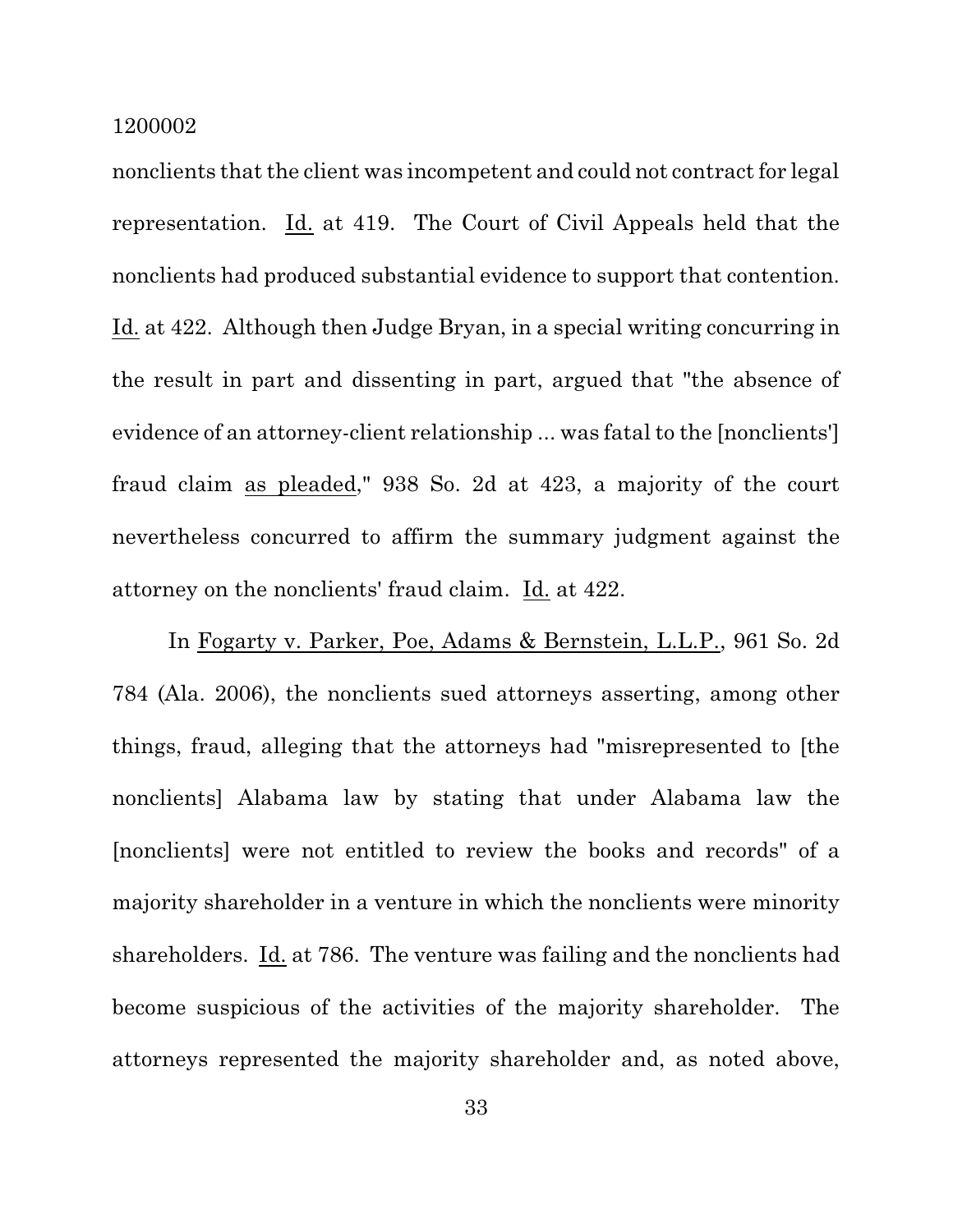denied the nonclients access to the books and records. The attorneys moved to dismiss the nonclients' complaint on the ground that "the [nonclients'] claims arose out of the rendition of legal services" and that the ALSLA provided their exclusive remedy. Id. at 787. They also asserted, however, that since "the [nonclients] were not clients of [the attorneys], ... [the attorneys] owed no legal duty to the [nonclients]." Id. This Court rejected those arguments and held that the nonclients' fraud claims were not legal-malpractice claims. The Court held: "The ALSLA applies only to allegations of legal malpractice, i.e., claims against legalservice providers that arise from the performance of legal services ...." Id. at 788. This Court in Fogarty also noted: "After a thorough examination of the language of the entire act, this Court [in Cunningham v. Langston, Frazer, Sweet & Freese, P.A., 727 So. 2d 800, 804 (Ala. 1999),] held that 'the ALSLA does not apply to an action filed against a "legal service provider" by someone whose claim does not arise out of the receipt of legal services.'" Id. at 789. Consequently, this Court held, the lack of an attorney-client relationship did not bar the nonclients' fraud claims asserted independently of the ALSLA. Id. at 793.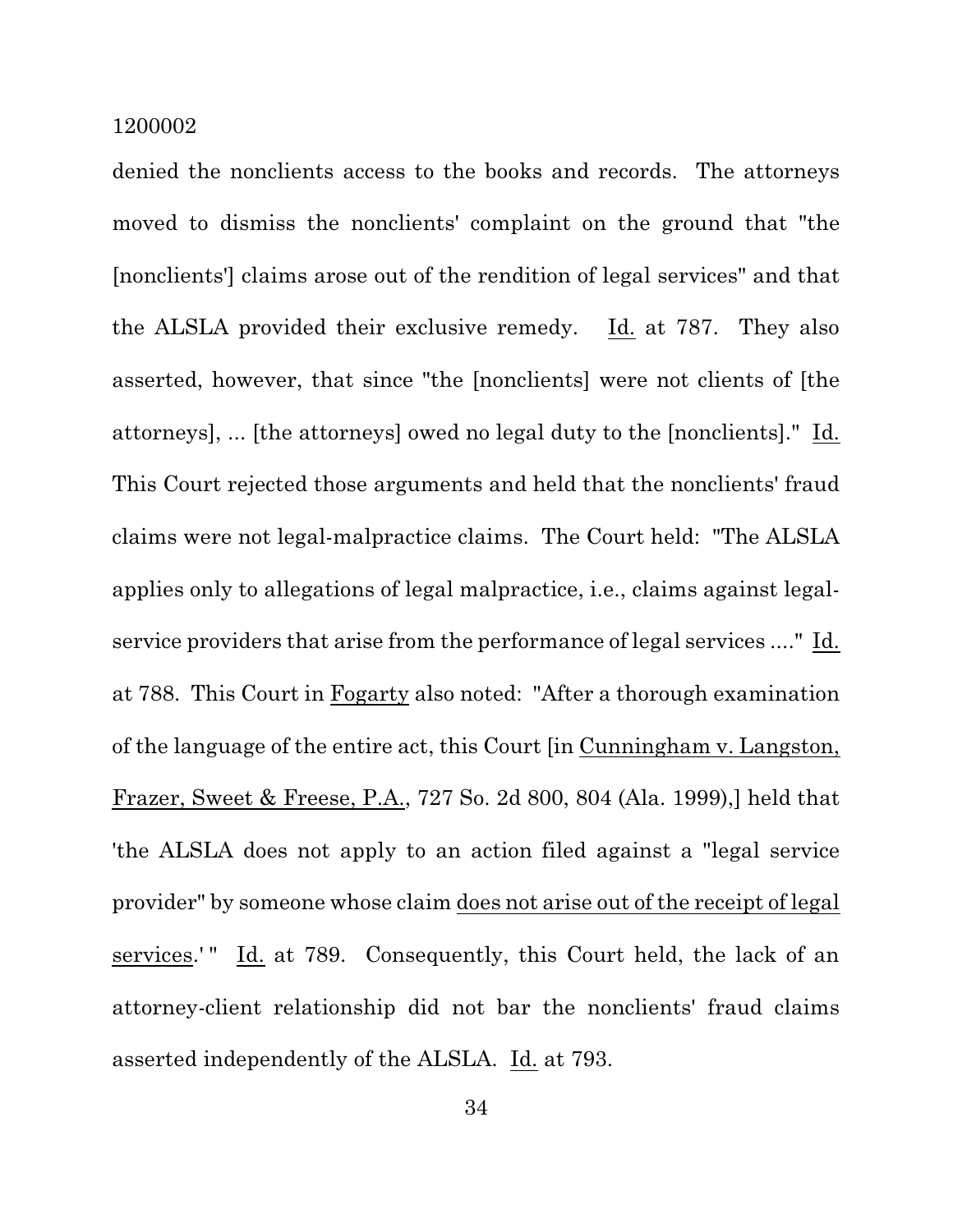In Ex parte Daniels, 264 So. 3d 865 (Ala. 2018), the nonclient was a parent of a decedent. The attorneys had represented the other parent in a wrongful-death action concerning the defendant's death and, upon settlement, had distributed the settlement proceeds to the other parent. The nonclient sued the attorneys alleging fraud arising from their role in handling the wrongful-death action. This Court discussed the rendition of legal services as a prerequisite to the applicability of the ALSLA. The Court, in an opinion authored by Justice Main, held:

"Specifically, [the nonclient] contends that the circuit court incorrectly applied  $\S 6$ -5-579(a)[, Ala. Code 1975,] to his claims against the [attorneys] because (1) the [attorneys] did not render legal services to him, and, thus, he says, the ALSLA is not applicable, and (2) his claims against [the surviving parent] are not an 'underlying action' as defined by the ALSLA. We agree.

"In Cunningham v. Langston, Frazer, Sweet & Freese, P.A., 727 So. 2d 800 (Ala. 1999), this Court reviewed the language and purpose of the ALSLA and concluded that 'the ALSLA does not apply to an action filed against a "legal service provider" by someone whose claim does not arise out of the receipt of legal services.' 727 So. 2d at 804. Stated another way, 'the ALSLA applies only to lawsuits based on the relationship between "legal service providers" and those who have received legal services.' 727 So. 2d at 805. See also Brackin v. Trimmier Law Firm, 897 So. 2d 207, 229 (Ala. 2004) ('An attorney-client relationship is an essential element of a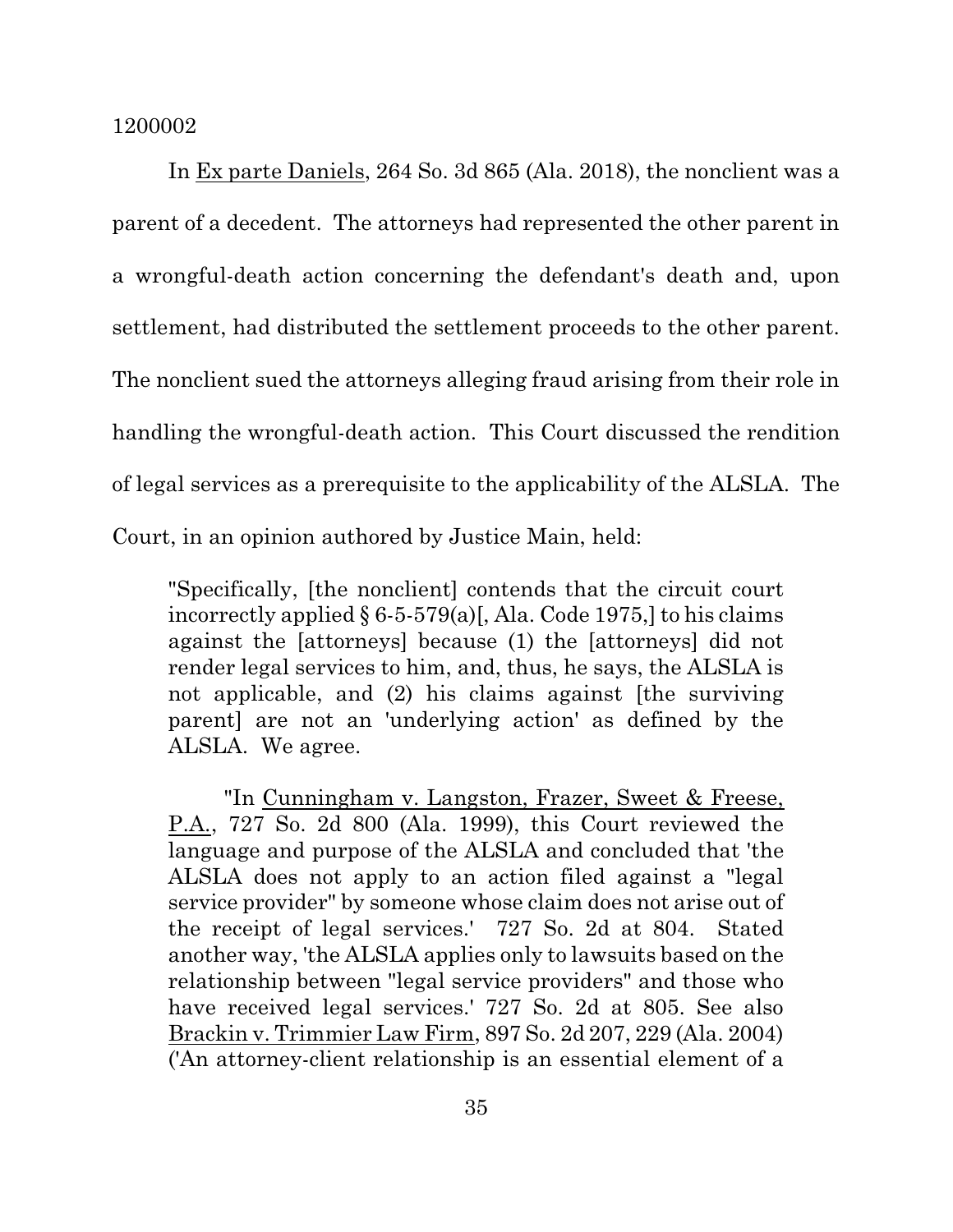claim under the [ALSLA].'); Robinson v. Benton, 842 So. 2d 631 (Ala. 2002). Here, it is undisputed that the [attorneys] did not provide legal services to [the nonclients]. Accordingly, his claims against the [attorneys] are not governed by the ALSLA."

264 So. 3d at 869 (emphasis added). " '[T]he relationship between "legal service providers" and those who have received legal services' " noted in Daniels is the attorney-client relationship, and in the absence of such a relationship, the ALSLA simply does not apply. Kinney, Robledo, Fogarty, and Daniels all recognized the availability of a fraud claim by a nonclient against an attorney for activities stemming from the attorney's activities while representing a client.

## IV. Conclusion

The trial court's order dismissing Roberson's third amended complaint against Balch is reversed, and the cause is remanded for further proceedings consistent with this opinion.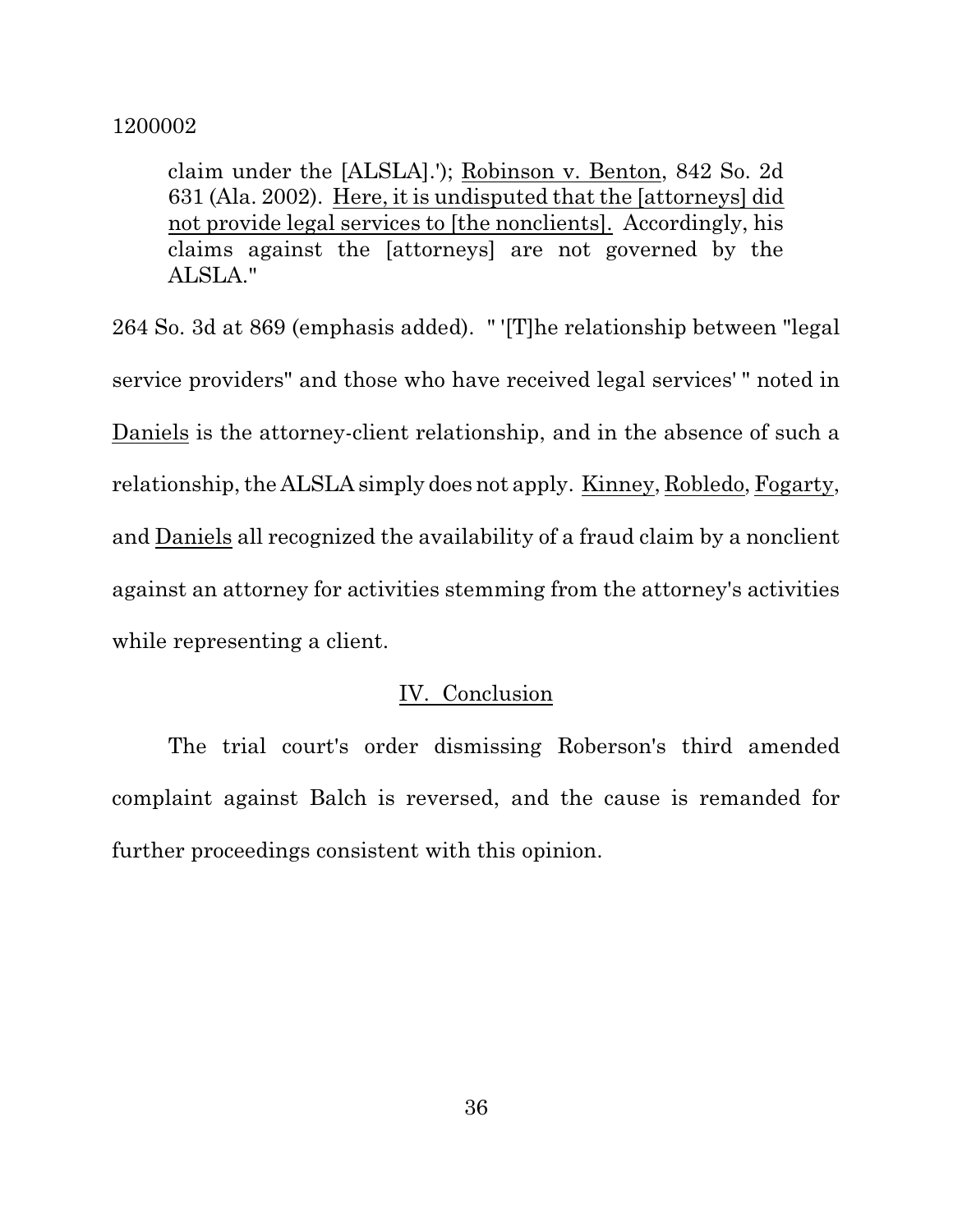APPLICATION GRANTED; OPINION OF JULY 23, 2021, WITHDRAWN; OPINION SUBSTITUTED; REVERSED AND REMANDED.

Stewart, J., and Lyons,\* Main,\* and Welch,\* Special Justices, concur.

Parker, C.J., and Mendheim, J., and Baschab,\* Special Justice, dissent.

Bolin, Shaw, Wise, Bryan, Sellers, and Mitchell, JJ., recuse themselves.

\*Retired Associate Justice Champ Lyons, Jr., Retired Associate Justice James Allen Main, Retired Judge Samuel Henry Welch, and Retired Judge Pamela Willis Baschab were appointed to serve as Special Justices in regard to this appeal.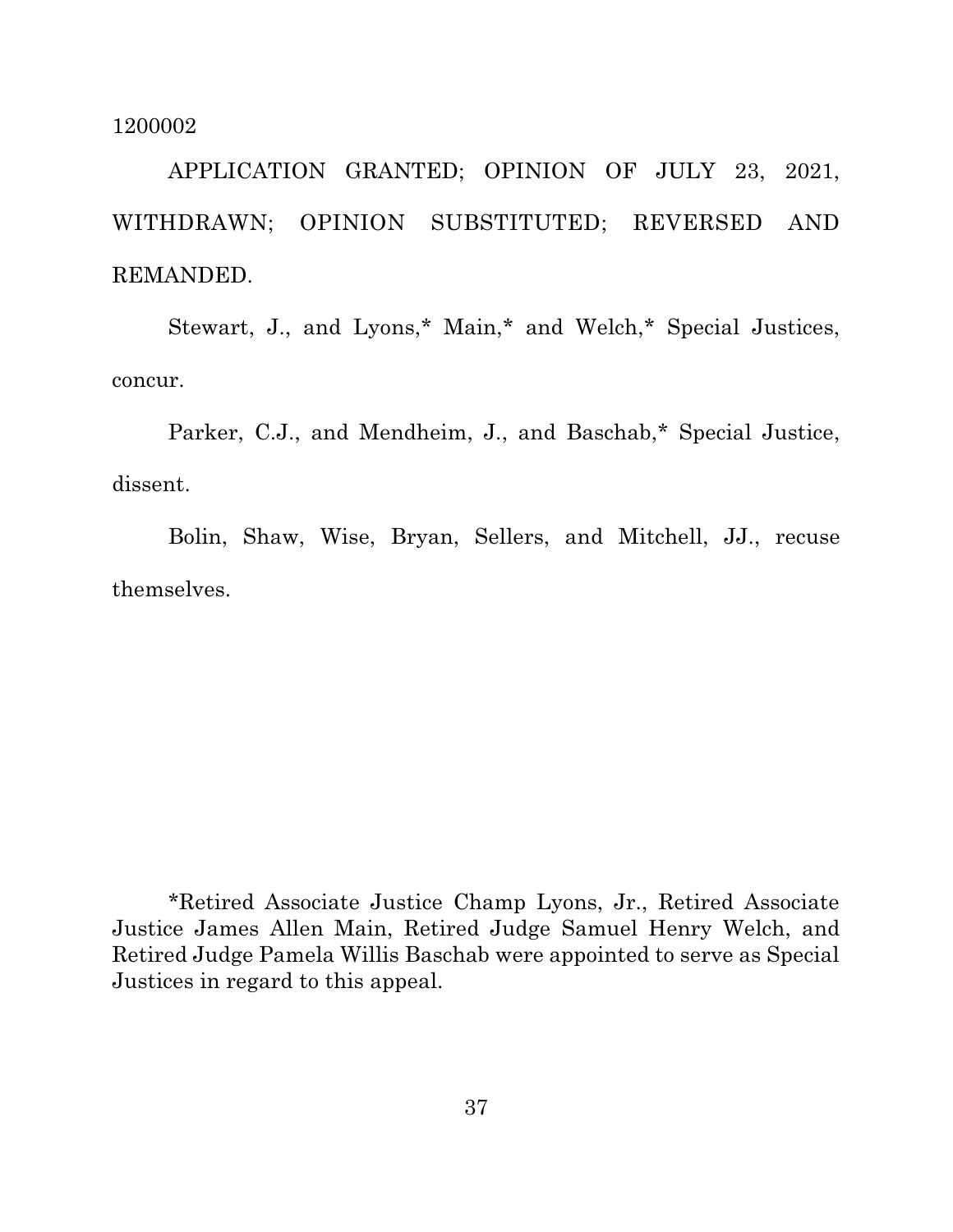## MENDHEIM, Justice (dissenting).

Because I believe that the main opinion misinterprets both the Alabama Legal Services Liability Act ("the ALSLA"), § 6-5-570 et seq., Ala. Code 1975, and our cases applying it, and therefore mistakenly reverses the circuit court's judgment, I respectfully dissent.

The disposition of this case hinges on one key determination: whether David Roberson's allegations in substance asserted that the actions of Balch & Bingham, LLP ("Balch"), involved the provision of substandard legal services. If the conduct for which Roberson seeks to hold Balch liable constituted the provision of legal services, then Roberson's action is subsumed by the ALSLA. I believe that Roberson's allegations clearly implicate the provision of legal services: Roberson asked Balch attorneys about the legality of the plan of Drummond Company, Inc. ("Drummond"), to hire Representative Oliver Robinson for a public-relations campaign to keep a particular site in Jefferson County from being placed on the Environmental Protection Agency's National Priorities List, Balch provided an answer to that question about the legality of the plan (on multiple occasions), and Roberson allegedly based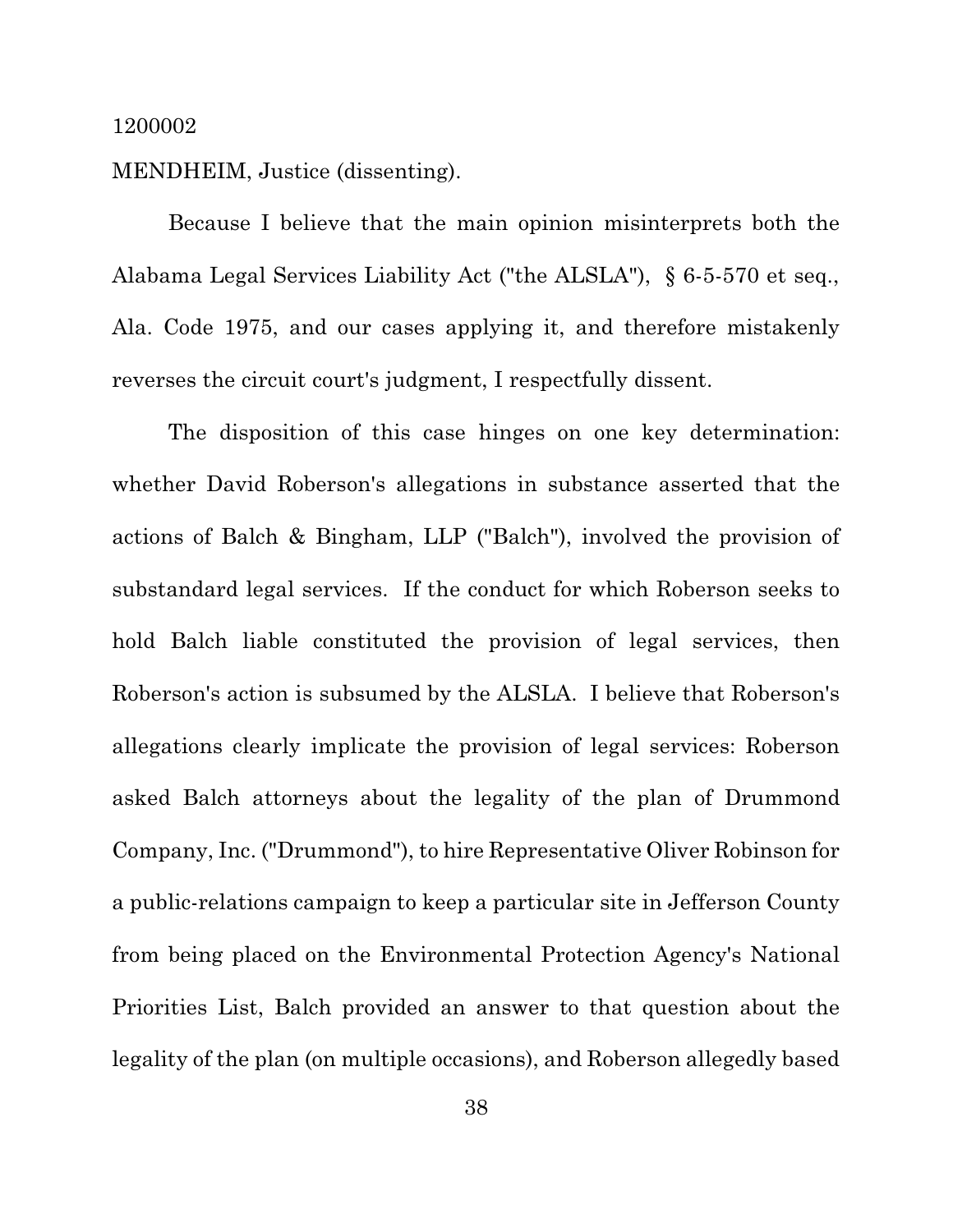his participation in the plan upon that answer. Whether Roberson asserts viable claims under the ALSLA is a separate issue, one which I will address later in this writing.

At the outset of its analysis, the main opinion asserts that Roberson's action is not governed by the ALSLA because Roberson did not purport to assert any claims under the ALSLA. Moreover, the main opinion argues, implausibly in my view, that Roberson's allegations did not purport to assert that he asked for, or received, legal advice from Balch. I certainly grant that Roberson's third amended complaint does not expressly state claims under the ALSLA. However, this Court has repeatedly explained that the substance of a plaintiff's allegations, and not their form, is what determines the nature of the action. See, e.g., Elizabeth Homes, L.L.C. v. Cato, 968 So. 2d 1, 8 (Ala. 2007) ("In determining the nature of a cause of action, this Court looks to allegations in the body of the complaint, not the caption or label the party applies. Rutley v. Country Skillet Poultry Co., 549 So. 2d 82, 84 (Ala. 1989) ('[A] caption to a pleading is only the label by which to identify it and is not the determining factor of what the pleading actually is or what it states. A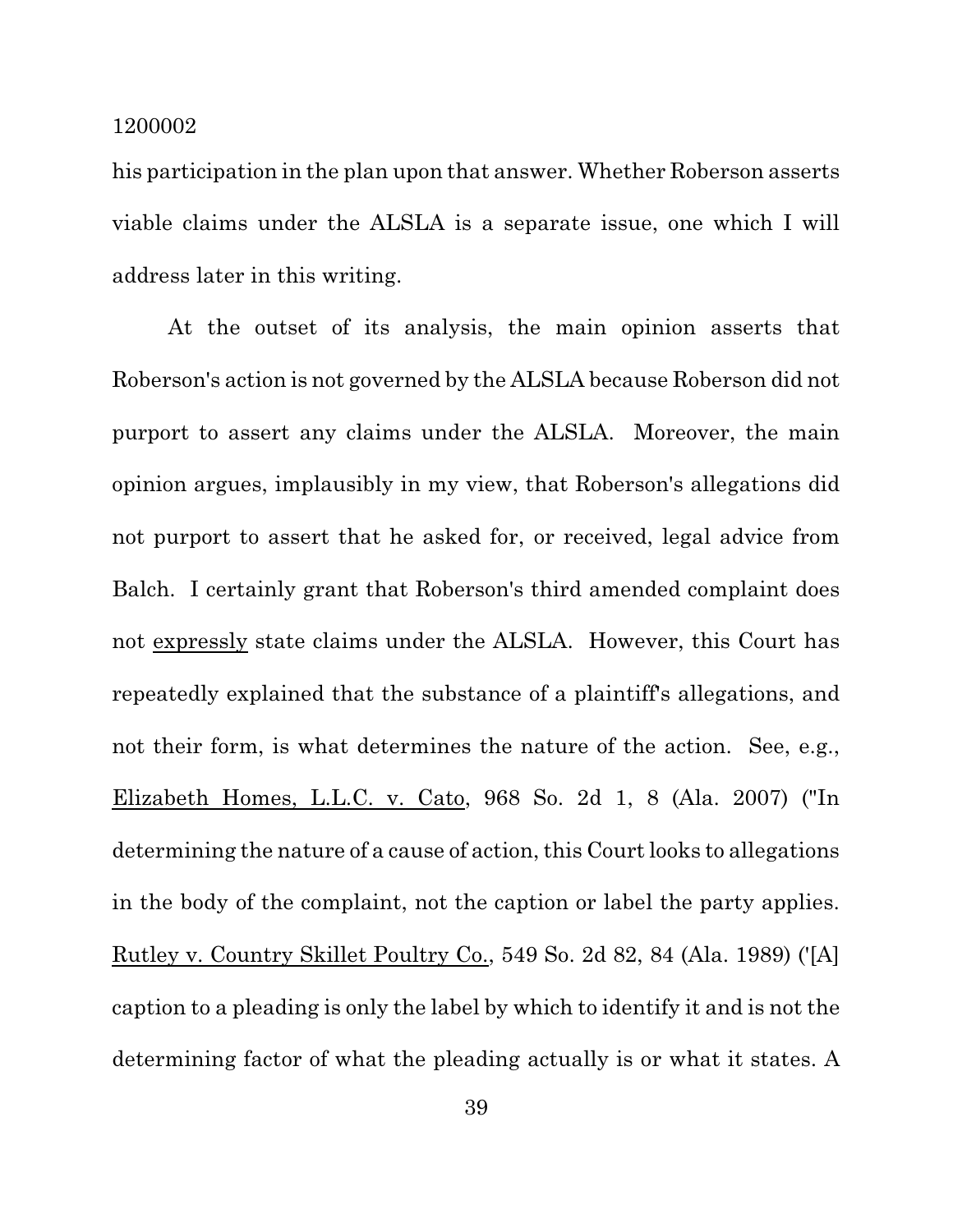court must look to the allegations in the body of the complaint in order to determine the nature of a plaintiff's cause of action.'). The substance of the plaintiff's allegations control, not the effort given by the plaintiff to style the claims throughout litigation. Bailey v. Faulkner, 940 So. 2d 247, 253 (Ala. 2006) ('Faulkner places great reliance on the fact that he has been careful to style his claims throughout this litigation as negligence and wantonness claims, rather than as an alienation-of-affections claim. However, "[t]his Court has always looked to substance over form." Southern Sash Sales & Supply Co. v. Wiley, 631 So. 2d 968, 971 (Ala.1994).' (footnote omitted))."). I believe that both the import and the language of Roberson's third amended complaint show that he was, in substance, attempting to assert ALSLA claims. This is most clearly illustrated in the specific allegations of Roberson's concealment claim, which is based on events that allegedly occurred in February 2017. In Count IX of his third amended complaint, Roberson alleged:

"79. In February 2017, [Joel] Gilbert[, an attorney and registered lobbyist employed by Balch,] asked [ethics attorney] Chad Pilcher of Balch whether he saw any 'issues' or problems with the Plan or the relationship with Oliver Robinson and the Foundation.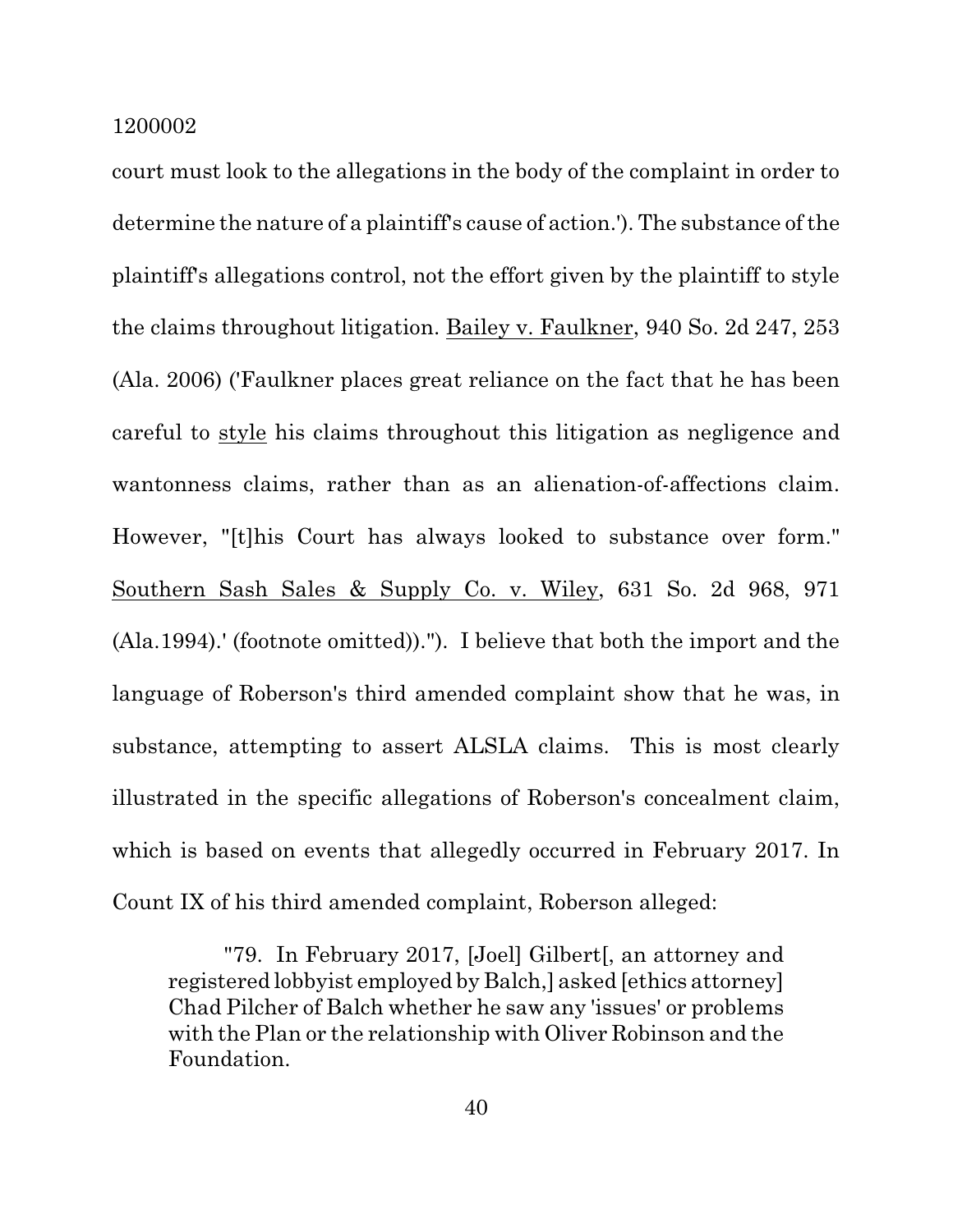"80. As part his review, Pilcher discovered that Robinson had written a letter on his House of Representatives letterhead, and he advised Gilbert that Robinson's use of his official letterhead in performing work under the contract was illegal.

"81. The government later charged in [Roberson's] indictment that Robinson committed this act in furtherance of the alleged criminal conspiracy, for which [Roberson] was convicted.

"82. Gilbert and Balch withheld, concealed, and failed to disclose to [Roberson] that Gilbert himself was questioning the legality of the Plan and the relationship with Robinson and his foundation and that Pilcher had determined that Robinson had acted illegally.

"83. Gilbert and Balch had a duty to disclose this information to [Roberson] based on a confidential relationship between the parties, the particular facts of the case, [Roberson's] specific questions to Gilbert, and Gilbert's continuing representations that the Plan was 'legal and ethical' and that there were no 'problems' with the Plan.

"84. [Roberson] reasonably relied on Balch and Gilbert to disclose information about the legality of the Plan and its relationship with Robinson.

"85. This failure to disclose by Gilbert and Balch denied [Roberson] an opportunity to employ independent counsel to evaluate his potential responsibility for Robinson's conduct and to avoid criminal prosecution based on Robinson's conduct. As a proximate result of this failure to disclose, [Roberson] was indicted, prosecuted, and suffered the other damages described above."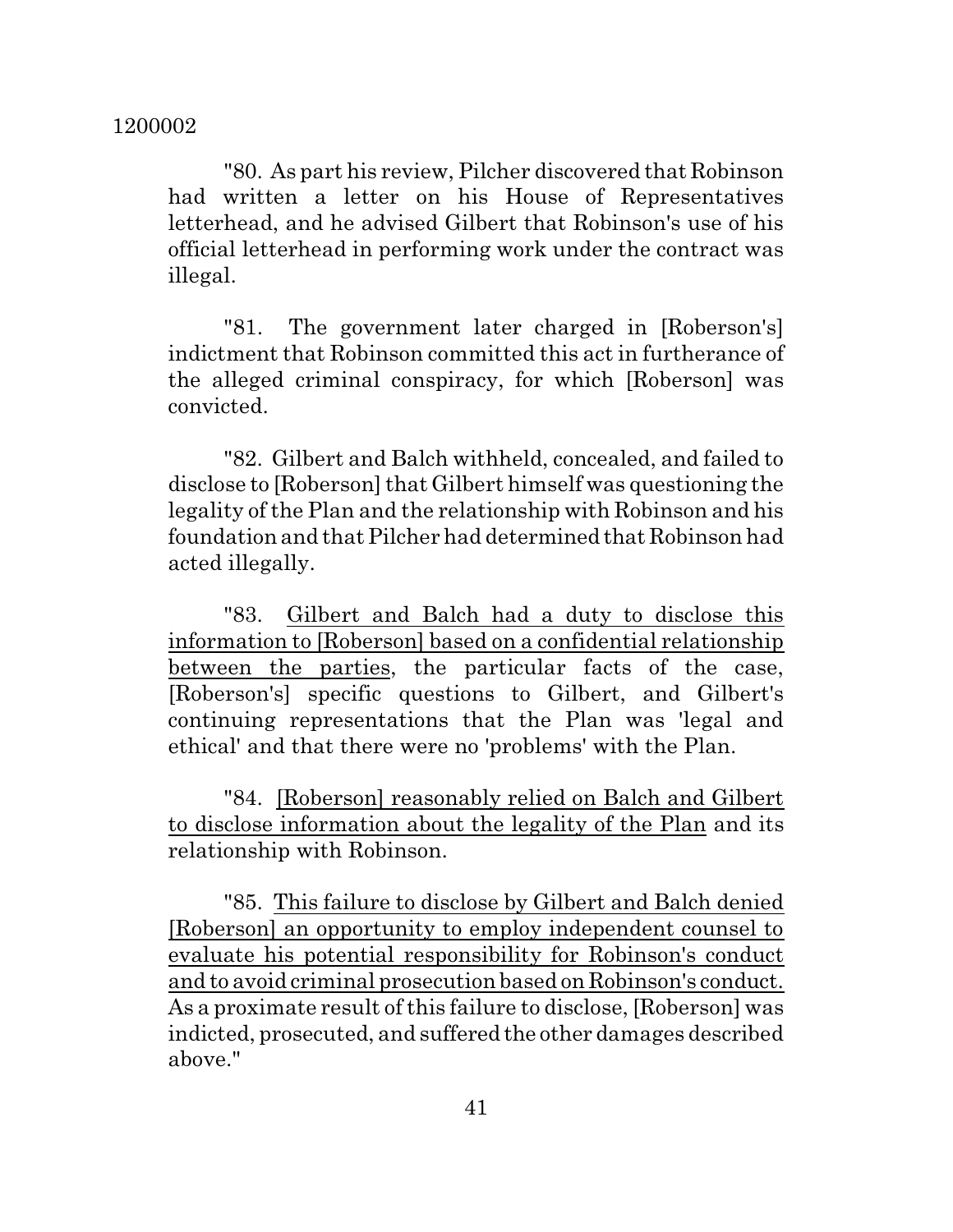(Emphasis added.) Thus, under Roberson's own allegations, he was seeking advice from Balch attorneys about the legality of the plan, he believed that Gilbert and Balch had a duty to inform him of any such assessment of legality performed by Balch, in part because of the existence of "a confidential relationship between the parties," and he "reasonably relied" on Balch "to disclose information about the legality of the Plan." Those allegations concern the provision of legal services. The mere fact that Roberson did not expressly state in his third amended complaint that he was asserting ALSLA claims does not allow him to escape the reality that he asserted claims based on the provision of legal services and that, therefore, his action is governed by the ALSLA.<sup>12</sup> See

<sup>&</sup>lt;sup>12</sup>In this regard, I note that, in his original complaint, Roberson specifically alleged that Drummond had hired Balch as its legal counsel and that Balch had provided legal advice to Roberson in his capacity as a Drummond agent:

<sup>&</sup>quot;3. Drummond sought to accomplish this goal by hiring Balch & Bingham, LLP as its legal counsel. ...

<sup>&</sup>quot;4. In November 2014, before the implementation of that scheme, Balch, as an agent of and on behalf of Drummond, assured Plaintiff Roberson, who was an employee of Drummond's, that there was no legal problem with these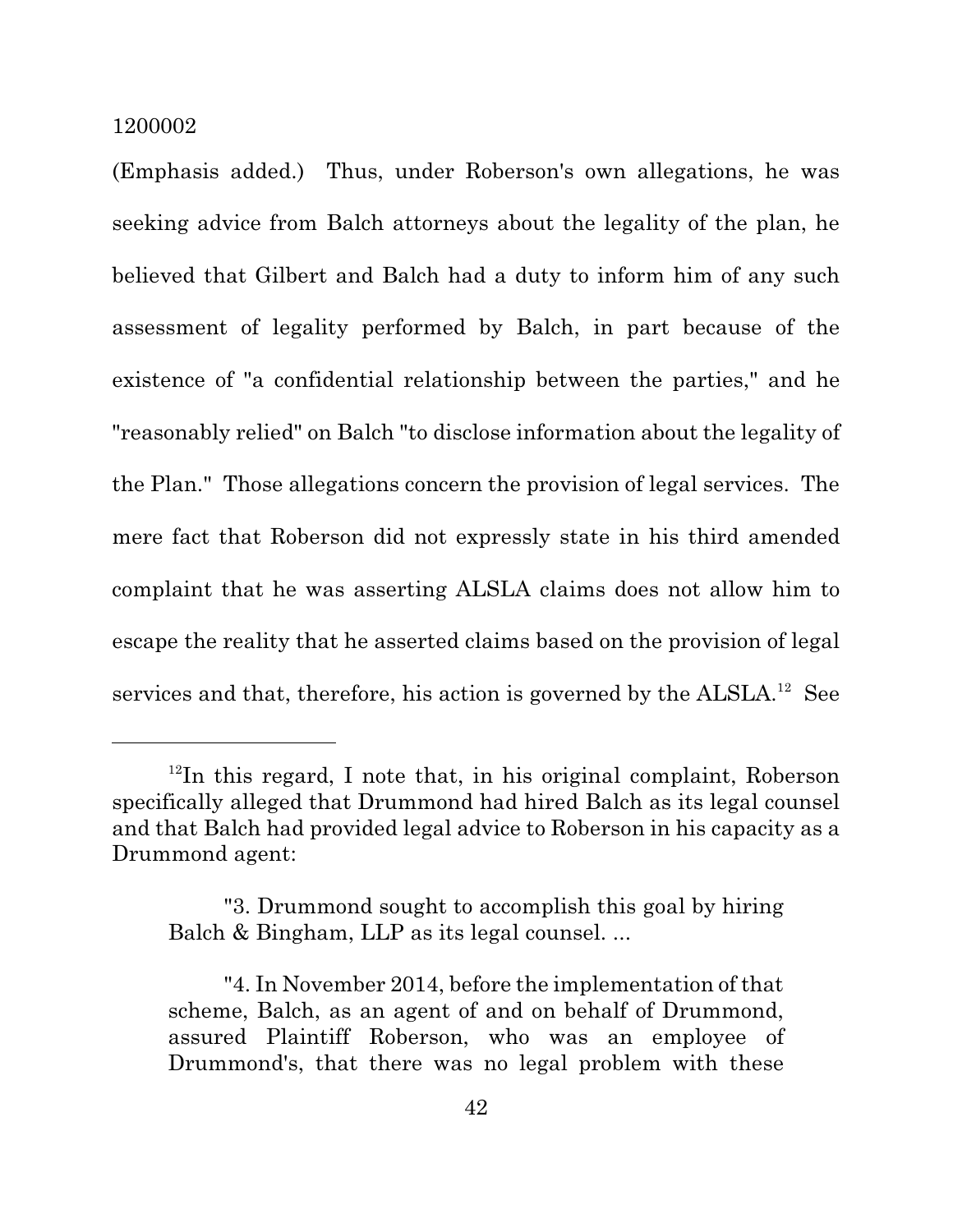efforts; that they were legal and ethical.

"5. [Roberson] is not a lawyer or otherwise legally trained regarding such matters, and given his belief that Balch was an honest expert in such matters, reasonably relied upon Balch's representation to his detriment by refraining from objecting to the campaign and approving Drummond's payment of Balch invoices seeking reimbursement for what turned out to be bribes to the aforementioned state legislator.

"6. [Roberson] also reasonably relied upon the failure of Balch, who was serving as Drummond's agent, to disclose to him that the arrangement with the [Oliver Robinson] Foundation was, in fact, illegal. Balch had a duty to disclose to [Roberson] that its in-house ethics attorneys had advised attorneys within the law firm that the scheme they had come up with to defeat the [Environmental Protection Agency] on behalf of Drummond was illegal."

Roberson repeated those allegations in his first amended complaint.

In his second amended complaint, Roberson continued to note that he "is not a lawyer and has no legal training concerning the matters described herein" and that he had "asked Gilbert whether the Plan was legal and ethical, and Gilbert assured [Roberson] that there was no legal problem with the Plan and that the Plan was legal and ethical." However, after Balch had argued in its first two motions to dismiss that Roberson's claims were barred by the ALSLA, Roberson became less specific in his second amended complaint about Balch's relationship with Drummond: "Drummond hired Balch  $&$  Bingham, LLP, to prevent the placement of the site on the National Priorities List and the designation of Drummond as a Potentially Responsible Party."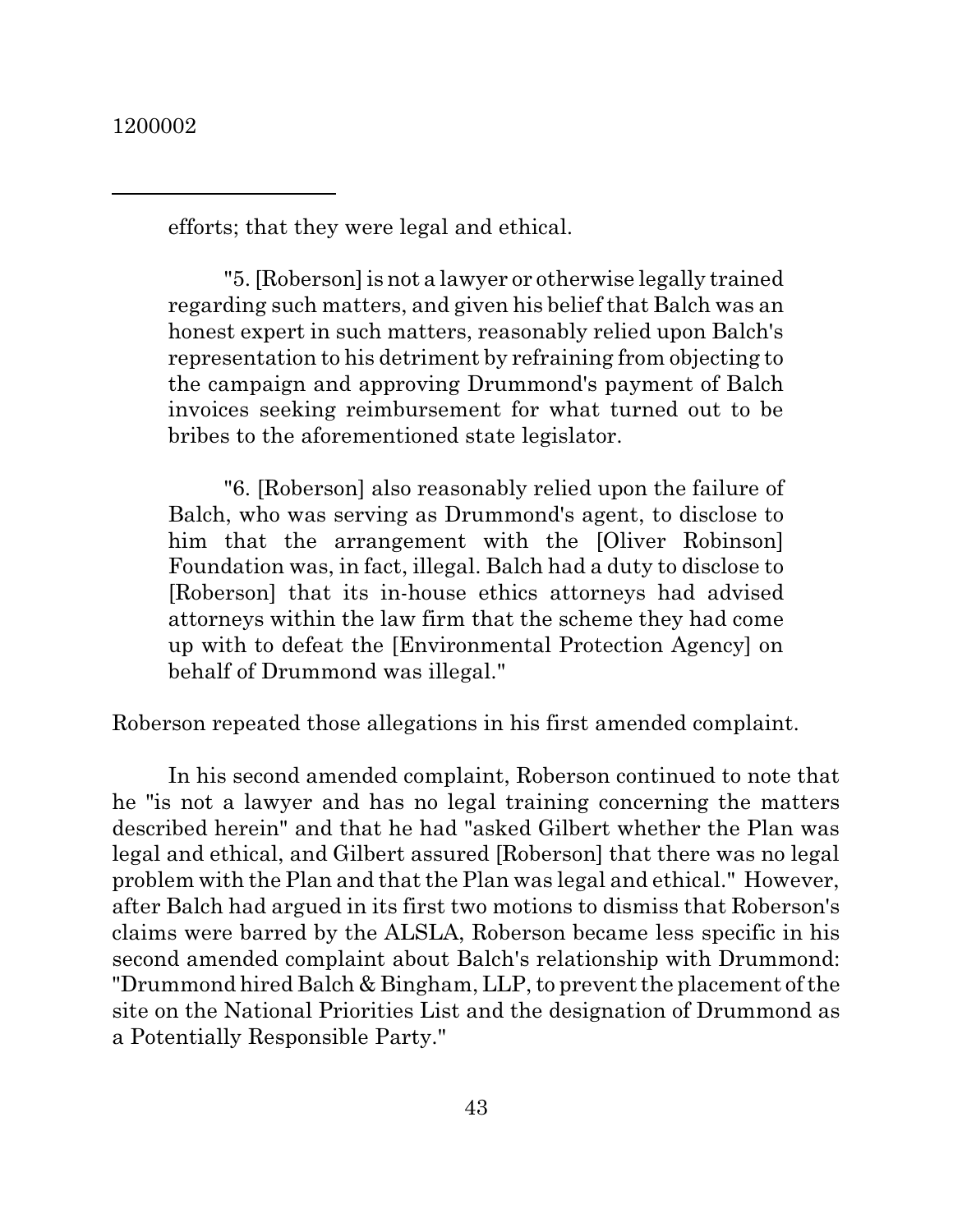Free v. Lasseter, 31 So. 3d 85, 88 (Ala. 2009) (recognizing that the

The circuit court held a hearing on Balch's third motion to dismiss (directed to Roberson's second amended complaint), and the circuit court announced in that hearing that it was going to grant the motion to dismiss based on the applicability of the ALSLA's statute of limitations. However, before a dismissal order was entered concerning Roberson's second amended complaint, Roberson filed the third amended complaint, in which Roberson attempted to dramatically recharacterize Drummond's relationship with Balch and Balch's actions toward Roberson:

"8. Joel Gilbert was a registered lobbyist employed by Balch & Bingham, LLP, and Drummond hired Balch & Bingham to create and implement a public-relations campaign that would prevent the placement of the site on the National Priorities List and the designation of Drummond as a Responsible Party. Balch & Bingham never functioned as Roberson's attorney nor was Roberson or Drummond ever a legal services client of Balch & Bingham for or concerning the acts and omissions on which [Roberson's] claims are based. Likewise, Roberson was never the client of Drummond's in-house legal department for or concerning the acts and omissions on which the [Roberson's] claims are based. Nor did Drummond ever provide Roberson any legal advice. Finally, Balch & Bingham was not functioning as Drummond's legal counsel for or concerning the acts and omissions on which the [Roberson's] claims are based."

The main opinion observes in footnote 8 that a plaintiff is allowed to change legal tactics by amending the complaint. Thatis certainly true, but what Roberson could not change was the central facts of the case, namely, that he was a vice president of Drummond, that Drummond was Balch's client, that Roberson asked for an opinion about the legality of the plan, and that Balch provided legal advice concerning the plan to Roberson in his capacity as a vice president of Drummond.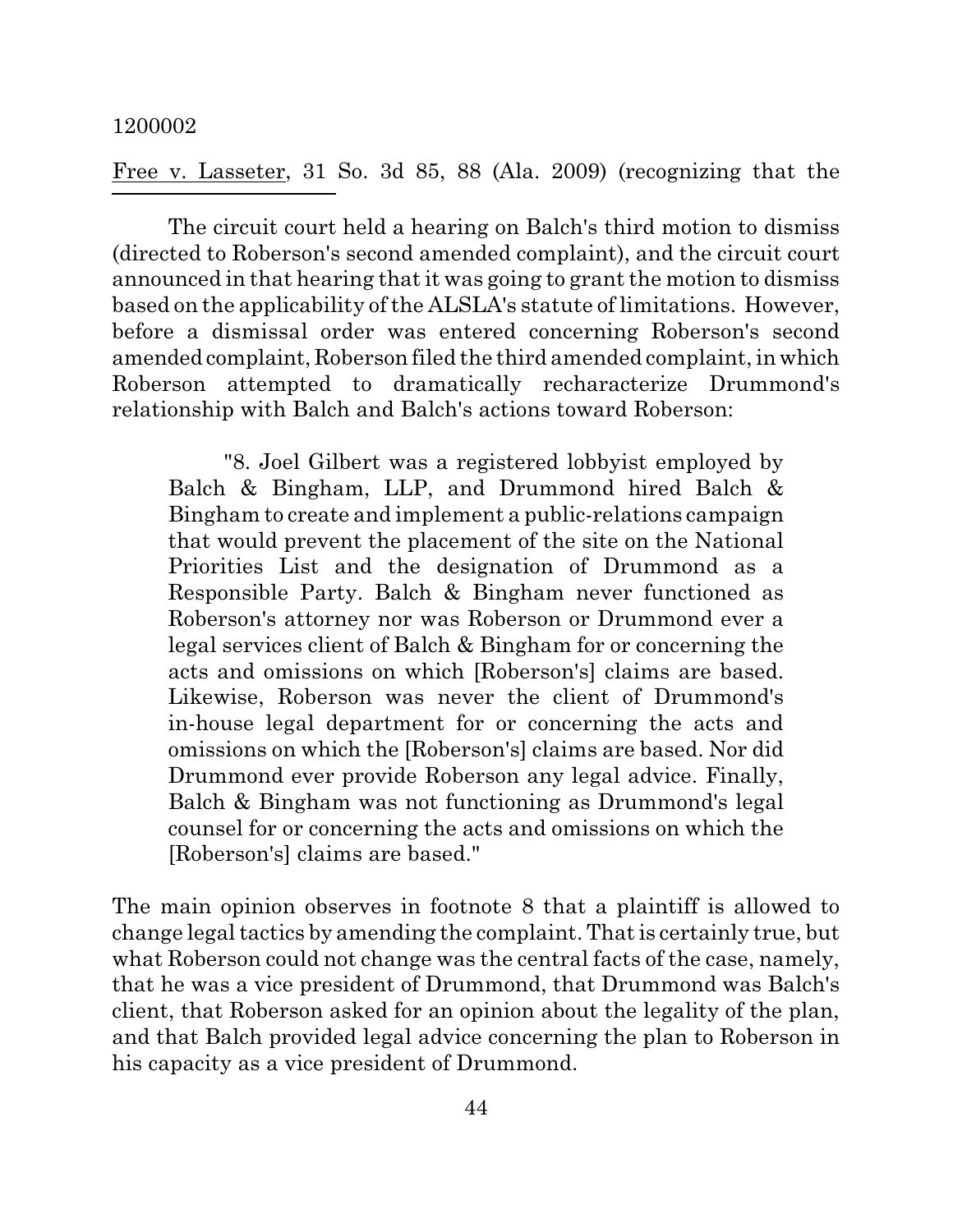"[A]LSLA requires that [the plaintiff's] common-law claims be recast, pursuant to Ala. Code 1975,  $\S 6$ -5-573, as a 'legal service liability action'").

Roberson's allegations, as well as Balch's own filings in this case, also make it clear that Roberson was not Balch's client: Balch was engaged by Drummond, not Roberson. Thus, Balch was not providing legal services to Roberson as an individual, but to Roberson as a vice president of Drummond. Despite this, Roberson attempted to assert an individual claim for legal malpractice against Balch (even though he did not label it as such). I believe the result of that lack of a lawyer-client relationship between Roberson and Balch is that Roberson failed to state a claim upon which relief can be granted, and therefore the circuit court's dismissal of Roberson's claims against Balch is due to be affirmed, albeit on a different basis than the one pronounced by the circuit court.

In contrast, the main opinion concludes that because Roberson was not Balch's client, Roberson's allegations cannot involve the provision of legal services. In other words, the main opinion sets out as an express rule that, under the ALSLA, "legal services" are provided only to clients of a legal-service provider. To establish this rule, the main opinion first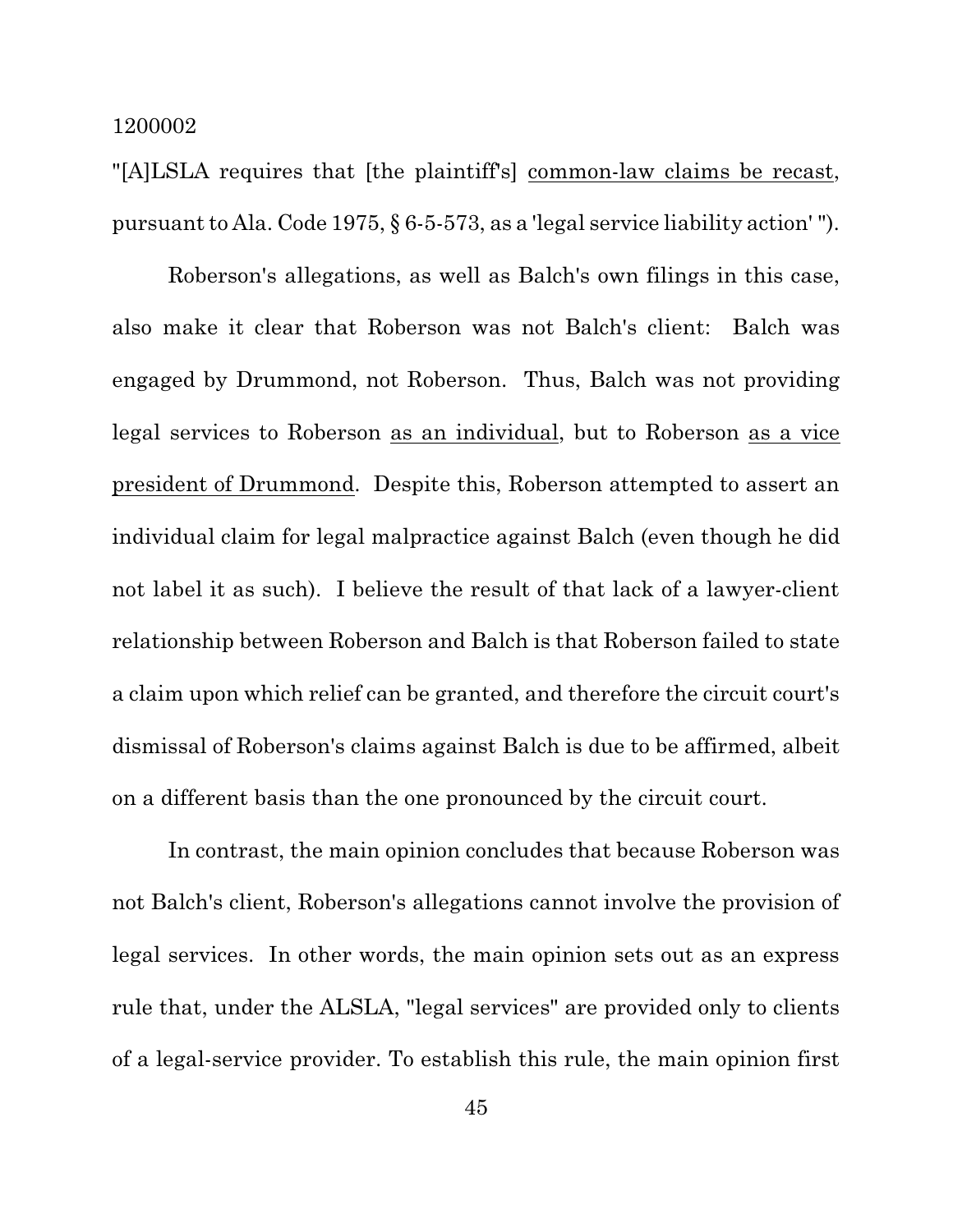quotes a definition of "legal services" from a common dictionary, presumably because the ALSLA does not define the term and because that dictionary's definition conforms to the main opinion's desired conclusion. See \_\_\_ So. 3d at \_\_\_. The main opinion then proclaims that this is just "[c]ommon sense." Id. Finally, the main opinion provides explications of several previous cases that it says support its rule that "legal services" under the ALSLA can be provided only to a client, but, curiously,the main opinion is unable to find a single quote from those cases actually enunciating such a rule.

The ALSLA defines a "legal service liability action" as:

"Any action against a legal service provider in which it is alleged that some injury or damage was caused in whole or in part by the legal service provider's violation of the standard of care applicable to a legal service provider. A legal service liability action embraces all claims for injuries or damages or wrongful death whether in contract or in tort and whether based on an intentional or unintentional act or omission. A legal services liability action embraces any form of action in which a litigant may seek legal redress for a wrong or an injury and every legal theory of recovery, whether common law or statutory, available to a litigant in a court in the State of Alabama now or in the future."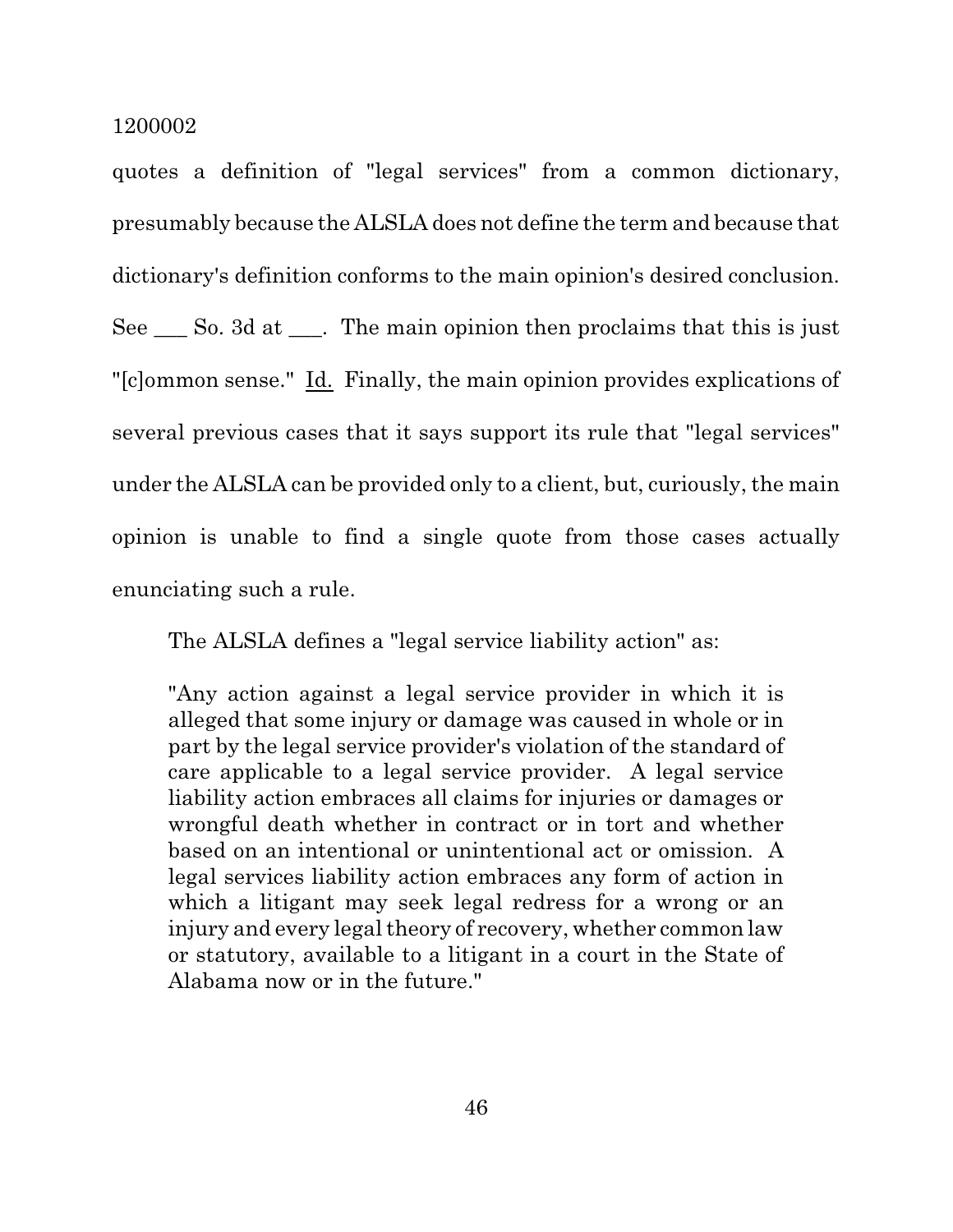§ 6-5-572(1), Ala. Code 1975. Distinctly absent from that definition is a statement that an ALSLA action is one in which a client "allege[s] that some injury or damage was caused in whole or in part by the legal service provider's violation of the standard of care applicable to a legal service provider." The focus is not on the relationship between the plaintiff and the defendant but, rather, upon the actions of the defendant, i.e., whether the allegations of injury are the result of a substandard provision of legal services. If that is the case, then the action is a "legal service liability action" governed by the ALSLA. Indeed, our cases have repeatedly remarked that an ALSLA action is one that concerns the provision and receipt of legal services. See, e.g., Line v. Ventura, 38 So. 3d 1, 11 (Ala. 2009) ("[T]he ALSLA applies only to claims againstlegal-service providers arising out of the provision of legal services."); Fogarty v. Parker, Poe, Adams & Bernstein, L.L.P., 961 So. 2d 784, 788 (Ala. 2006) ("The ALSLA applies only to allegations of legal malpractice, i.e., claims against legal-service providers that arise from the performance of legal services ...."); Valentine v. Watters, 896 So. 2d 385, 390 (Ala. 2004) ("[T]he ALSLA ... does not apply to all actions filed against legal-service providers by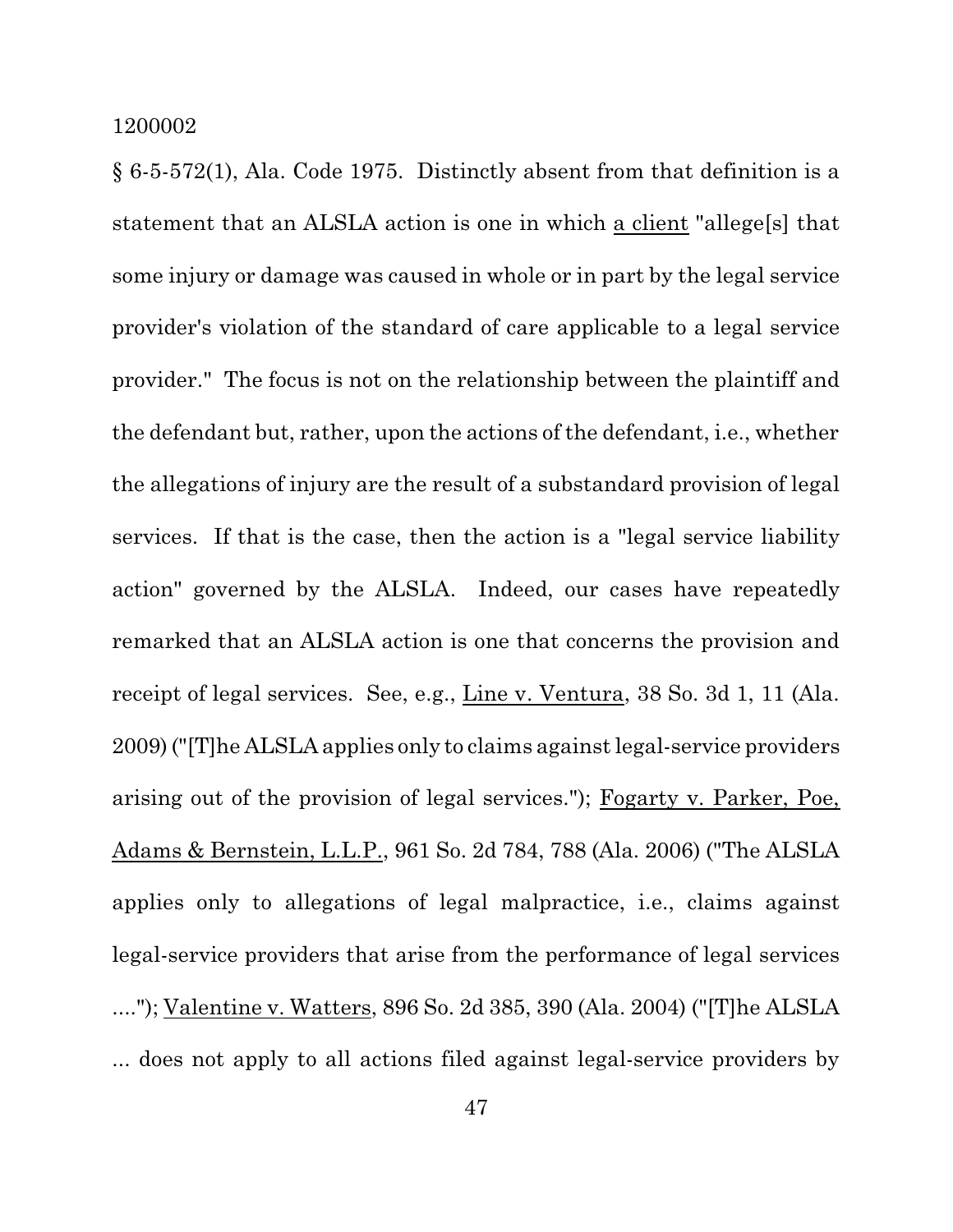someone whose claim does not arise out of the receipt of legal services."); Sessions v. Espy, 854 So. 2d 515, 522 (Ala. 2002) ("[T]he ALSLA applies to all actions against 'legal service providers' alleging a breach of their duties in providing legal services."); Cunningham v. Langston, Frazer, Sweet & Freese, P.A., 727 So. 2d 800, 803 (Ala. 1999) ("The language of the ALSLA makes it clear that that Act refers to actions against 'legal service providers' alleging breaches of their duties in providing legal services. Conversely, from a plaintiff's perspective, the ALSLA applies to any claim originating from his receipt of legal services."). In short, a "legal service liability action" is one that involves allegations of the provision of substandard legal services, regardless of whether those allegations are asserted by a client of the legal service provider.

The main opinion seemingly attempts to avoid the absence of "client" references in § 6-5-572(1) by observing that

"[s]ection 6-5-672(3)a. states that the standard of care applicable to a legal-service provider is 'that level of such reasonable care, skill, and diligence as other similarly situated legal service providers in the same general line of practice in the same general locality ordinarily have and exercise in a like case.' (Emphasis added.) Practice 'in a like case' neither embraces an attorney's false statements or intentional failures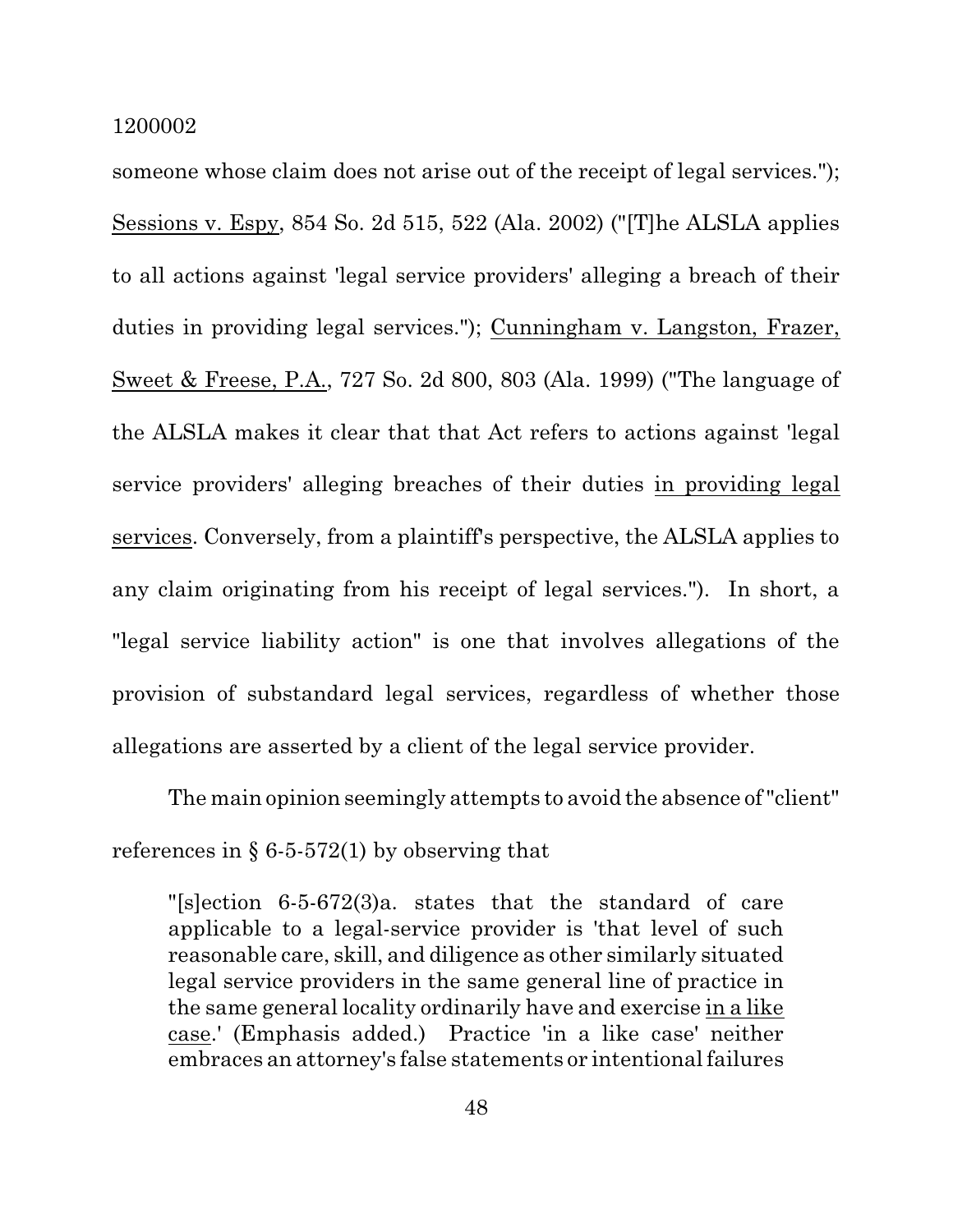to disclose material facts to a nonclient nor makes such activities the rendition of legal services."

\_\_\_ So. 3d at \_\_\_. Like the main opinion's proclamation that "legal services" can be provided only to a client, the foregoing passage's conclusion that the practice of law for purposes of the ALSLA does not involve "false statements or intentional failures to disclose material facts" is a new rule, one that is expressly contradicted by our previous cases. See, e.g., Yarbrough v. Eversole, 227 So. 3d 1192, 1196 (Ala. 2017) ("Yarbrough's legal-malpractice claims are subsumed under the Alabama Legal Services Liability Act .... This includes Yarbrough's claims alleging fraud."); Cockrell v. Pruitt, 214 So. 3d 324, 334 (Ala. 2016) (stating that "[t]his Court has held that the ALSLA "applies to a legal malpractice action based upon fraud' " (quoting Voyager Guar. Ins. Co. v. Brown, 631 So. 2d 848, 850 (Ala. 1993))). That the ALSLA encompasses fraud-based claims against legal-service providers is unsurprising given that the ALSLA concerns actions for the provision of substandard legal services. Moreover, in the first section of the ALSLA, the Alabama Legislature expressly stated that the act was intended "to establish a comprehensive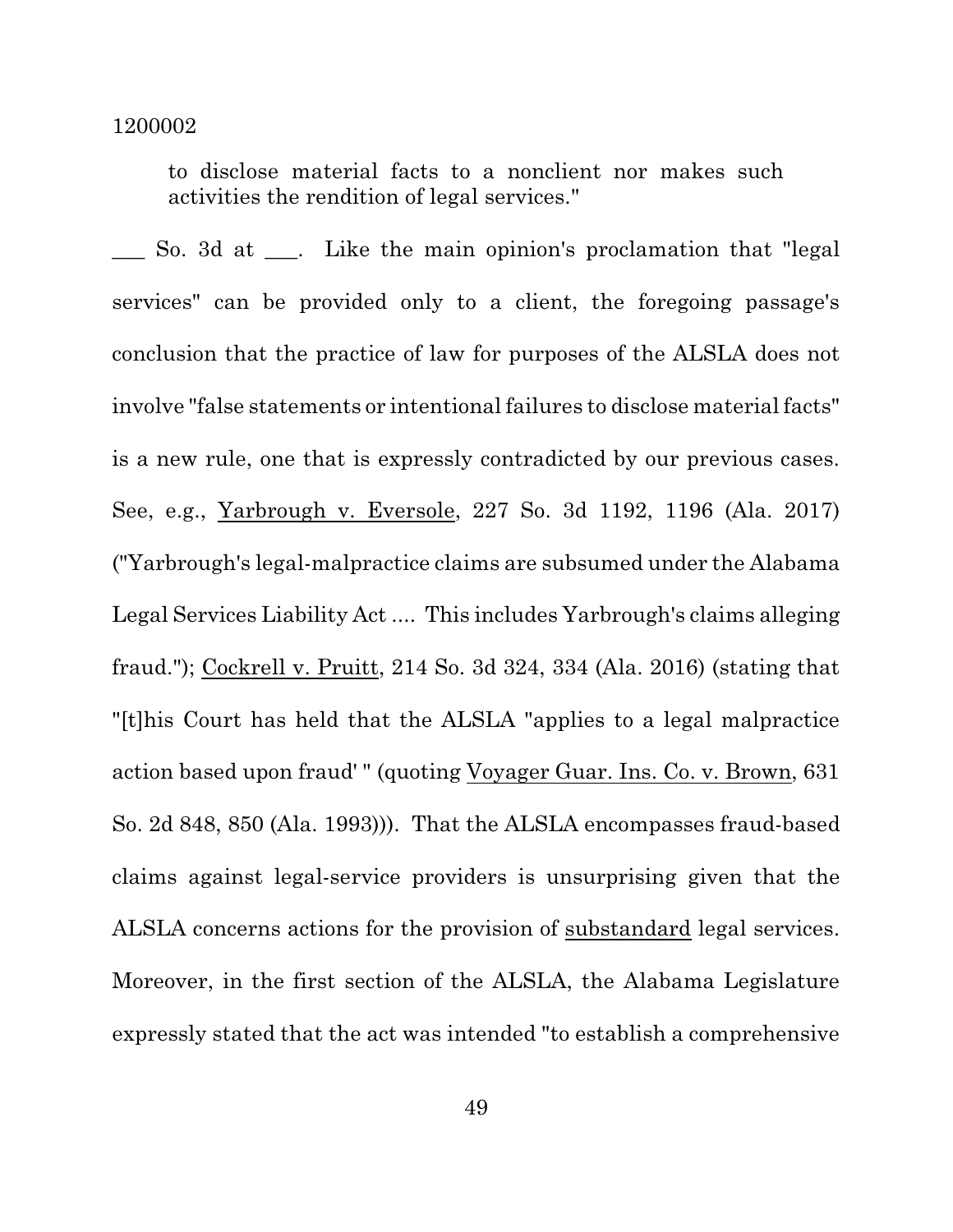system governing all legal actions against legal service providers" and that the act "provides a complete and unified approach to legal actions against legal service providers and creates a new and single form of action and cause of action exclusively governing the liability of legal service providers known as a legal service liability action." § 6-5-570, Ala. Code 1975. Thus, the fact that Roberson's claims against Balch allege fraudulent and misleading conduct in the course of providing legal advice has no bearing on whether his claims are subsumed by the ALSLA.

It is true that our cases have stated that " '[a]n attorney-client relationship is an essential element of a claim under the [ALSLA].' " Ex parte Daniels, 264 So. 3d 865, 869 (Ala. 2018) (quoting Brackin v. Trimmier Law Firm, 897 So. 2d 207, 229 (Ala. 2004)). But what our cases demonstrate this means is that if a plaintiff's allegations involve the provision of legal services, but the plaintiff is not a client of the legalservice provider/defendant, then the plaintiff's ALSLA claim fails for lacking an essential element of a tort action, i.e., a duty owed to the plaintiff. See, e.g., Dobbs v. Alabama Power Co., 549 So. 2d 35, 36 (Ala. 1989) ("[U]nder Alabama law, every action in tort consists of three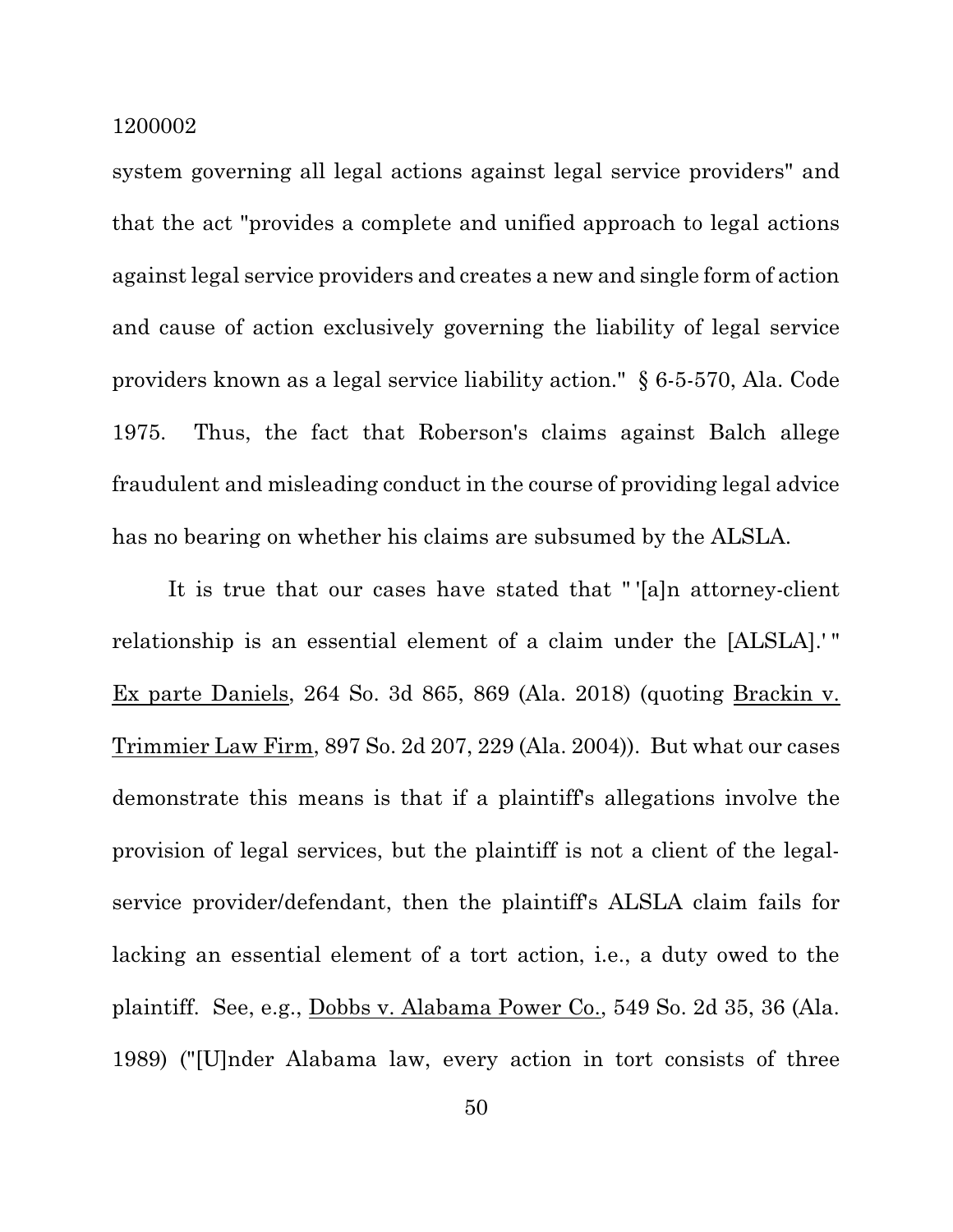elements: The existence of a legal duty by defendant to plaintiff; a breach of that duty; and damage as the proximate result.").

This type of claim failure is most clearly illustrated in Brackin, which contains facts very similar to the facts in this case. In part, Brackin involved an appeal by Karen Brackin concerning a trial court's summaryjudgment disposing of her claim against the Trimmier Law Firm. "Brackin was the manager of lending, marketing, and human resources at FSCU [Family Security Credit Union], second in command only to Ron Fields, the president at FSCU." 897 So. 2d at 210. "In April 1999, an audit of FSCU identified apparent improprieties in the files at FSCU related to a former employee of FSCU, Mitchell Smith." Id. at 209. The Alabama Credit Union Administration ("the ACUA") ordered FSCU to " 'engage an outside firm' " to review the "potential lending violations and other improprieties by Smith" and to submit the findings of the outside firm to the ACUA and the National Credit Union Administration. Id. "FSCU retained Steve Trimmier, the senior partner with the Trimmer Law Firm, to conduct the investigation. The Trimmier Law Firm was FSCU's legal counsel." Id. The investigation by the Trimmier Law Firm indicated that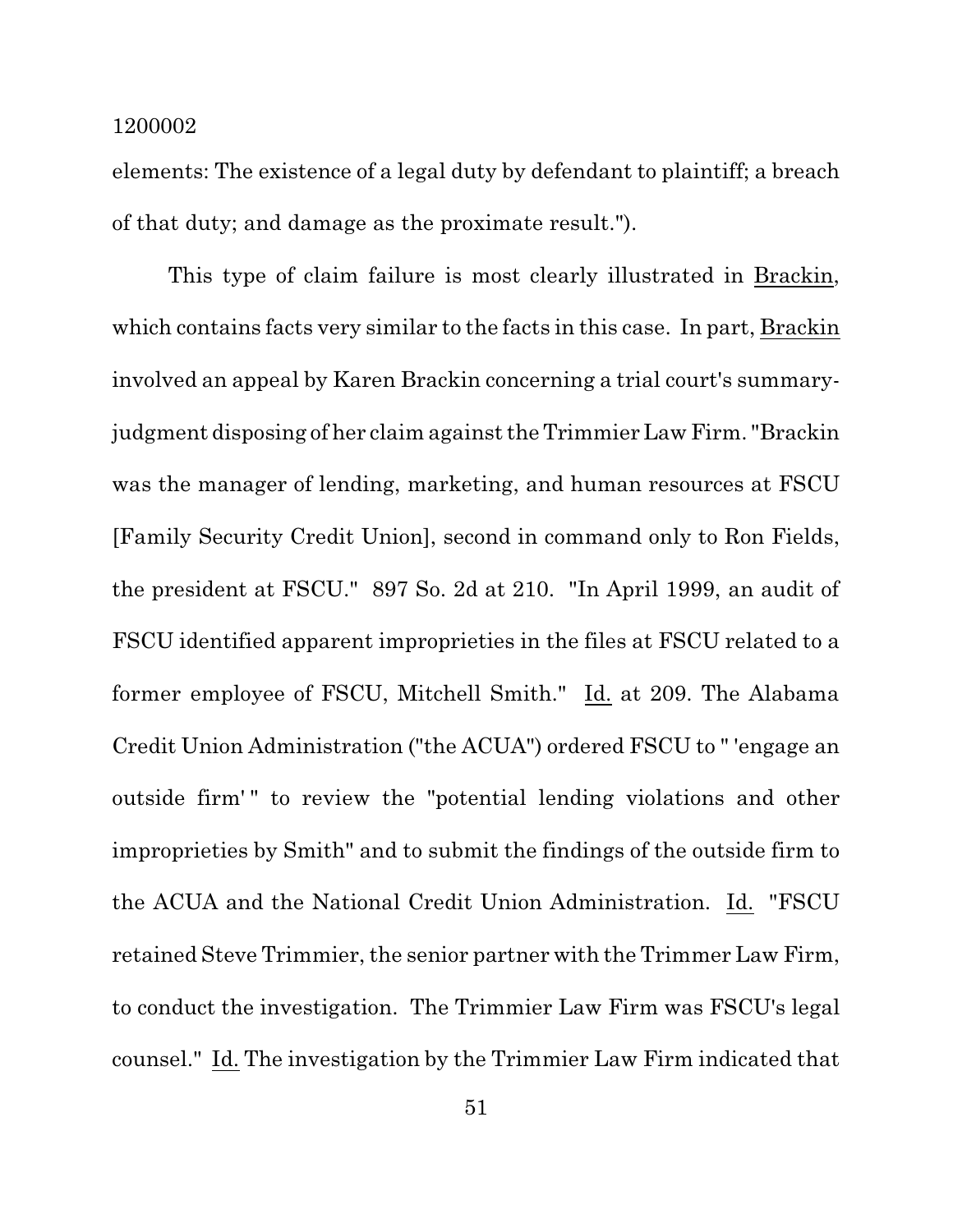Brackin potentially could have been involved in some of the improprieties tied to Smith. FSCU eventually discharged Brackin, and Brackin sued FSCU and other entities and individuals. "Brackin later added the Trimmier Law Firm as a defendant, alleging that the law firm had violated the [ALSLA] by failing to properly and adequately conduct the investigation at FSCU (count V)." 897 So. 2d at 215-16. This Court affirmed the trial court's summary judgment disposing of Brackin's ALSLA claim against the Trimmier Law Firm, explaining:

"The only claim allowed by the trial court against the Trimmier Law Firm was the alleged violation of the [ALSLA]. An attorney-client relationship is an essential element of a claim under the [ALSLA], and in support of its motion for a summary judgment, the Trimmier Law Firm submitted undisputed evidence that it had never entered into an attorney-client relationship with Brackin. See Sessions v. Espy, 854 So. 2d 515 (Ala. 2002) (recognizing that claims against a lawyer that are alleged to have arisen out of the attorney-client relationship are all subsumed under the [ALSLA]); Peterson v. Anderson, 719 So. 2d 216 (Ala. Civ. App. 1997) (because the plaintiffs were not clients of the testator's attorney, the plaintiffs lacked standing to pursue an action against the attorney under the  $[ALSLA]$ .<sup>[13]</sup>

 $^{13}$ In such cases as <u>Bonner v. Lyons, Pipes & Cook, P.C.</u>, 26 So. 3d 1115, 1120 (Ala. 2009), Line v. Ventura, 38 So. 3d 1, 3 (Ala. 2009), Robinson v. Benton, 842 So. 2d 631, 634 (Ala. 2002), Bryant v. Robledo,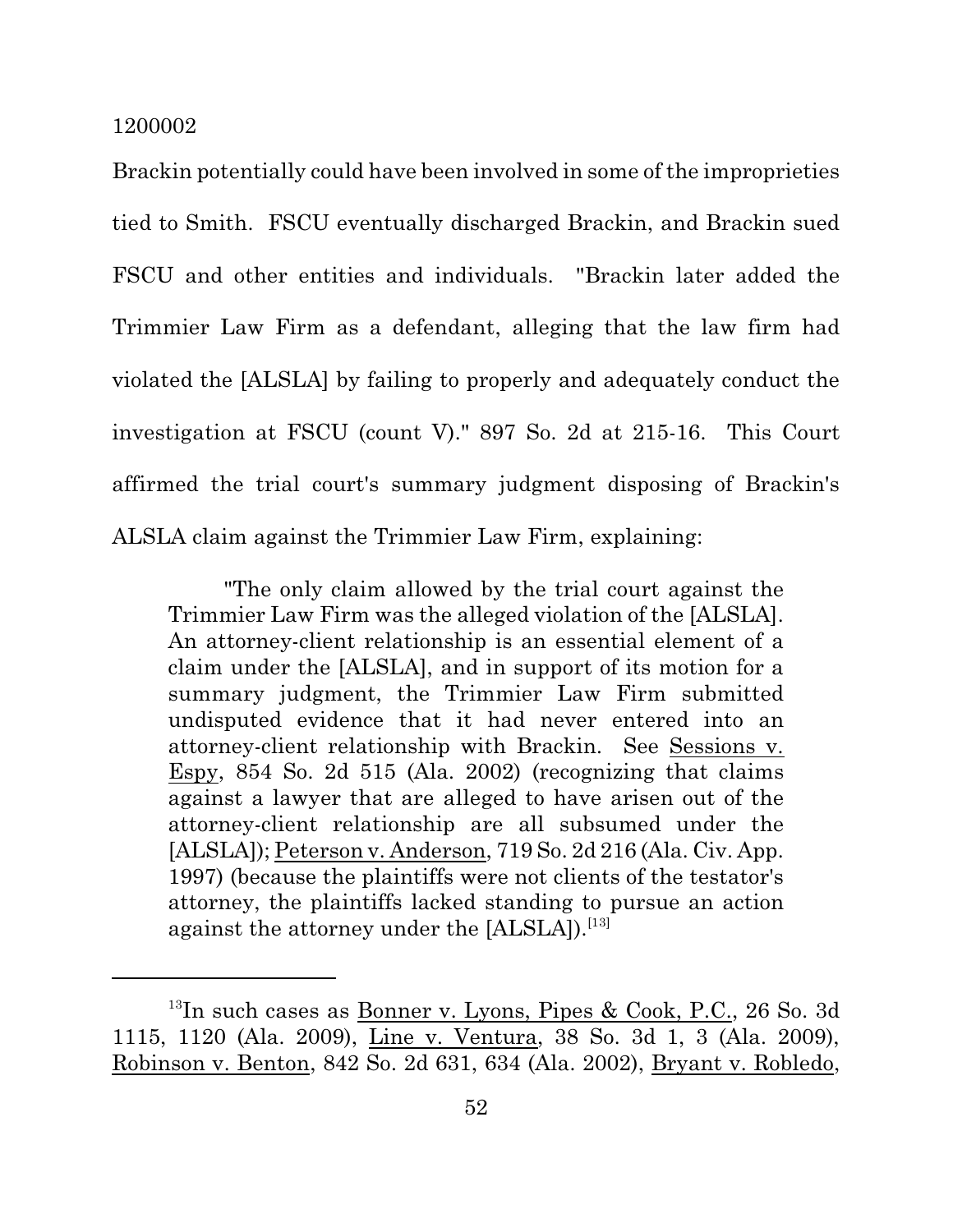"Therefore, the trial court had before it ample evidence to properly dispose of Brackin's claim on the Trimmier Law Firm's motion for a summary judgment; no amount of discovery would have supported a different result. The trial court did not err in refusing to continue the hearing on the summary-judgment motions in order to allow Brackin to complete discovery related to her pending claim against the Trimmier Law Firm."

Id. at 229. In short, the Brackin Court concluded that, even though the actions for which Brackin sought to hold the Trimmier Law Firm accountable clearly involved the provision of legal services -- and hence that Brackin was asserting an ALSLA action -- Brackin's lack of an attorney-client relationship with the Trimmier Law Firm meant that she could not maintain her tort claim against the law firm.

This Court has emphasized the foregoing point in several other cases. Robinson v. Benton, 842 So. 2d 631 (Ala. 2002), concerned a

<sup>938</sup> So. 2d 413, 418 (Ala. Civ. App. 2005), and Peterson v. Anderson, 719 So. 2d 216, 218 (Ala. Civ. App. 1997), our courts labeled the deficiency of an attorney-client relationship in an ALSLA action as a lack of "standing" by the plaintiff. However, in a series of cases that began with Wyeth, Inc. v. Blue Cross & Blue Shield of Alabama, 42 So. 3d 1216 (Ala. 2010), this Court has explained that "standing" is not a necessary or cognizable concept in private-law civil actions and that the actual issue being raised is often, as in this case, that of a failure to state a claim upon which relief can be granted.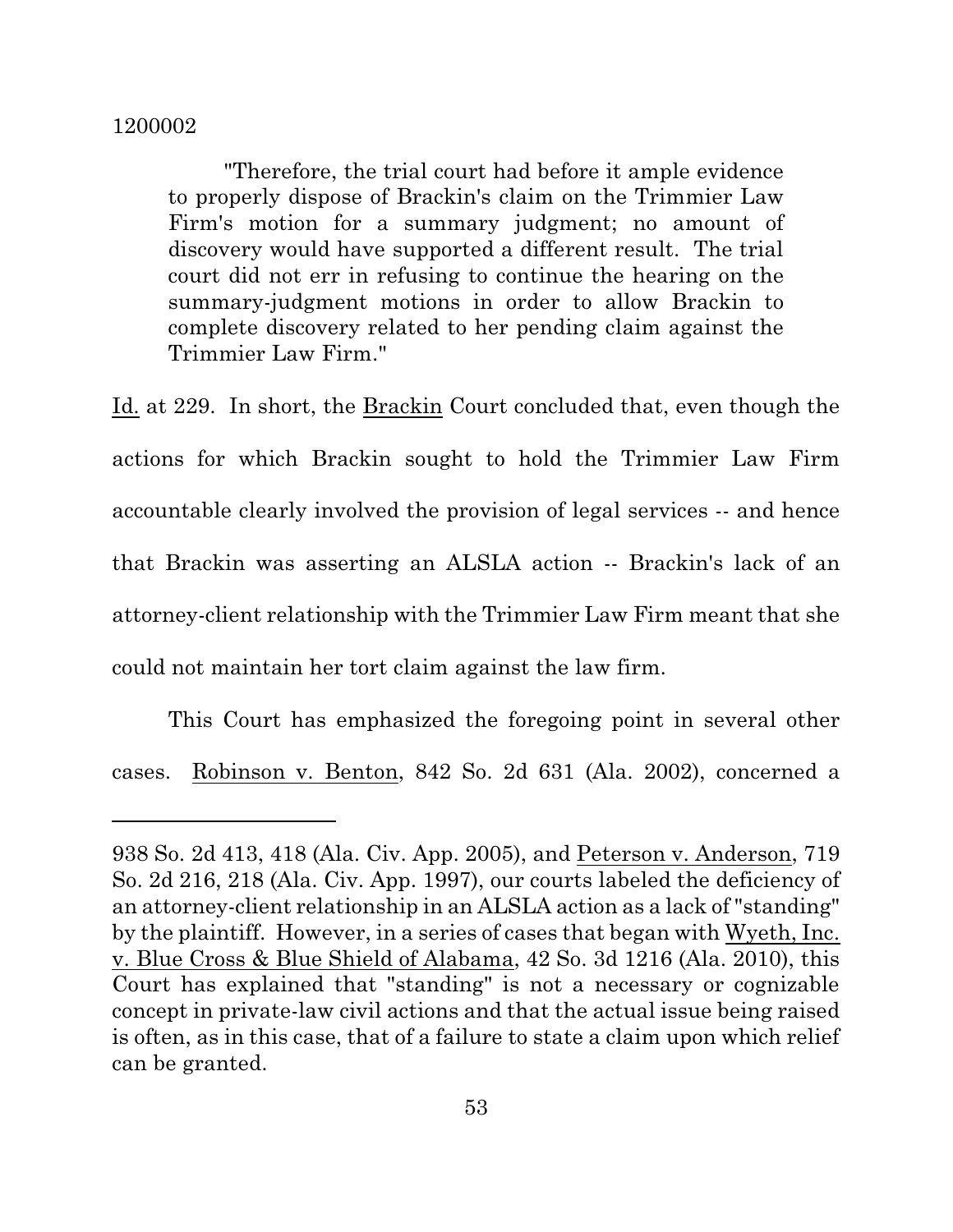scenario similar to the one presented in Brackin. In Robinson, the devisee of a will, Wallace Robinson, commenced what Robinson labeled as an ALSLA action against the attorney who had drafted the will, asserting that the attorney had failed to destroy a will as directed by the testatrix, resulting in Robinson's having to share his inheritance with stepchildren the testatrix allegedly had wanted to disinherit. Robinson consciously sought a change in the rule of law that " 'an intended beneficiary cannot bring a civil action against the attorney unless the duty arises from a gratuitous undertaking by the attorney.' " 842 So. 2d at 634 (quoting the appellant's brief). This Court "decline[d] to change the rule of law in this state that bars an action for legal malpractice against a lawyer by a plaintiff for whom the lawyer has not undertaken a duty, either by contract or gratuitously," 842 So. 2d at 637, and, thus, affirmed the dismissal of Robinson's action against the attorney. Robinson's action clearly alleged that the attorney had provided legal services that had harmed him -- thus his action was governed by the ALSLA -- but his tort claims were barred because the attorney-client relationship existed between the testatrix and the attorney, not between Robinson and the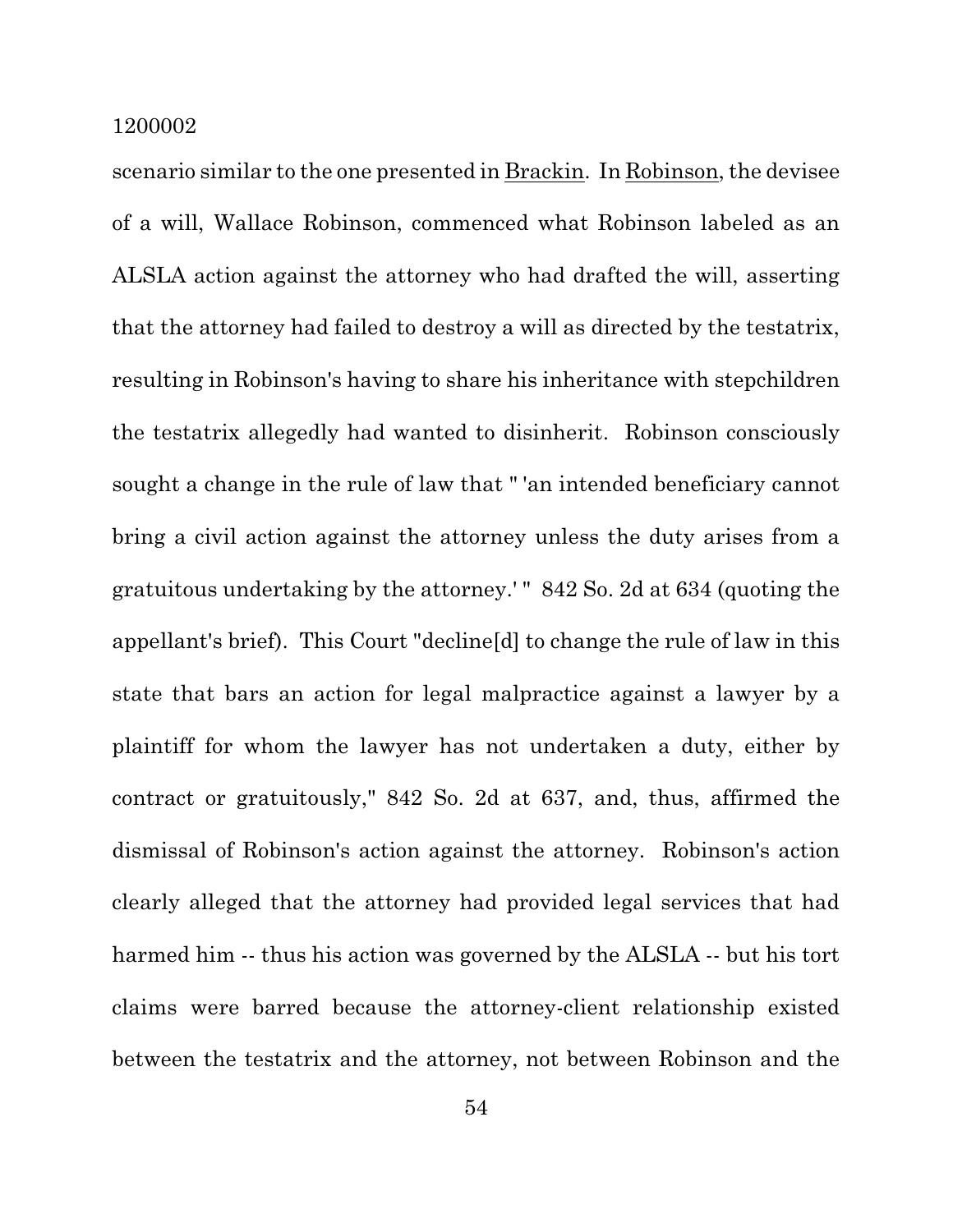attorney. See also Shows v. NCNB Nat'l Bank of North Carolina, 585 So. 2d 880, 882 (Ala. 1991) (affirming the dismissal of the plaintiff/defaulting mortgagors' ALSLA claims against an attorney for allegedly negligently preparing a deed of conveyance between the mortgagee and the purchasers of the property at the foreclosure sale because "[a] person authorized to practice law owes no duty except that arising from contract or from a gratuitous undertaking").

The main opinion argues that cases like Brackin, Robinson, and Shows simply stand for the proposition that a nonclient cannot sue an attorney under the ALSLA "for conduct stemming from an attorney's practice of law for a client," \_\_\_ So. 3d at \_\_\_, but that those cases say nothing about "disallowing ... a nonclient's right to assert a claim under a theory outside the ALSLA." \_\_\_ So. 3d at \_\_\_ n.10. This argument overlooks the fact that, under  $\S 6-5-572(1)$ , a "legal service liability action" is any action that alleges harm based on the provision of substandard legal services, regardless of whether there is a contractual relationship between the plaintiff and the legal-service provider. The plaintiffs in Brackin, Robinson, and Shows each made such legal-service allegations,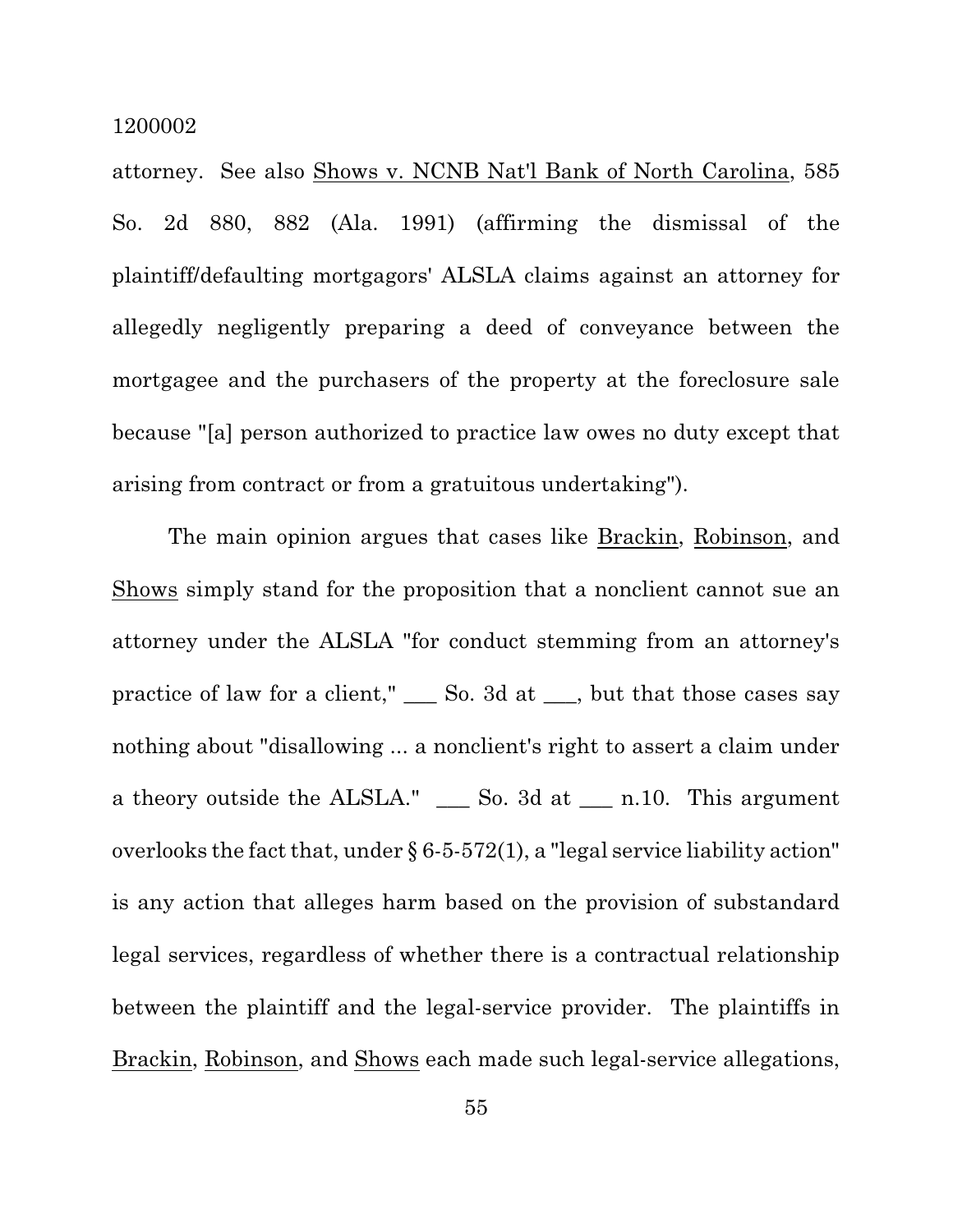and the Court in each case rejected the claims as failing to state a claim under the ALSLA because of a lack duty owed by the defendant to the plaintiff due to the absence of an attorney-client relationship. None of those opinions made any mention of those plaintiffs' being able to bring claims against the defendants/legal-service providers under a different theory of liability, a curious omission if such was actually permissible.

In contrast, in nearly every case in which the Court has permitted a nonclient's claims to proceed against a legal-service provider, it has been because the claims were not based on the provision of substandard legal services but, rather, upon some other kind of action of, or duty owed by, the defendant. For example, in Line v. Ventura, supra, the primary plaintiff, Ryan Ventura, had been the conservatee of a conservatorship set up for his benefit when he was 14 years old by his mother, Patricia Dutton, with proceeds from the award in a wrongful-death action arising from the death of Ventura's father. Dutton had engaged an Alabama attorney, Billie B. Line, to establish the conservatorship. However, along with Dutton as conservator, Line became the cosignatory on the conservatorship account. Dutton had obtained a surety bond on the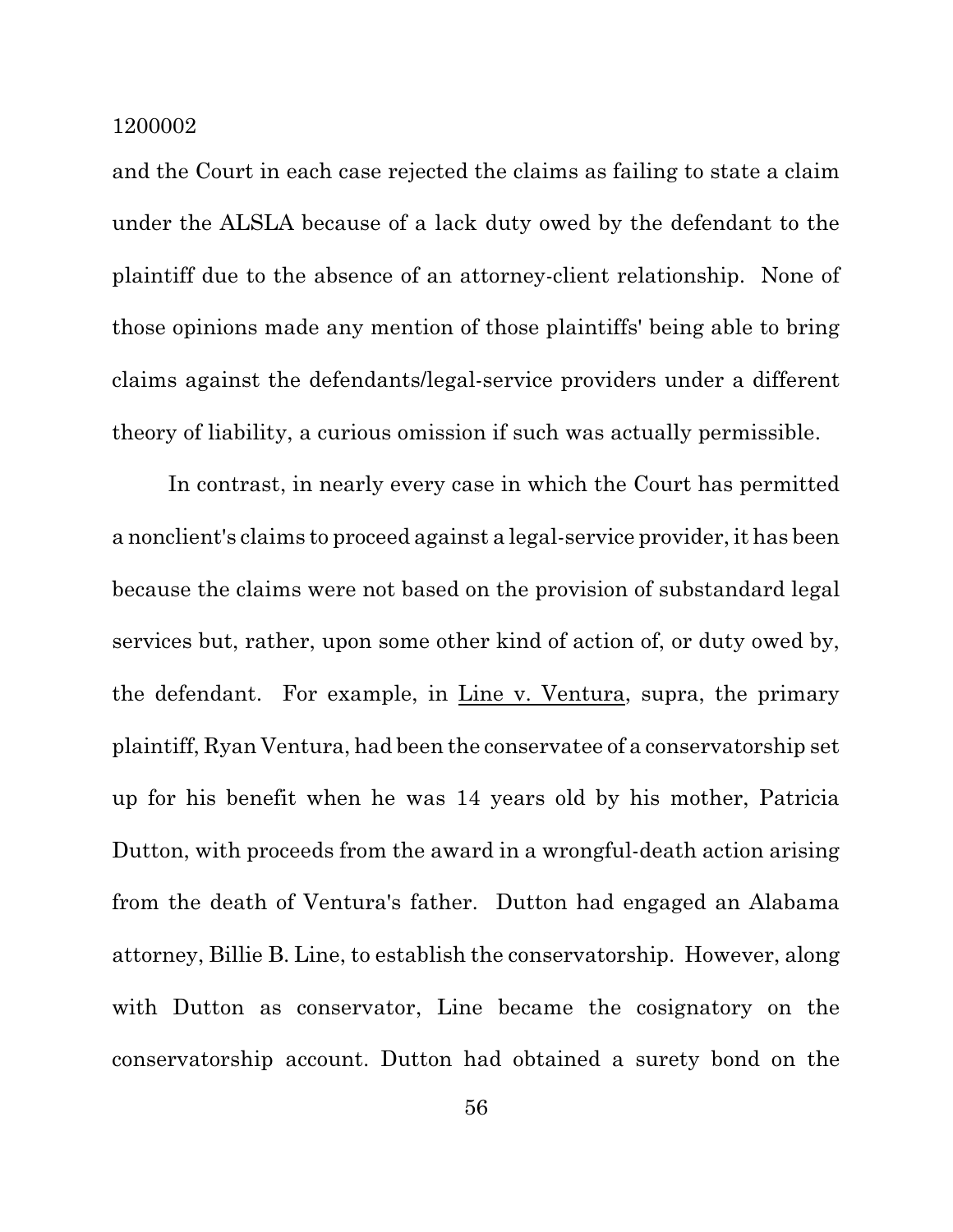conservatorship account from Hartford Fire Insurance Company ("Hartford"), which required all checks drawn from the account to be cosigned by a representative it designated, and Line became that representative. Hartford eventually became a coplaintiff in Ventura's action against Line. By the time Ventura reached the age of majority, the funds in the conservatorship account had been exhausted due to financial decisions by Dutton that were approved by Line. Ventura then commenced an action against Line. Before the case was submitted to the jury, Line filed a motion for a judgment as a matter of law in which he argued that the ALSLA was the plaintiffs' only avenue of relief.

"[T]he trial court accepted Line's argument that Ventura was not Line's client and that Line had not performed legal services for Ventura so that Ventura had no standing to assert a legal-malpractice claim under the ALSLA. The claims presented to the jury were Ventura's claims of negligence, wantonness, and breach of fiduciary duty, and Hartford's breach-of-fiduciary-duty and common-law indemnity claims ...."

38 So. 3d at 3-4. A jury awarded Ventura and Hartford compensatory and punitive damages. Line appealed, arguing that,"under the circumstances of this case, the ALSLA provides the only means for the plaintiffs to assert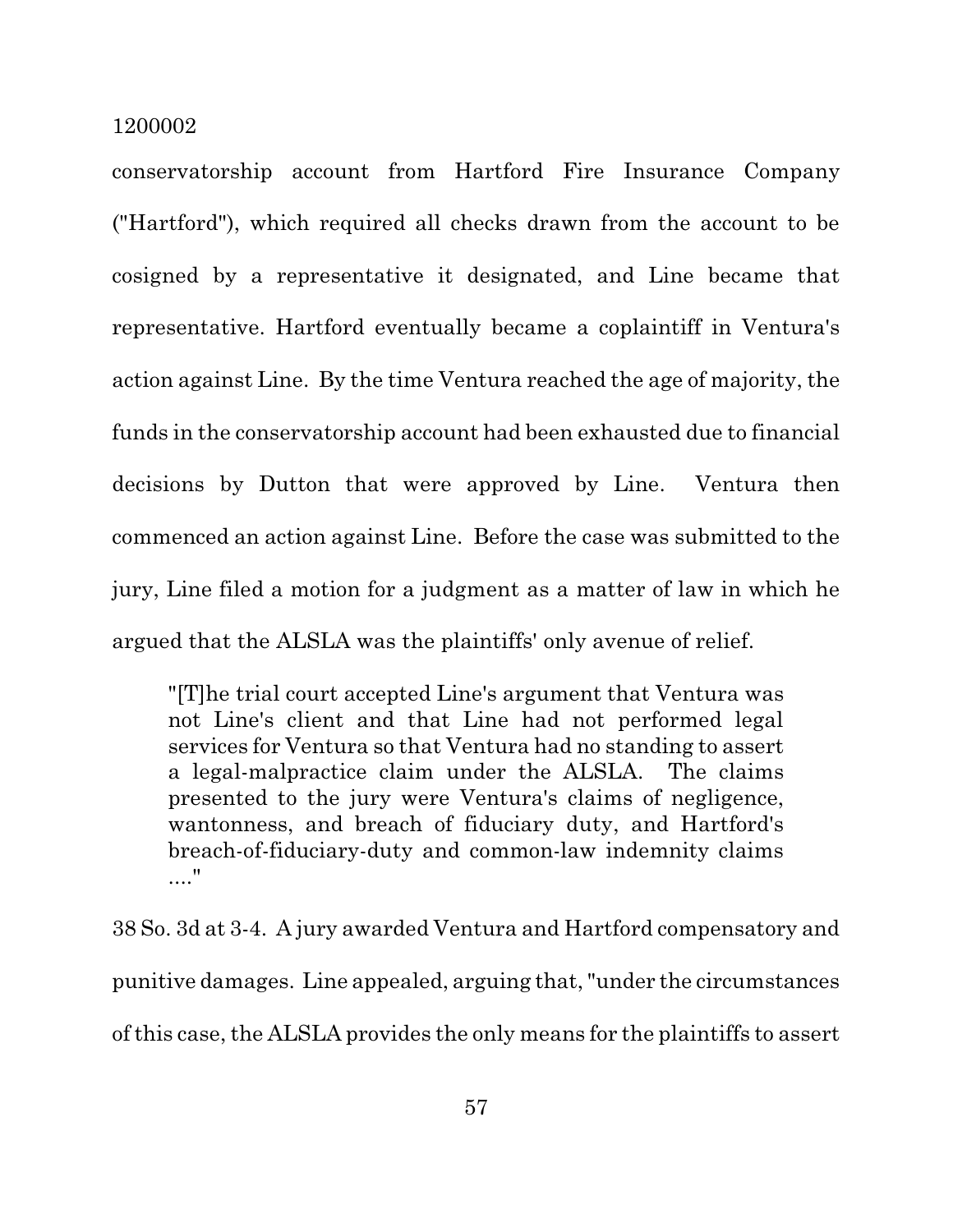claims against him," id. at 4, because, he asserted, "even though neither Ventura nor Hartford was his client, their claims are related to the fact that he provided legal services to Dutton in creating the conservatorship." Id. at 8. In rejecting Line's argument, the Court reviewed its decisions in Fogarty and Cunningham, and it concluded that "those cases hold that the ALSLA applies only to claims against legal-service providers arising out of the provision of legal services" and that Ventura's claims based on Line's legal malpractice had been struck by the trial court before the case had been submitted to the jury.<sup>14</sup> Id. at 11. The Court then concluded

<sup>&</sup>lt;sup>14</sup>Because, unlike the ALSLA itself, the main opinion treats the provision of legal services as synonymous with a lawyer-client relationship, it discusses Fogarty and Ex parte Daniels as if those cases support its position. See \_\_\_ So. 3d at \_\_\_. In Fogarty, the Court concluded that the plaintiffs' claims did "not allege tortious conduct resulting from the receipt of legal services by the Fogartys. the plaintiffs, from [the law firm] Parker Poe," and, "[t]herefore, it appears that the ALSLA does not apply to the Fogartys' claims; thus, it cannot be, as Parker Poe asserts, their exclusive remedy." Fogarty, 961 So. 2d at 789. Indeed, unlike Roberson, who asked Balch for legal advice, the Fogartys did not purport to ask Parker Poe for legal advice, and Parker Poe did not provide the Fogartys with legal advice. Instead, Parker Poe informed the Fogartys of its clients' position, which was that Alabama corporate law did not entitle the Fogartys to examine the corporate records of one of its clients, and so Parker Poe would not turn over the records to the Fogartys. Similarly, in Daniels, the Court observed that "it is undisputed that the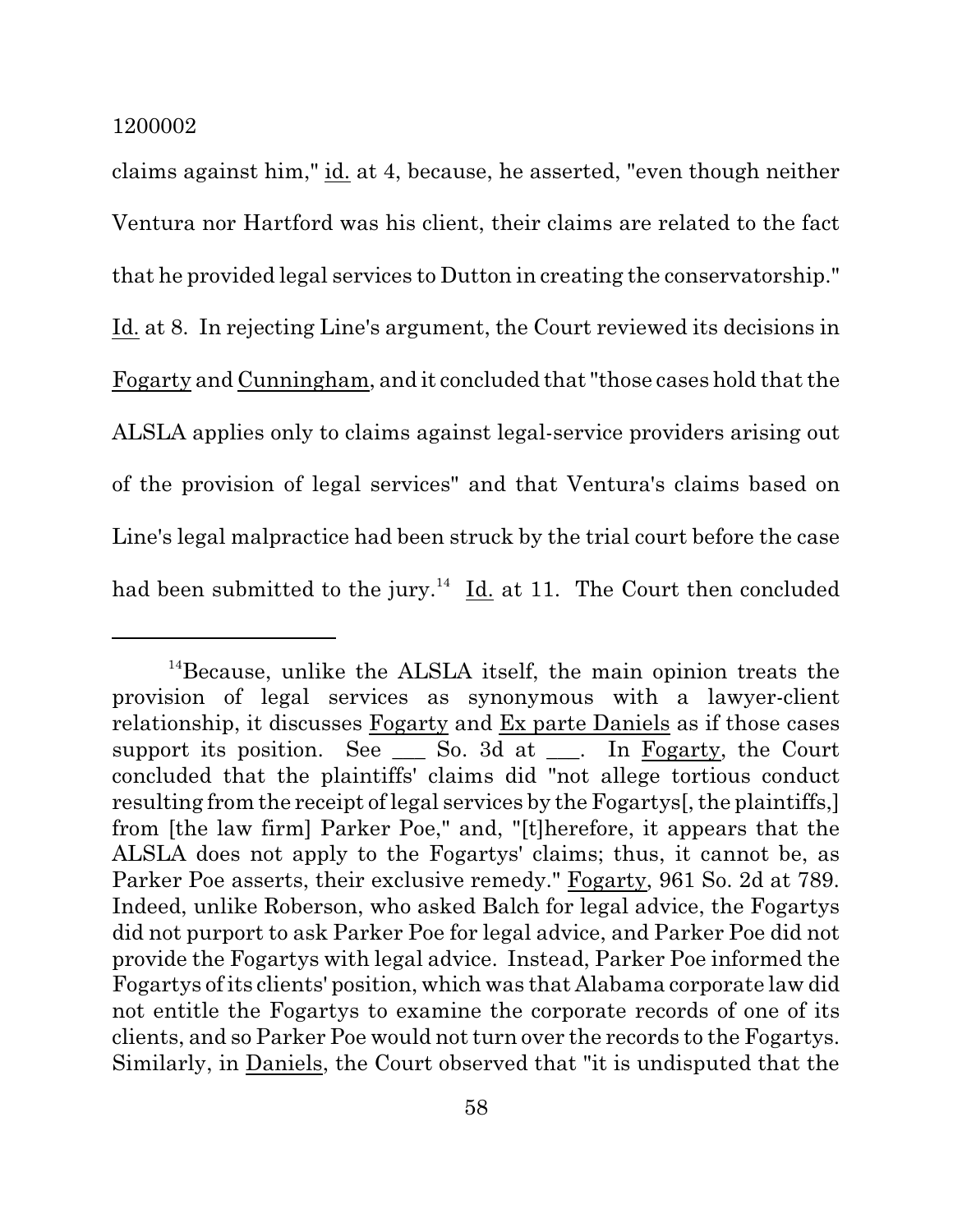that "the evidence is effectively uncontroverted that neither Ventura nor Hartford was Line's client, and Line provided legal services to neither. Accordingly, the ALSLA has no application to Ventura's and Hartford's claims against Line." Id. In support of this conclusion, the Court noted that "the record strongly supports the inference that Line undertook an entirely separate fiduciary obligation to Ventura and Hartford by explicitly agreeing to participate in the conservatorship by cosigning checks and being 'actively involved' with the conservatorship funds." Id. Thus, in Line, the plaintiffs' surviving claims did not involve the provision of legal services; rather, they depended upon a separate fiduciary duty, and so the plaintiffs' lack of an attorney-client relationship with Line did not foreclose bringing claims on a basis other than the ALSLA. See, e.g.,

Morris defendants did not provide legal services to Daniels. Accordingly, his claims against the Morris defendants are not governed by the ALSLA." 264 So. 3d at 869. Thus, both Fogarty and Daniels fit the pattern that only actions that involve allegations of the provision of substandard legal services are governed by the ALSLA. Neither case implicated the provision of legal services, nor did the opinions in those cases proclaim that the decisions hinged on the absence of an attorney-client relationship between the plaintiffs and the defendants. Unlike in Fogarty and Daniels, in this case Roberson complains about Balch's allegedly substandard provision of legal services.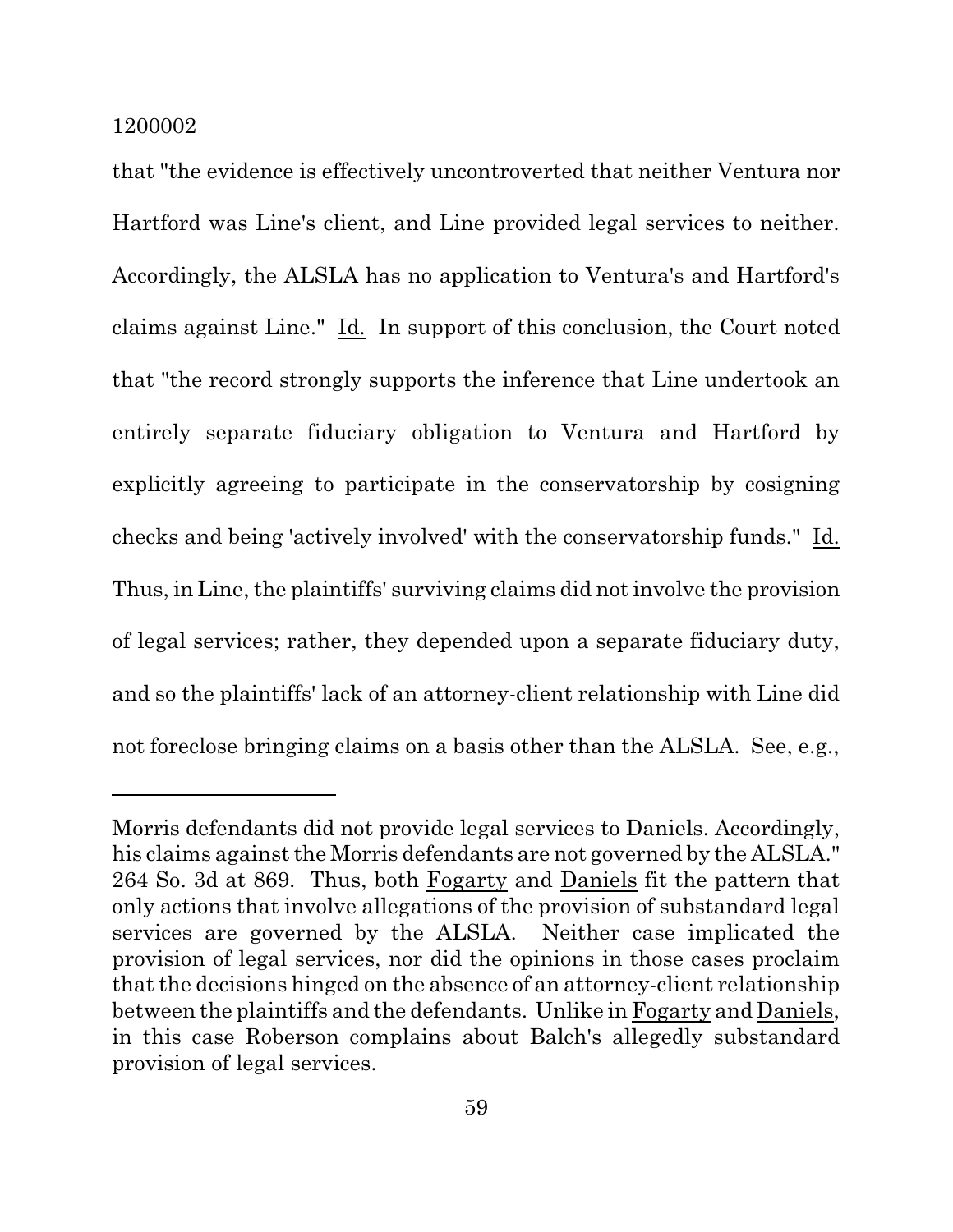Cunningham, 727 So. 2d at 805 (concluding in a fee-splitting dispute between attorneys that, because the plaintiff's claims did not involve the provision of legal services, the claims were not subsumed under the ALSLA). In short, to be able to assert common-law claims against a defendant/legal-service provider, a plaintiff's claims must be based upon actions other than the provision of substandard legal services.

The underlying theme from all the foregoing cases is that if the gravamen of a plaintiff's action against a legal-service provider concerns the provision of legal services, the action is governed by the ALSLA, but to state a cognizable claim an attorney-client relationship must exist between the plaintiff and the defendant/legal-service provider because there must be a duty owed by the defendant/legal-service provider to the plaintiff that can be assessed "by the legal service provider's violation of the standard of care applicable to a legal service provider."  $\S 6-5-572(1)$ . The only case the main opinion discusses that could be argued does not fit within that framework is <u>Kinney v. Williams</u>, 886 So. 2d 753 (Ala. 2003). But Kinney is distinguishable because it appears to have been decided on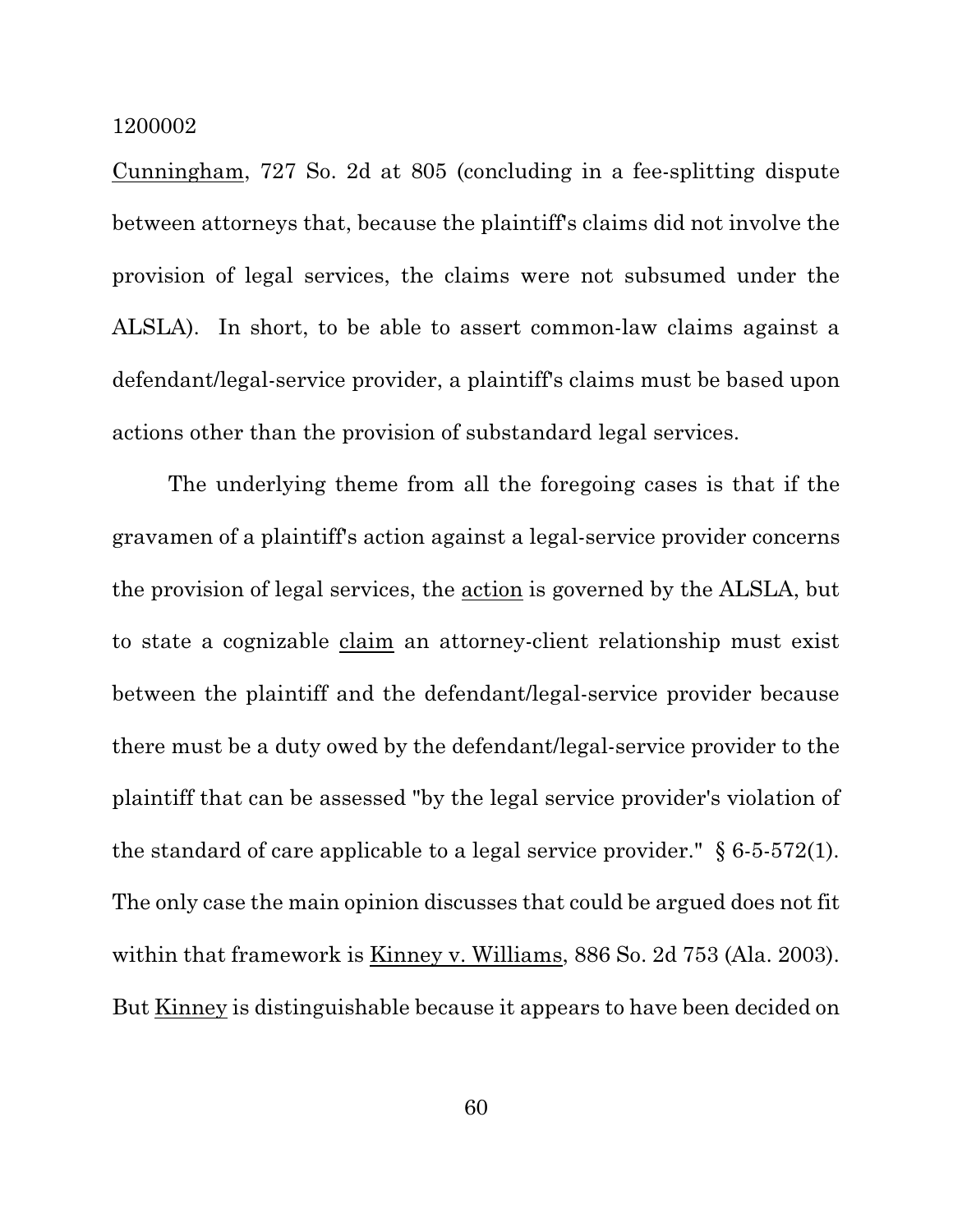a basis other than whether the plaintiffs' claims conformed, or failed to conform, with the ALSLA.

Kinney involved a property transaction by two married couples -- the Kinneys and the Adairs. "Mr. Adair and Mrs. Kinney are brother and sister. The two couples agreed to cooperate in the purchase of a certain parcel of land ... so that one couple could build and live on one half and the other couple could build and live on the other half." Kinney, 886 So. 2d at 754. They purchased the property from John Marcinowski. "The Kinneys and Marcinowski employed defendant [Roy W.] Williams [an attorney with the firm Jackson & Williams to prepare the deed from Marcinowski to the Kinneys and to obtain the title insurance." Id. There was a road bordering the north end of the property that the Kinneys and the Adairs wanted to make sure was a private road before they purchased the property. At the closing, Williams assured the Kinneys and the Adairs that the road was private. However, after the purchase, they discovered that the road was, in fact, a public one, and so both the Kinneys and the Adairs brought claims against Williams, among other defendants, for his misrepresentation. The Kinney Court affirmed the circuit court's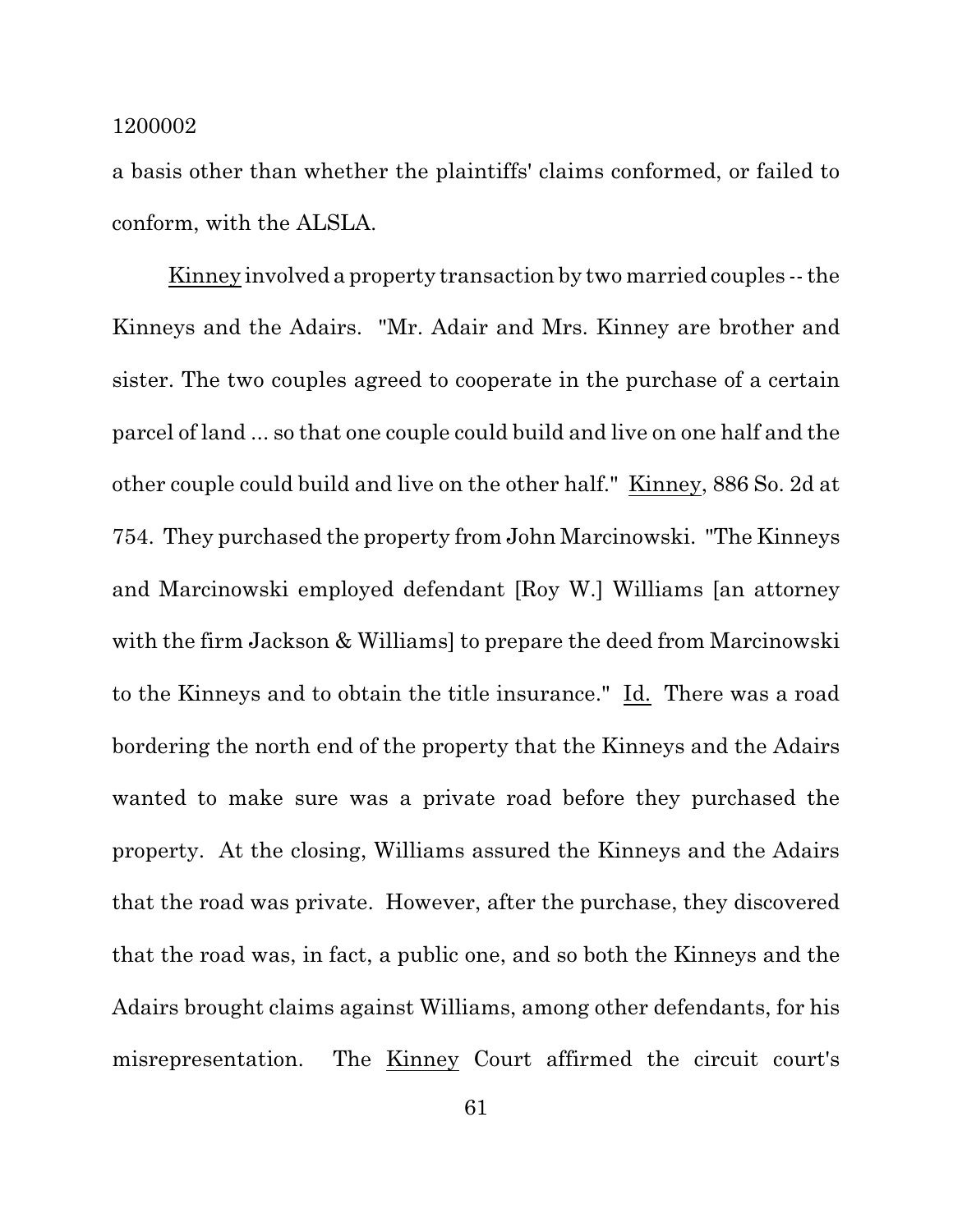summary judgment against the Adairs on their express ALSLA claims against Williams. Undoubtedly, that affirmance was due to the fact that the Adairs lacked an attorney-client relationship with Williams. In arguing that their common-law fraud claims should not have been dismissed, the Adairs contended that their situation was analogous to Potter v. First Real Estate Co., 844 So. 2d 540 (Ala. 2002), and specifically noted that Williams was acting as a real-estate closing attorney when he made his representation to the Kinneys and to the Adairs about the private nature of the road.

In Potter, a couple that was engaged and eventually married, Joseph and Jamie Potter, alleged that a real-estate agent, Dawn Borden, had assured them that the home property they wanted to purchase was not in a flood plain when, in fact, it was. Based on that misrepresentation, Joseph signed the real-estate sales contract for the property and purchased the property in his name before he married Jamie. After the Potters married and moved into their home, the property flooded. The Potters asserted several claims against Borden, which included allegations of misrepresentation, suppression, and fraud. Borden argued,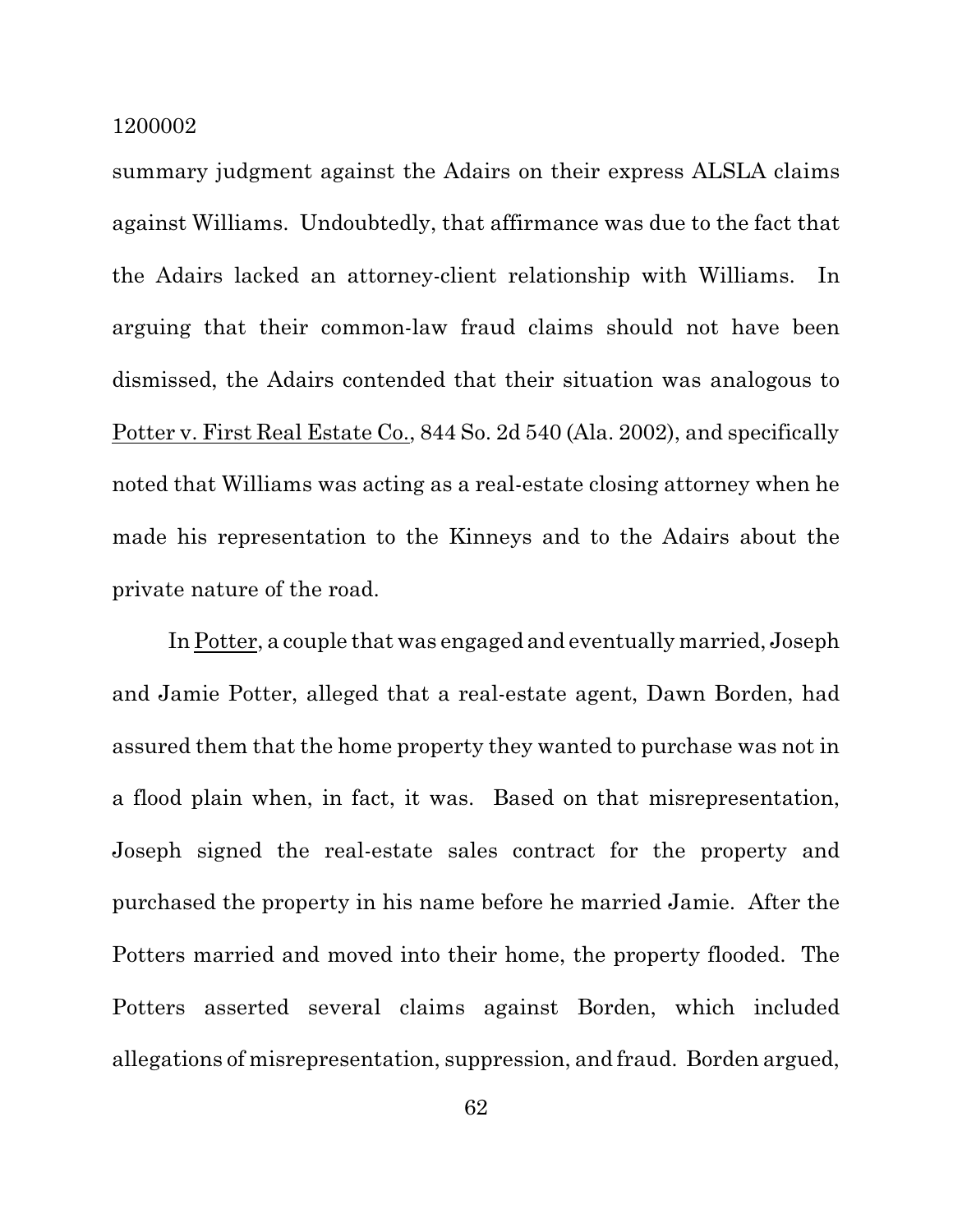among other things, that Jamie could not assert a fraud claim against her because Jamie was not a party to the real-estate sales contract or to the purchase of the property and, therefore, Borden had not been representing Jamie when Borden made the alleged misrepresentation. The Potter Court noted that a contractual relationship is generally not necessary to state a fraud claim, and it concluded that Jamie could state a fraud claim against Borden because Borden was aware that the couple was engaged to be married "and [Jamie's] experience as a wife in a flooded house confers upon her standing to seek damages for fraud."<sup>15</sup> Potter, 844 So. 2d at 553.

The Kinney Court reasoned that the Adairs' situation was analogous Jamie's situation in Potter:

"The Adairs in the case before us have the same kind of standing. Although Williams was not their attorney, he knew their interest in the property and in the private status of the road, and he directed his misrepresentations to the Adairs as well as to his clients the Kinneys."

Kinney, 886 So. 2d at 756.

 $15$ See supra, note 13, concerning the outmoded use of the term "standing" in private-law civil actions.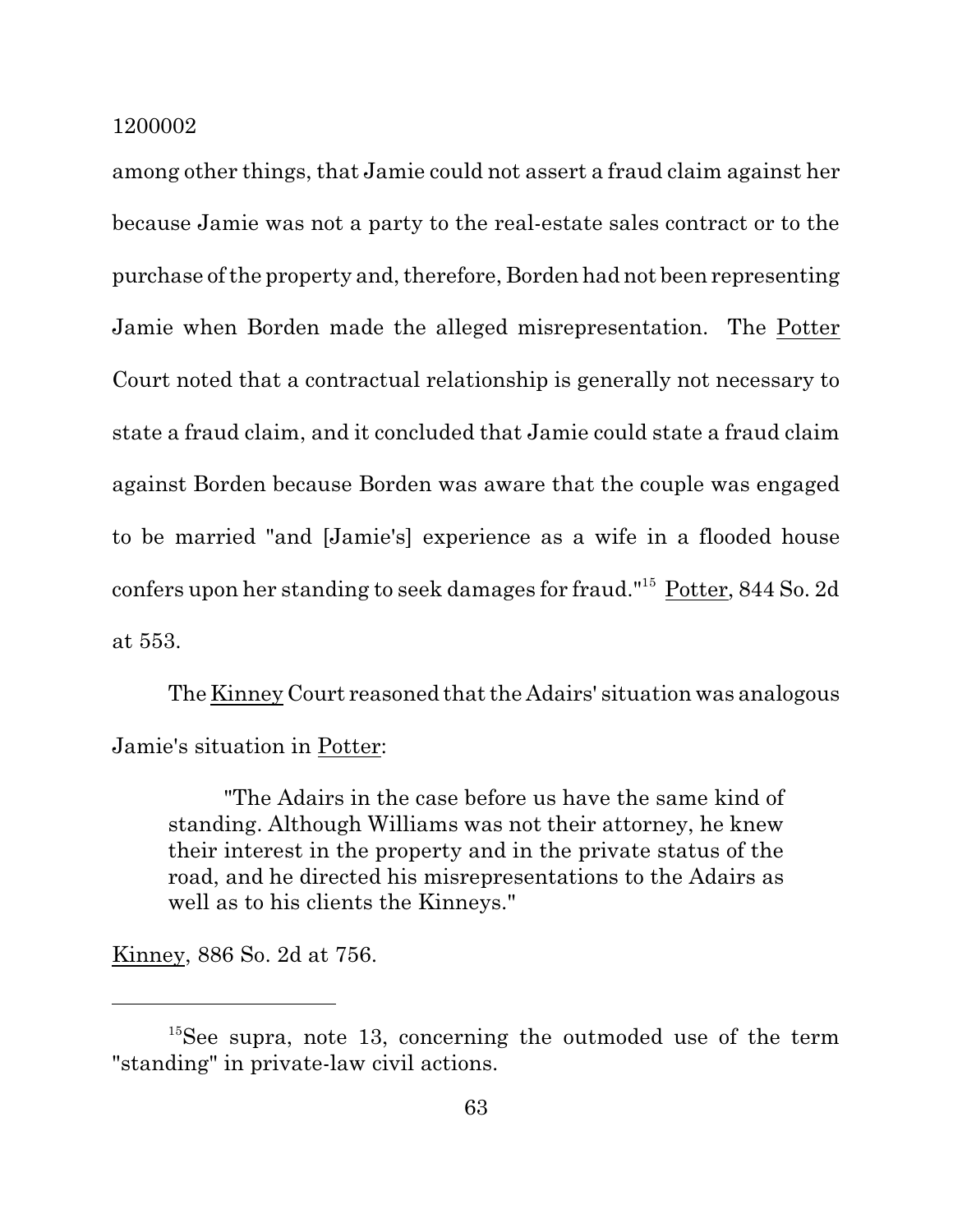As the foregoing summary of Kinney and Potter shows, although Kinney appears to have involved a provision of legal services, the commonality between Kinney and Potter was not the ALSLA, given that Potter concerned an action against a real-estate agent, not an attorney. Instead, the commonality between Kinney and Potter was the closeness of the relationship between a contracting party and a noncontracting party and the fact that the noncontracting party was just as involved in the property transaction as the contracting party. In Potter, Jamie was engaged to be married to Joseph, the contracting party, at the time of the transaction, and both were intimately involved in deciding to purchase the home property. See, e.g., Potter, 844 So. 2d at 554 (Harwood, J., concurring specially) ("It is certainly a reasonable inference that when an engaged couple is jointly dealing with a realtor concerning the acquisition of a marital home, and the wife-to-be participates as fully as did Jamie in all of the discussions and dealings concerning the home, she would have a strong, if not decisive, voice in whether a particular house was selected."). Similarly, in Kinney, Mr. Adair and Mrs. Kinney were brother and sister, and "[t]he Kinneys and the Adairs disclosed their mutual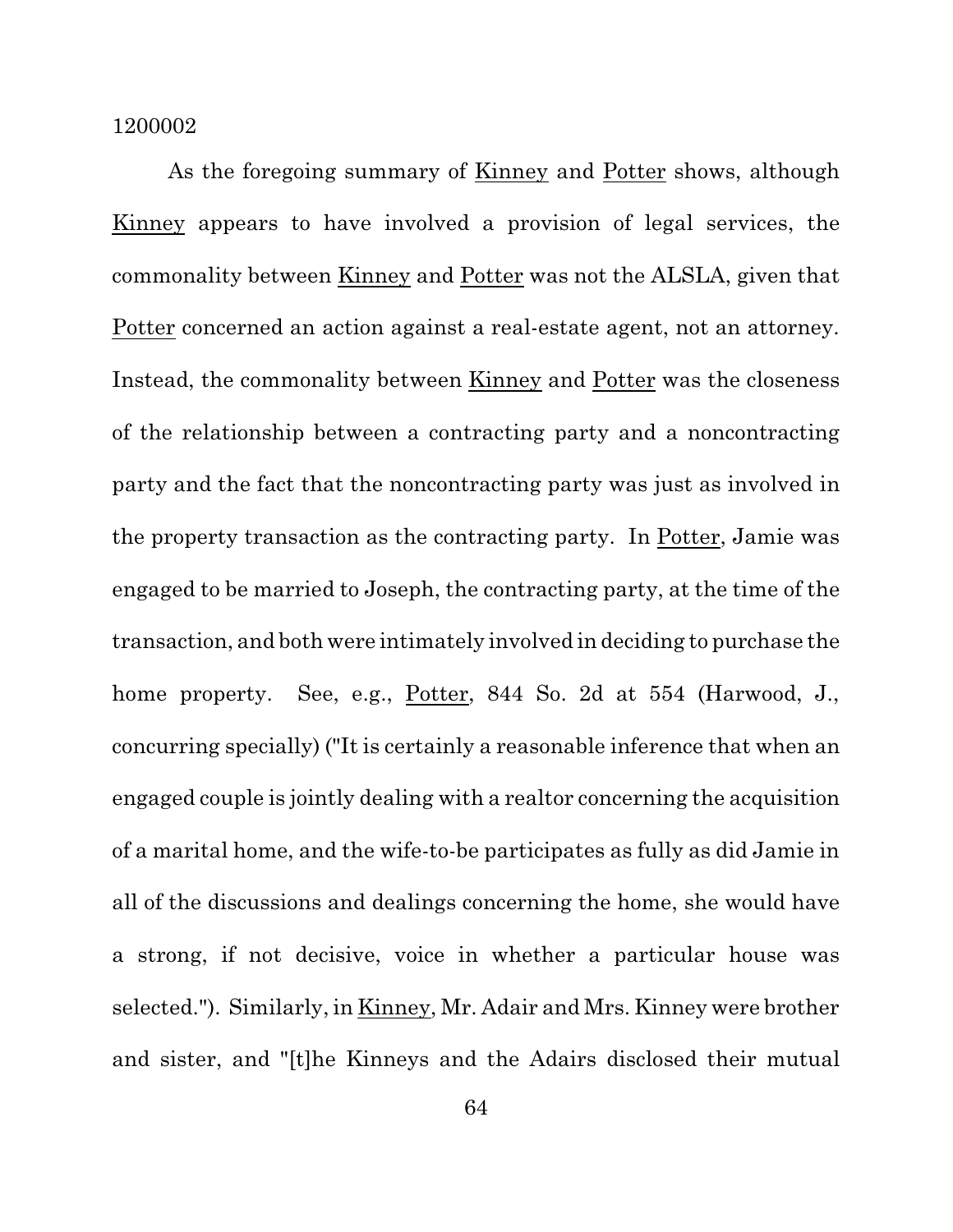interest in and plans for the property to Williams." Kinney, 886 So. 2d at 754. The Kinney Court reasoned that those factual similarities between the cases enabled it to draw a legal parallel as well. That is, the Kinney Court concluded that because Jamie Potter, who did not have a contractual relationship with real-estate agent Borden, was permitted to assert a fraud claim against Borden because of the closeness of her relationship to Joseph, likewise the Adairs, who did not have a client relationship with attorney Williams, should be permitted to assert a fraud claim against Williams because of the closeness of their relationship with the Kinneys.

Roberson made no argument on original submission, and he presents none on rehearing, explaining how his factual situation is analogous to that of Jamie Potter or the Adairs. The analogy cannot be a closeness in the relationship between Roberson as a Drummond vice president and Roberson as an individual, and that Balch provided its alleged misrepresentation to Roberson in both capacities, because that argument is contrary to the general understanding of corporate legal representation. See, e.g., In re Grand Jury Subpoena, 274 F.3d 563, 571 (1st Cir. 2001)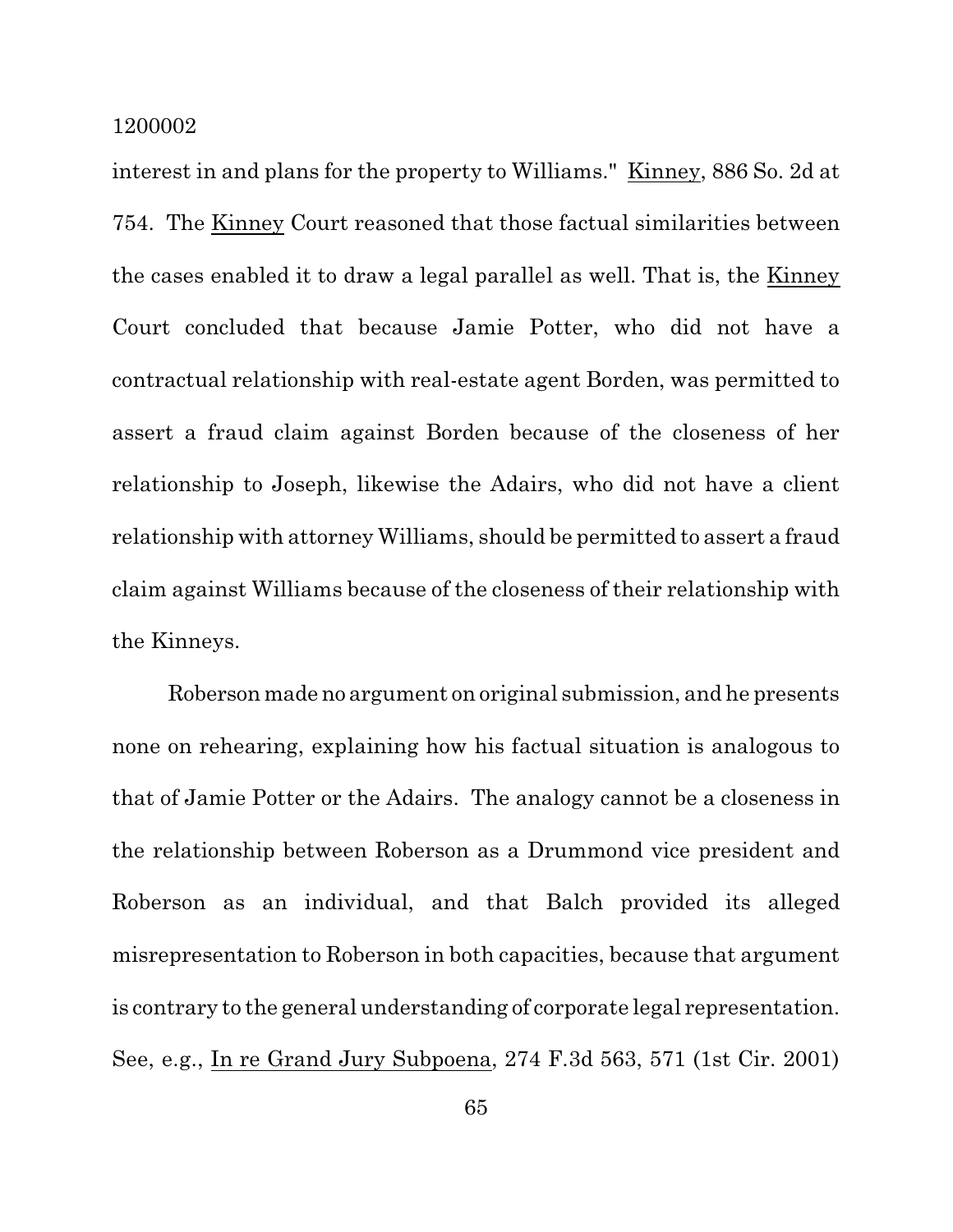("The default assumption is that the attorney only represents the corporate entity, not the individuals within the corporate sphere, and it is the individuals' burden to dispel that presumption."); Steines v. Menrisky, 222 F. Supp. 3d 648, 652 (N.D. Ill. 2016) ("Because a corporation is a legal entity distinct from its directors and officers, an attorney's representation of a corporation does not imply representation of its directors or officers."); 3 Ronald E. Mallen & Jeffrey M. Smith, Legal Malpractice § 25.6 (5th ed. 2000) ("The courts agree that corporate counsel owes undivided loyalty to the corporation. ... For that reason, counsel for an entity does not thereby become personal counsel for its officers or directors, shareholders, partners or joint venture participants."(footnotes omitted)). Thus, Kinney does not support Roberson's argument that he should be able to assert his fraud claims against Balch apart from the  $\mathrm{ALSLA}.^{16}$ 

<sup>&</sup>lt;sup>16</sup>Although Bryant v. Robledo, 938 So. 2d 413 (Ala. Civ. App. 2005), is a Court of Civil Appeals decision, and it therefore does not bind this Court, because the main opinion discusses Bryant, I note that in Yarbrough v. Eversole, 227 So. 3d 1192, 1198 (Ala. 2017), this Court observed the following about Bryant: